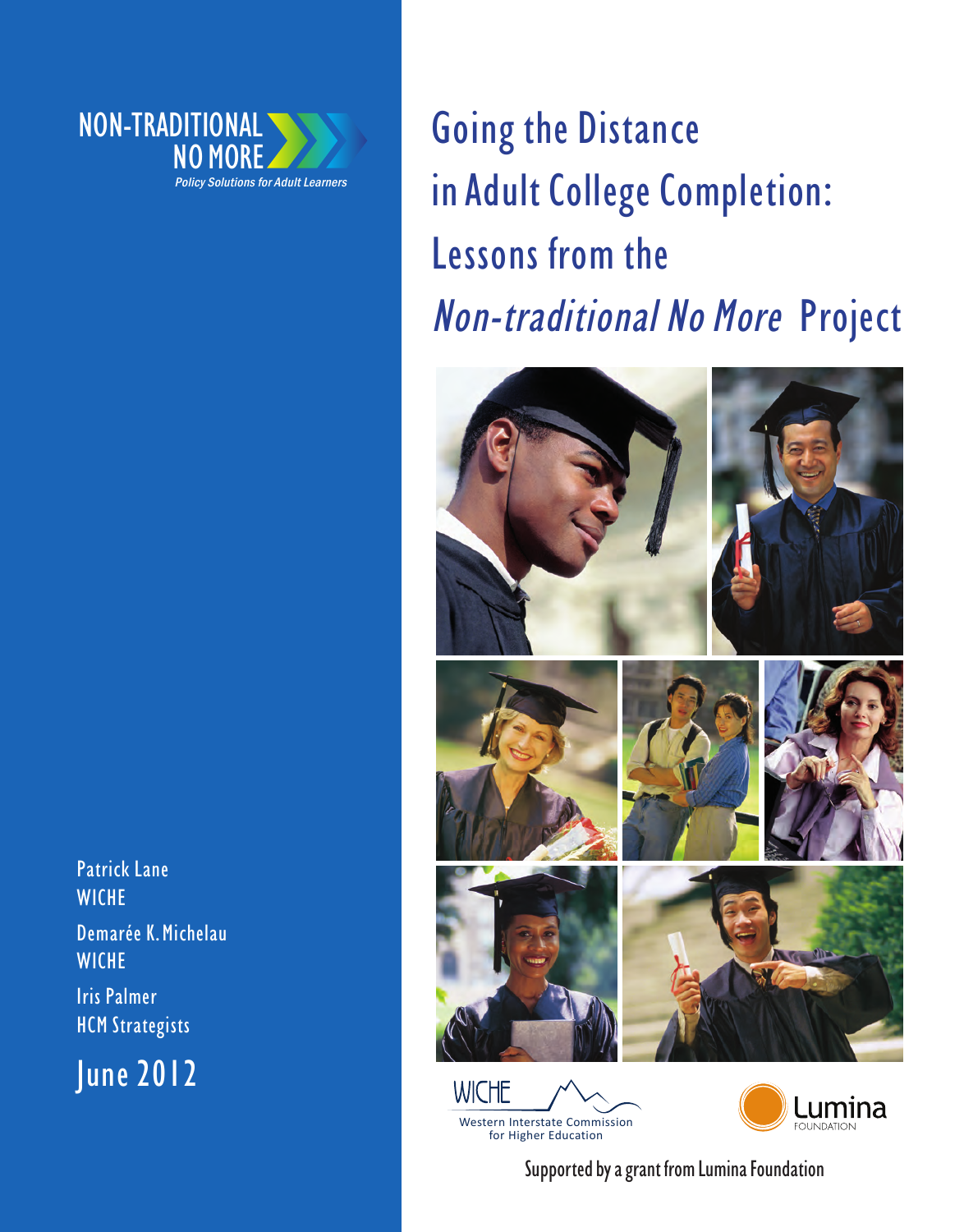



### About WICHE

The Western Interstate Commission for Higher Education (WICHE) is an interstate compact created by formal legislative action of the states and the U.S. Congress. Its mission is to work collaboratively to expand educational access and excellence for all citizens of the West. Member states are:

| Alaska     | Idaho        | Oregon    |
|------------|--------------|-----------|
| Arizona    | Montana      | South Dal |
| California | Nevada       | Utah      |
| Colorado   | New Mexico   | Washingt  |
| Hawaii     | North Dakota | Wyoming   |

South Dakota Colorado New Mashington

WICHE's broad objectives are to:

- Strengthen educational opportunities for students through expanded access to programs.
- Assist policymakers in dealing with higher education and human resource issues through research and analysis.
- Foster cooperative planning, especially that which targets the sharing of resources.

This publication was prepared by the Policy Analysis and Research unit, which is involved in the research, analysis, and reporting of information on public policy issues of concern in the WICHE states. This report is available free of charge online at www.wiche.edu/publications. For more information about this project, please visit www.wiche.edu/ntnm. For additional inquiries, please contact the Policy Analysis and Research unit at (303) 541-0269 or policy@wiche.edu.

### About HCM Strategists

HCM is a public policy and advocacy consulting firm founded in 2008. We believe that sound public policy drives progress. We strive to align, advocate for, and advance such policy to improve our nation's education and health. We pursue change through finding common ground, proposing specific solutions, and forging strong alliances. HCM employs a team of 20 professionals nationwide. The firm also manages over 40 consultants working in the areas of state and federal policy development, strategic communications, advocacy, and relationship building. HCM is known nationally for its leadership on state policy and productivity, and its extensive list of higher education clients provide rich opportunities to align agendas and advance needed public policy change. Our current work in higher education policy includes the following clients: Achieve, ACT, Bill & Melinda Gates Foundation, College Board, Committee for Economic Development, Complete College America, Education Commission of the States, Institute for Higher Education Policy, Lumina Foundation, National Governors Association, National Math and Science Initiative, Rebuilding America's Middle Class (a community college coalition), and the State Higher Education Executive Officers. HCM has a record of managing multiple, multi-year grants from Lumina Foundation to provide state policy leadership for higher education productivity. HCM has been responsible for managing over \$9 million in state grants, a 23-state network of reformers focused on state- and system-level policy changes, over 20 consultants and subcontractors, and aligning the work of such national organizations as the Center for American Progress, the National Governors Association, Education Sector, and Public Agenda.

This work is licensed under the Creative Commons Attribution-NonCommercial-ShareAlike 3.0 United States License. To view a copy of this license, visit http://creativecommons.org/licenses/by-nc-sa/3.0/us/ or send a letter to Creative Commons 444 Castro Street, Suite 900, Mountain View, California, 94041, USA

> Western Interstate Commission for Higher Education 3035 Center Green Drive, Suite 200, Boulder, Colorado 80301 Telephone: (303) 541-0200 An Affirmative Action/Equal Opportunity Employer Printed in the United States of America Publication Number 2A379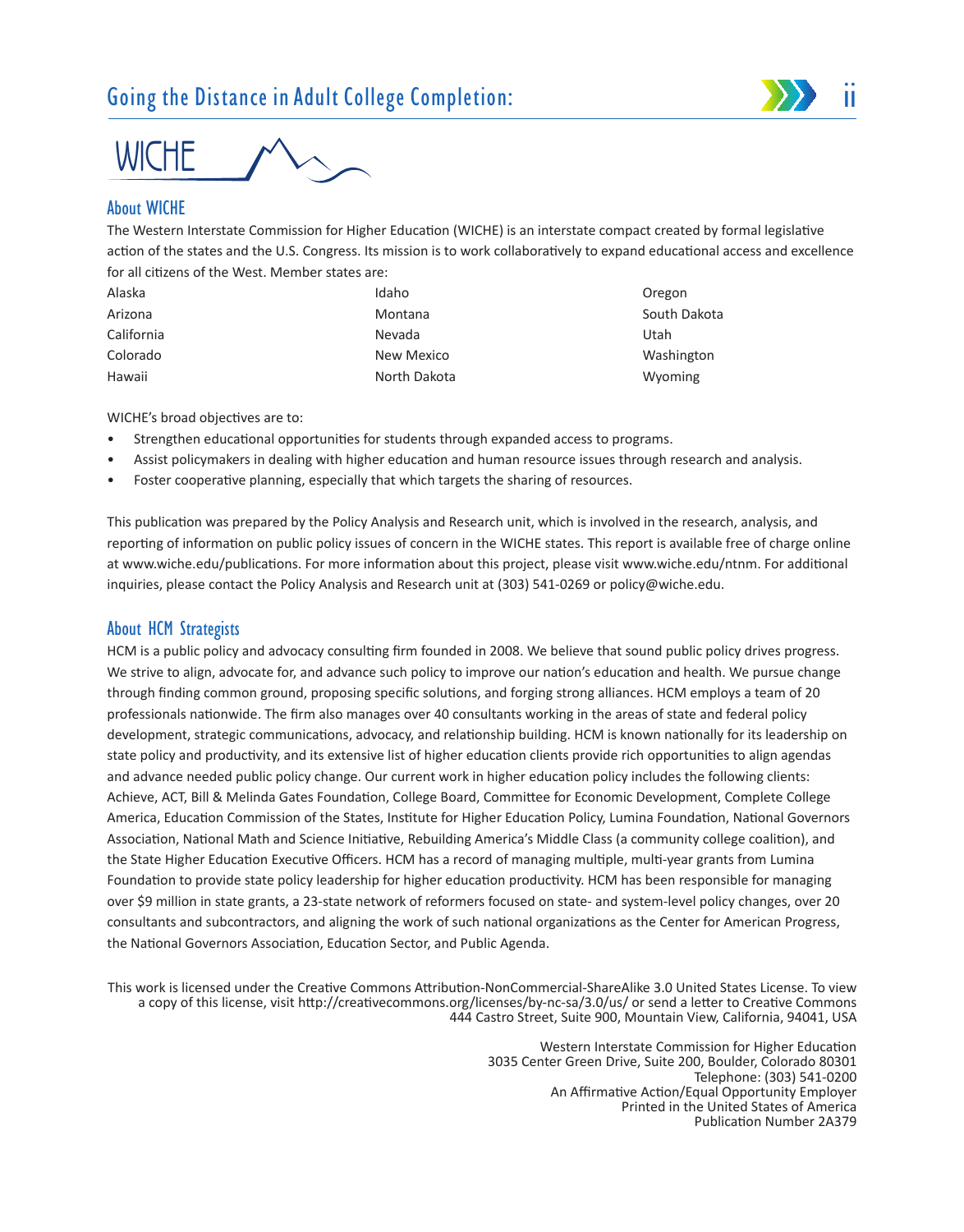

# Contents

|              | 5                          |
|--------------|----------------------------|
|              |                            |
|              |                            |
|              |                            |
|              |                            |
|              |                            |
|              |                            |
|              |                            |
|              |                            |
|              | 15                         |
|              |                            |
|              |                            |
|              | 19                         |
|              |                            |
|              | 20                         |
|              | 23                         |
|              | 24                         |
|              | 25                         |
|              | 27                         |
|              |                            |
|              | $\frac{28}{2}$             |
|              | 30                         |
|              |                            |
|              | $\overline{\phantom{a}32}$ |
| New Jersey _ | 33                         |
|              | 33                         |
|              | 34                         |
|              | 35                         |
|              |                            |
|              | 35                         |
|              | 37                         |
|              |                            |
|              | 38                         |
|              | 40                         |
|              | 40                         |
|              | 41                         |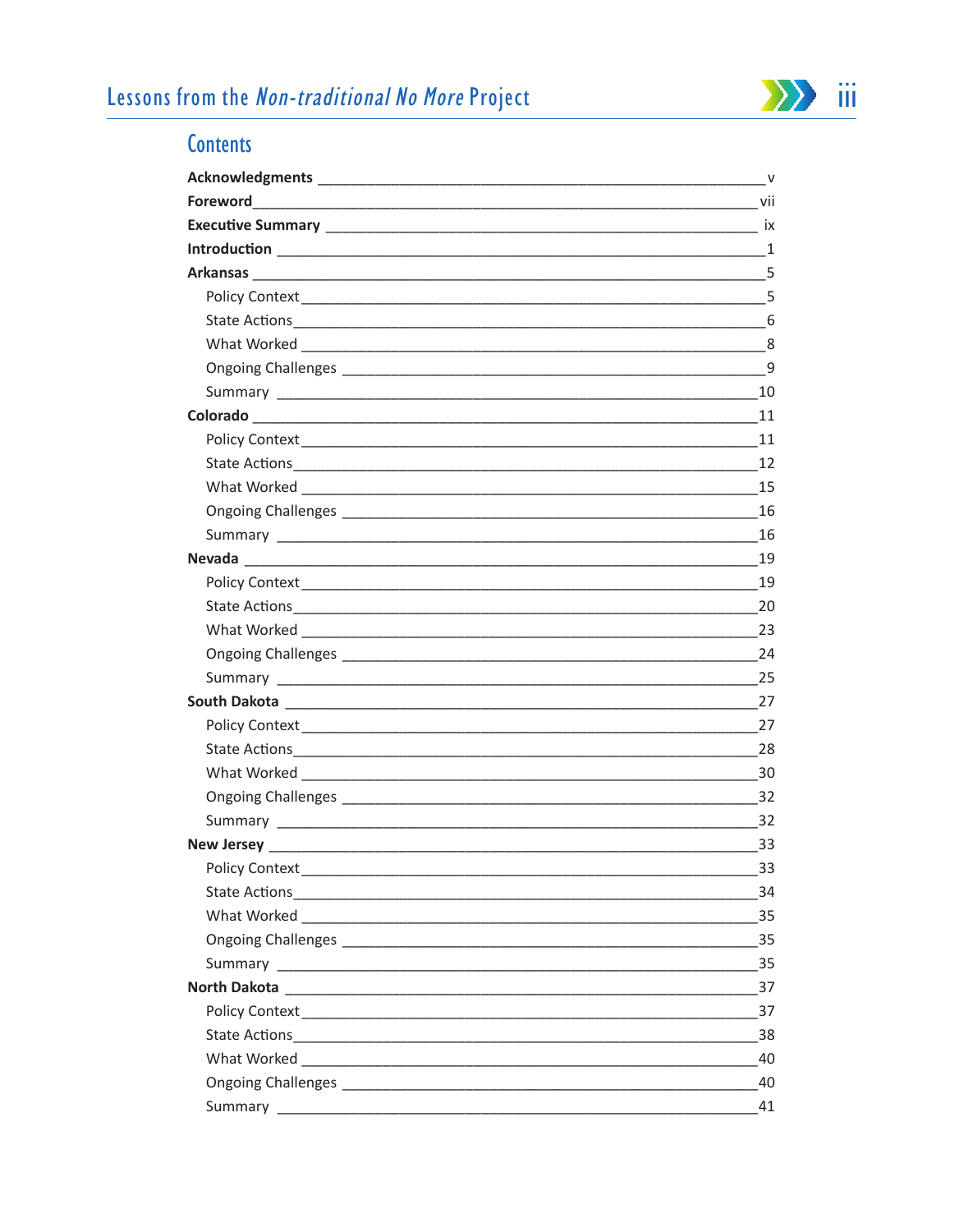

# Contents (continued)

| <b>Conclusions</b> |    |
|--------------------|----|
| <b>Endnotes</b>    | 49 |
| <b>References</b>  |    |

# Tables

| Table 1. Arkansas at a Glance                                                  | -6 |
|--------------------------------------------------------------------------------|----|
| Table 2. Colorado at a Glance                                                  | 11 |
| Table 3. Nevada at a Glance                                                    | 19 |
| Table 4. South Dakota at a Glance                                              | 27 |
| Table 5. New Jersey at a Glance                                                | 33 |
| Table 6. North Dakota at a Glance                                              | 38 |
| Table 7. Challenges Identified During North Dakota's WICHE-facilitated Meeting | 39 |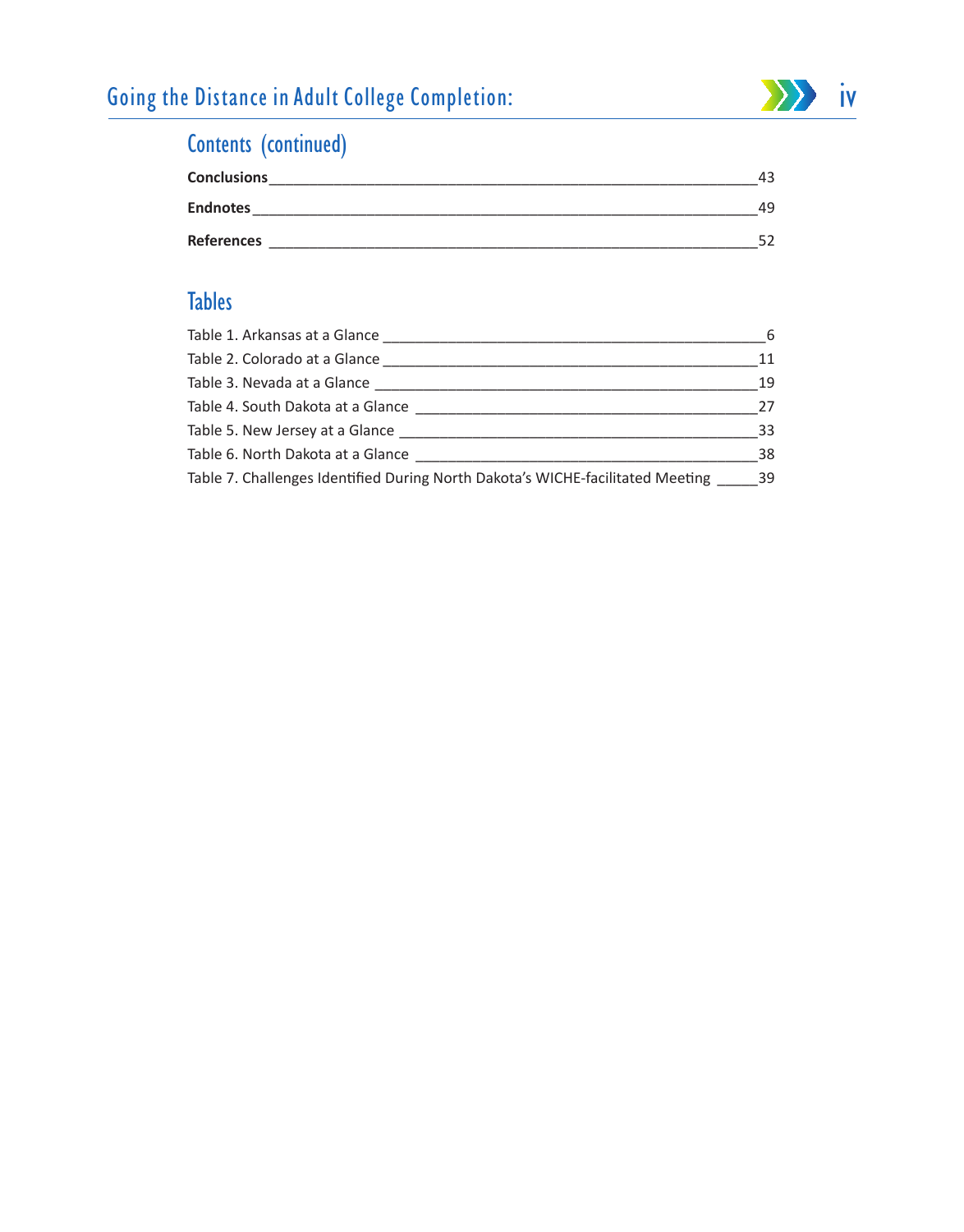

# Acknowledgments

This report would not have been possible without the ideas, guidance, and contributions of many dedicated, hard-working, creative people.

First and foremost, we would like to thank the project teams in the six states in which this project took place. Without their innovative solutions, hard work, and dedication to improving the opportunities for adults returning to college to complete their degrees, this report would not have the detailed solutions and creative strategies that can hopefully spread to others interested in pursuing this type of effort.

The project also benefited from a knowledgeable team of experts who facilitated meetings, shared their experience and ideas, and provided thoughtful guidance in each of the states. James Purcell, LeRoy Walser, Terry Bower, Alice Anne Bailey, Paul Turman, Dennis Jones, Brian Prescott, and Jamie Lee Hornbuckle were tremendous resources to the states and helped project teams formulate data-driven solutions to complex problems. Brenda Albright's thoughtful analysis and constructive evaluation of the project also steered our efforts throughout the course of this work.

Many WICHE staff have also contributed greatly to this work. David Longanecker, WICHE's president, not only provided guidance throughout the project but also worked closely with state project teams and provided expert assistance on financing and financial aid issues. Similarly Russell Poulin, from the WICHE Cooperative for Educational Technologies (WCET), lent his expert knowledge to state teams focused on issues surrounding academic affairs. WICHE's communications staff—Candy Allen, Annie Finnigan, and Deborah Jang—also made this report and the *Non-traditional No More* website possible.

Finally, we must acknowledge the longstanding commitment of Lumina Foundation for making this work possible. Holly Zanville, our program officer, has shown a sustained dedication to this topic. Through the foundation's support, adults with prior college credit in these six states now face an easier path to returning to college to complete their degrees.

atus Ze

Patrick Lane **WICHE** 

Demario mada

Demarée K. Michelau **WICHE** 

Luis Palmer

Iris Palmer HCM Associates

The views expressed in this report are those of the authors and do not necessarily represent those of Lumina Foundation, its officers, or its employees.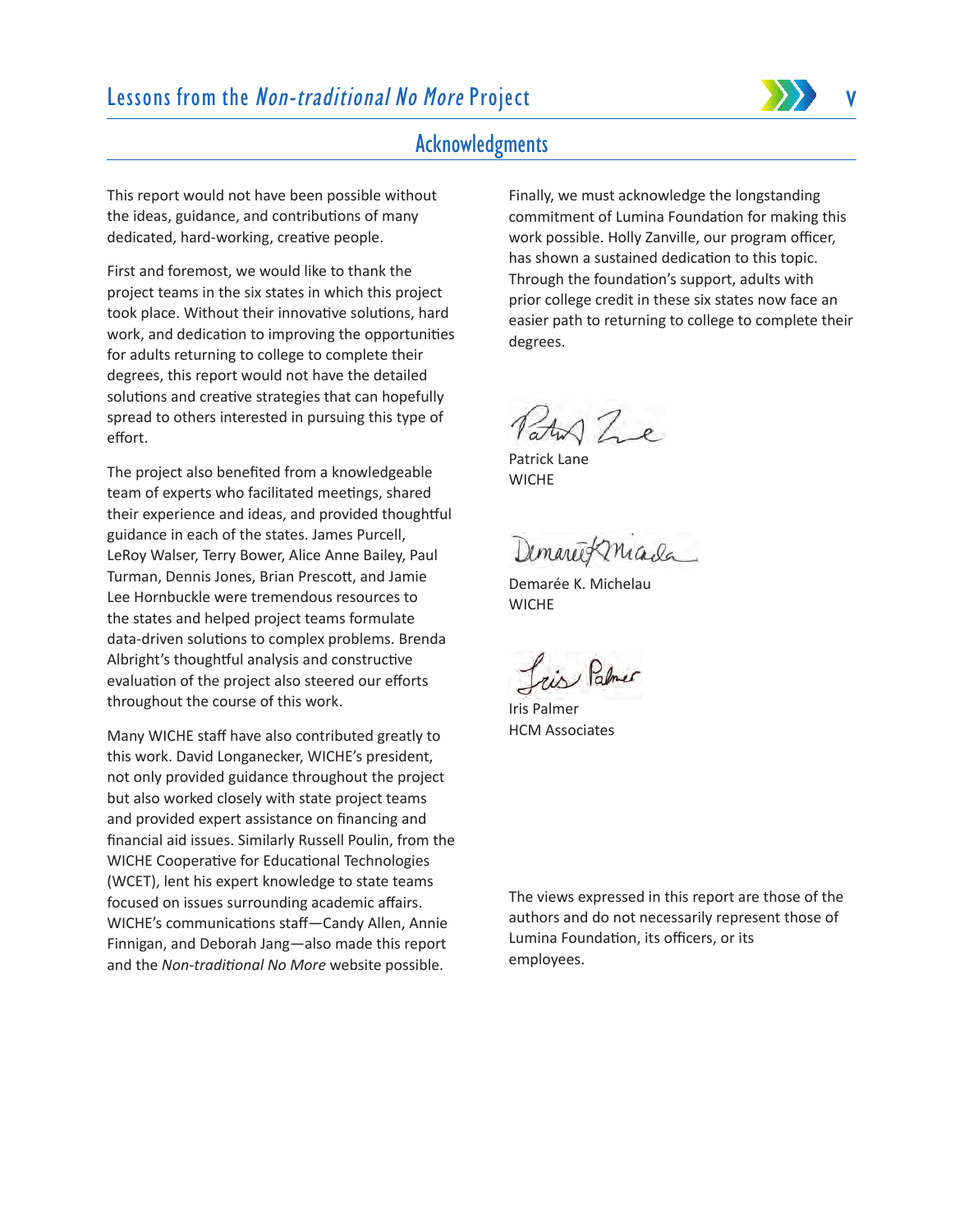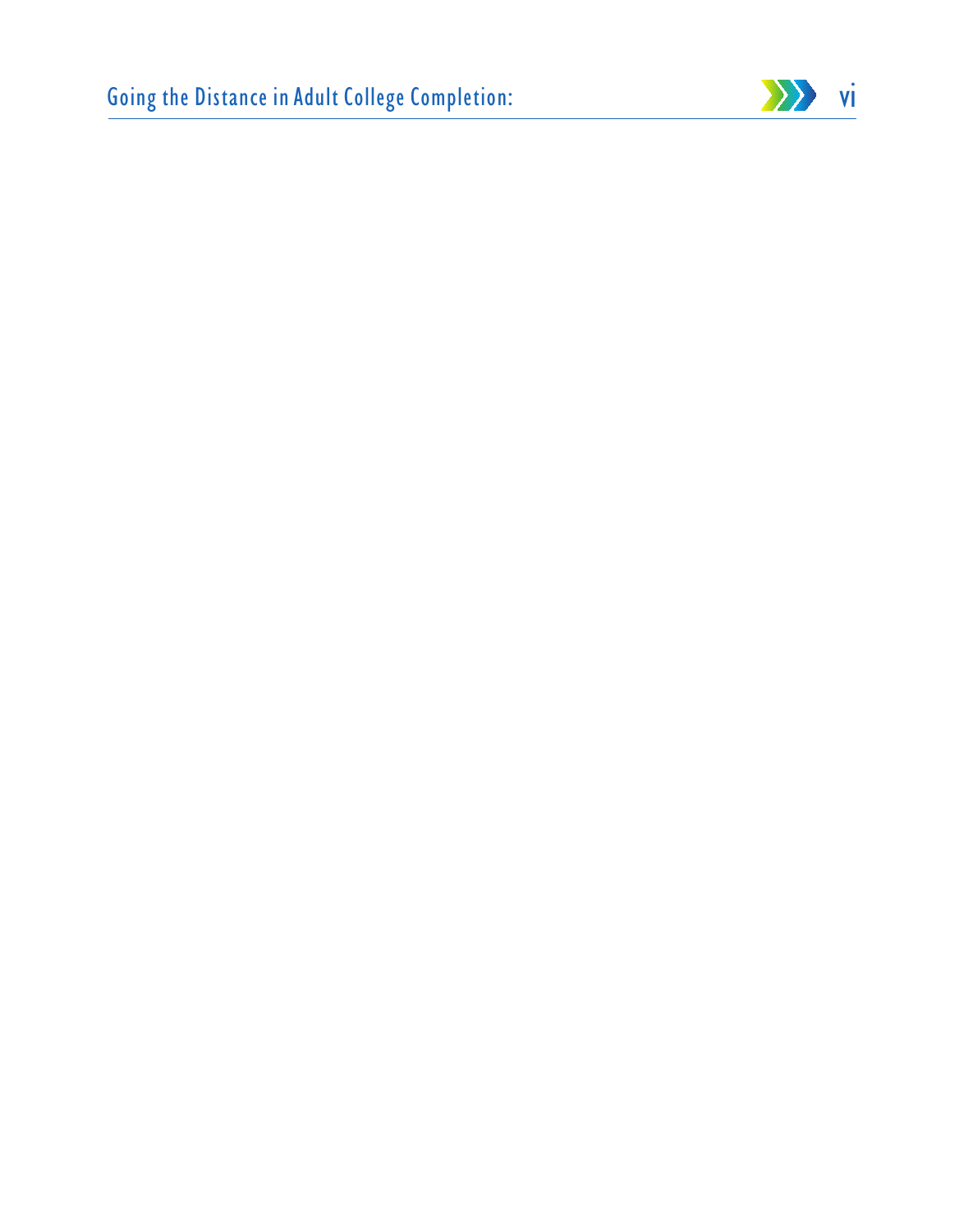

# Foreword

As we hope will be reflected in this profile of participating states, the *Non-traditional No More* project was just plain fun, and it isn't that often that you can say that about state policy work. So, what made this so much fun? Well, it was that the project turned out to foster philosophically sound, pragmatically responsive, knowledge-building, and cost-effective policy and practice within the six states and many institutions involved.

By focusing on students who were already well on their way to a college degree before dropping out, albeit often many years in the past, the project fit philosophically with the mission of American higher education: to provide educational opportunity to all who are able to benefit from it. After all, here we had students who had demonstrated by their previous performance that they were "college ready." All we had to do to serve them well was break down the barriers that had impeded their previous efforts.

This population of students also provided a pragmatic way to address national calls for increasing the numbers of college graduates. Without them, we simply cannot meet the educational attainment goals set by Lumina Foundation, the president, and others. Furthermore, we all learned a great deal about how better to serve this group of students. Keep in mind: these states were already a group of the willing. Only states that were committed to serving this population pursued the opportunity to participate in this Lumina Foundation-funded program. Indeed, almost all of the states and institutions thought participating and succeeding in this project would be a piece of cake because they knew they were already "adult friendly." What we all learned, however, is that even the most adult-friendly state policy environments and institutional efforts left a lot to be desired. Virtually every state and institution involved learned how better to serve

these adult students. And we at WICHE also learned a great deal, not only about how to serve these students but also about how we could improve the ways in which we facilitated the efforts of multiple states and institutions.

Finally, we discovered a very efficient method of responding to the current environment. With a quite modest investment, we could increase the number of graduates and foster a new cadre of supporters within the state.

We complete this project having greatly enjoyed the experience. Truth be told, however, the jury is still out on just how successful the program has been. These efforts are still in their infancy, so it is a bit early to claim great success: we simply don't have the evidence yet to know how well they are working. And we may never know all that we should know because we still lack precise metrics of success. None of these projects were done in a perfect action-research environment, so other factors such as an adverse fiscal environment or complementary reform will confound attempts to measure the efficacy of the efforts. We will continue to try to do so, though, and at the very least, we had a great time and think we made a positive difference. We are greatly indebted to Lumina Foundation for the financial and staff support that made this effort possible.

Dais bity weeken

David A. Longanecker President Western Interstate Commission for Higher Education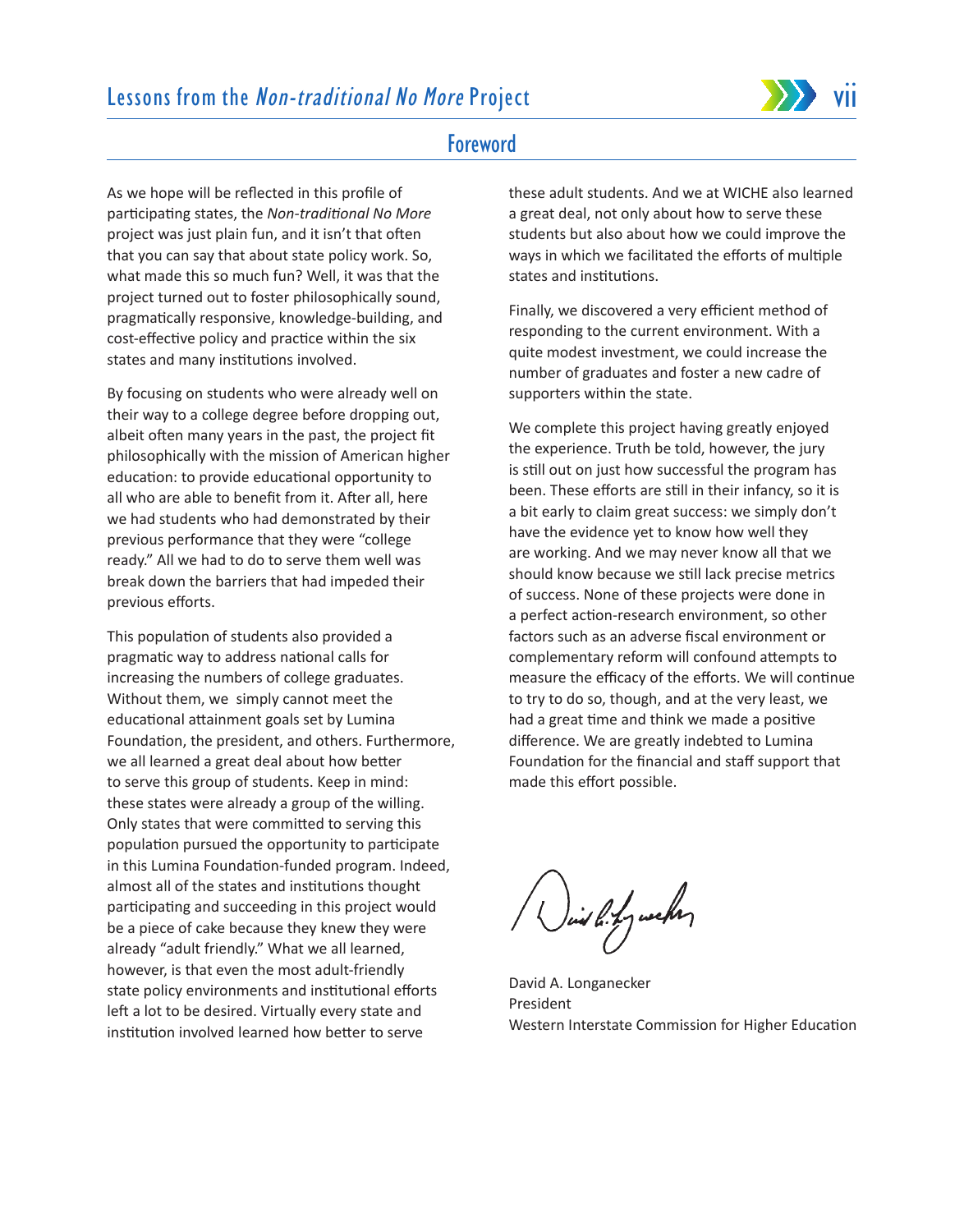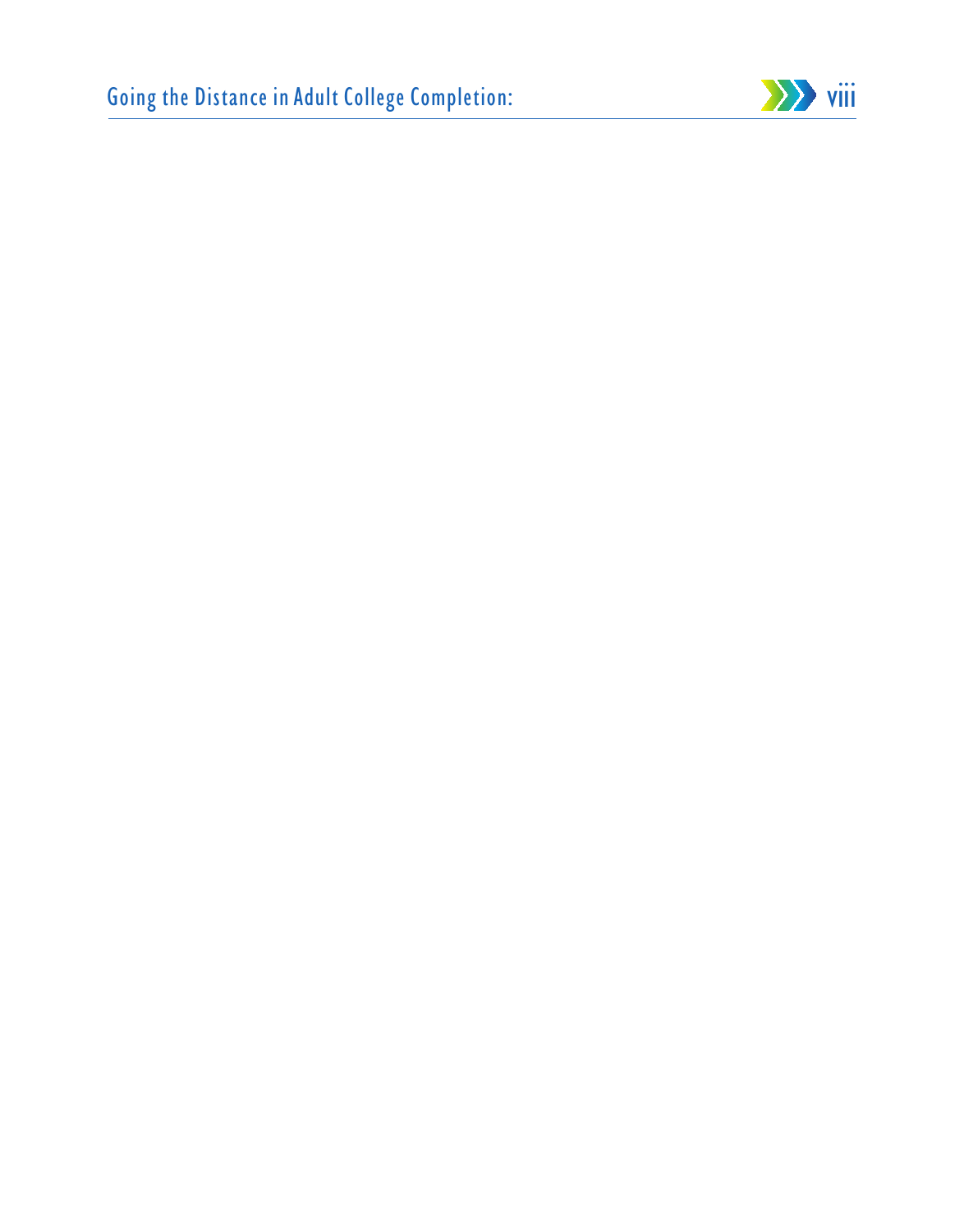

# Executive Summary

*Ready Adults: Individuals who have earned a significant number of prior college credits before leaving postsecondary education without earning a credential.*

### **Background**

From 2008 to 2011, WICHE worked with six states to improve policies and practices to increase adult degree completion as a way to raise overall state educational attainment levels. With funding from Lumina Foundation, the project, known as *Nontraditional No More: Policy Solutions for Adult Learners*, identified and eliminated barriers that keep adults with prior college credit from returning to postsecondary education and completing their degrees.

By bringing together state and institutional leaders from Arkansas, Colorado, Nevada, New Jersey, North Dakota, and South Dakota (states identified

through a competitive application process), the project pursued two main objectives: identifying "ready adults," or those who earned a

significant number of prior college credits before leaving postsecondary education without earning a credential; and building a pathway to postsecondary success. The states received modest two-year subgrants to pursue these objectives and joined the project in three cohorts.

The first objective entailed mining state and institutional data to identify those adults who met a state's definition of ready adult. While these criteria varied depending on the state, they tended to focus on former students who completed at least half and usually three-quarters of the credits necessary for a degree before stopping out. Almost all states in the project were able to identify significant numbers of former students who met their definition.

Work on the second objective—building pathways to success—resulted in a range of policy options and innovative practices that could help states raise overall degree attainment. This work approached the issue comprehensively, examining state and institutional policy and practice barriers in five areas: data, academic affairs, student services, financing and financial aid, and communications and outreach. While many barriers spanned multiple areas, this approach allowed participants to focus on the broad and complex factors that can hinder adult degree completion.

As part of the subgrant application process, WICHE required all states to form working groups to tackle each of these five areas. State applicants identified state and institutional representatives to populate the working groups that focused on identifying and addressing barriers that can prevent ready adults from returning and completing their degrees. Early on in the project virtually all working groups discovered that few of the barriers fit neatly into one particular area. As a result, group

> members avoided the "silo mentality" and intentionally worked across subject areas to improve the environment for ready adults. Most

states reconfigured their working groups during the second year of the project as a way to develop and implement cross-cutting solutions.

The working groups conducted their business through a series of meetings. During each year of the project, states were required to participate in one WICHE-faciliated meeting in which WICHE staff and a team of consultants led in-depth discussions about barriers and solutions related to serving ready adults. States also convened three intrastate meetings without WICHE staff participation to carry momentum forward over the course of the two-year project. Finally, WICHE staff convened an annual state leader meeting in which project leaders from all six states gathered to share promising strategies and learn from one another about how to better serve ready adults.

### **Rationale**

The rationale for *Non-traditional No More (NTNM)*  is based on the need for states to raise overall degree attainment rates. While states recognize the importance of improving outcomes in the traditional education pipeline, there is growing recognition that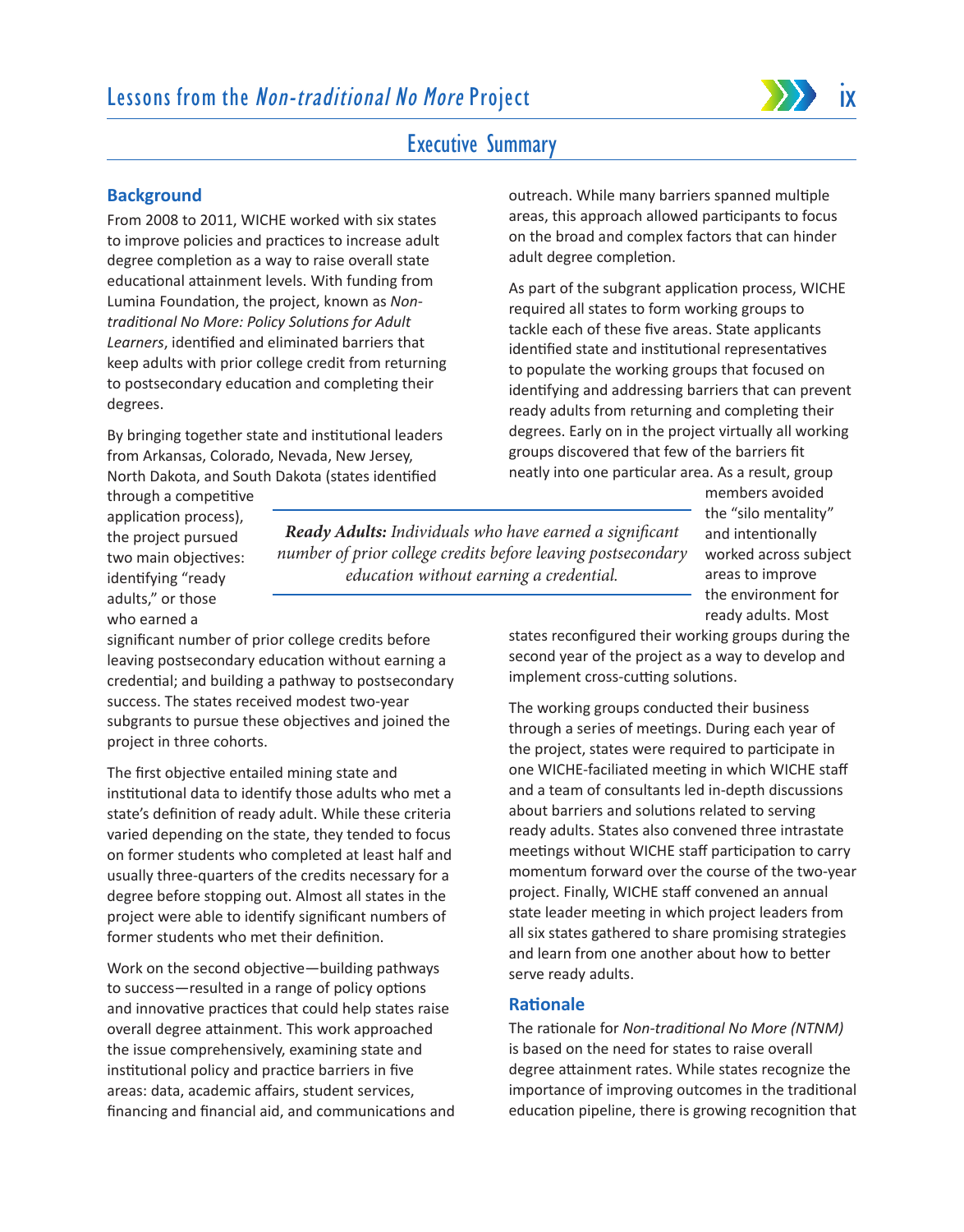# Going the Distance in Adult College Completion: XXXXXXXXX

they will not be able to meet ambitious attainment goals without also improving the rate at which adults complete degrees.

Whether one focuses on Lumina Foundation's goal of having 60 percent of the adult population with a postsecondary credential by 2025, the Obama administration's goal of having the highest degree attainment rates in the world, or the various state targets, serving this population is clearly necessary.

Census data show that 22 percent of the adult population has some college credit but no degree. $<sup>1</sup>$ </sup> While certainly not all of these former students earned a significant amount of credit, reaching out to the ones who came close to earning a degree could help raise state degree attainment levels relatively quickly and efficiently.

The NTNM project refers to these potential students as "ready adults," but others use terms like "stop outs" or "near completers." Whatever term is used, one thing is clear: serving this population is key to reaching the varied local, state, and national education attainment goals set by elected officials, policymakers, and education leaders.

The purpose of the following case studies is to provide a comprehensive account of the NTNM effort and an investigation of the lessons learned in each of the project states.

### **Key Findings**

Over the course of the project, participants identified numerous barriers at both the state and institutional levels that, if addressed, could help raise degree completion rates by adults with prior college credit. Participants also developed and implemented new policies, strategies, and tools to address these barriers and make it more likely that adults with prior college credit could return to postsecondary education and earn their degrees.

It is important to note that participants worked to address barriers at all stages of the process that adults must go through to return and complete their degrees. Improved data mining and outreach campaigns helped attract former students back to institutions, while more comprehensive advising eased readmission processes. Transparent but fair acceptance of transfer credit and credit for prior

learning allowed returning adults to progress quickly and develop new skills and knowledge without repeating material they had already learned. New degree programs offered pathways to degree completion that valued prior coursework while maintaining the academic rigor of a college degree.

State governance structures also played an important role in policy choices. Given that fact, not all of the strategies and promising practices presented here may be successfully implemented in other states and other contexts. The participating states had diverse governance structures, ranging from highly centralized state authority over institutions to decentralized systems with relatively independent institutions. States with decentralized structures tended to employ subgrant strategies to incentivize changes in institutional behaviors, while states with more centralized structures opted more for systemwide policy changes. Both approaches can create better environments for returning adults when replicated but must be appropriate for the specific state and institutional contexts.

### **Outcomes and Results**

This report does not lay claim to specific numbers of adults who returned and completed their degrees as a result of this project. Few states have the capacity in their data systems to track course completions and degrees obtained by returning adults in general, let alone those who may have been targeted by outreach efforts from the project.

Some institutions involved have reported on numbers of degrees completed through programs developed as part of this project, but these reports generally include the caveat that many others may have returned without entering a particular degree completion program. Rather than focus on specific numbers, this report emphasizes the improvements in the environment for returning adults and the elimination of barriers that may have prevented them from completing degrees.

Data collection about this population remains a significant challenge. Some states have made progress and now require institutions to gather and report more data about returning adults. Further, initial results in the project states suggest that the environment for returning adults has improved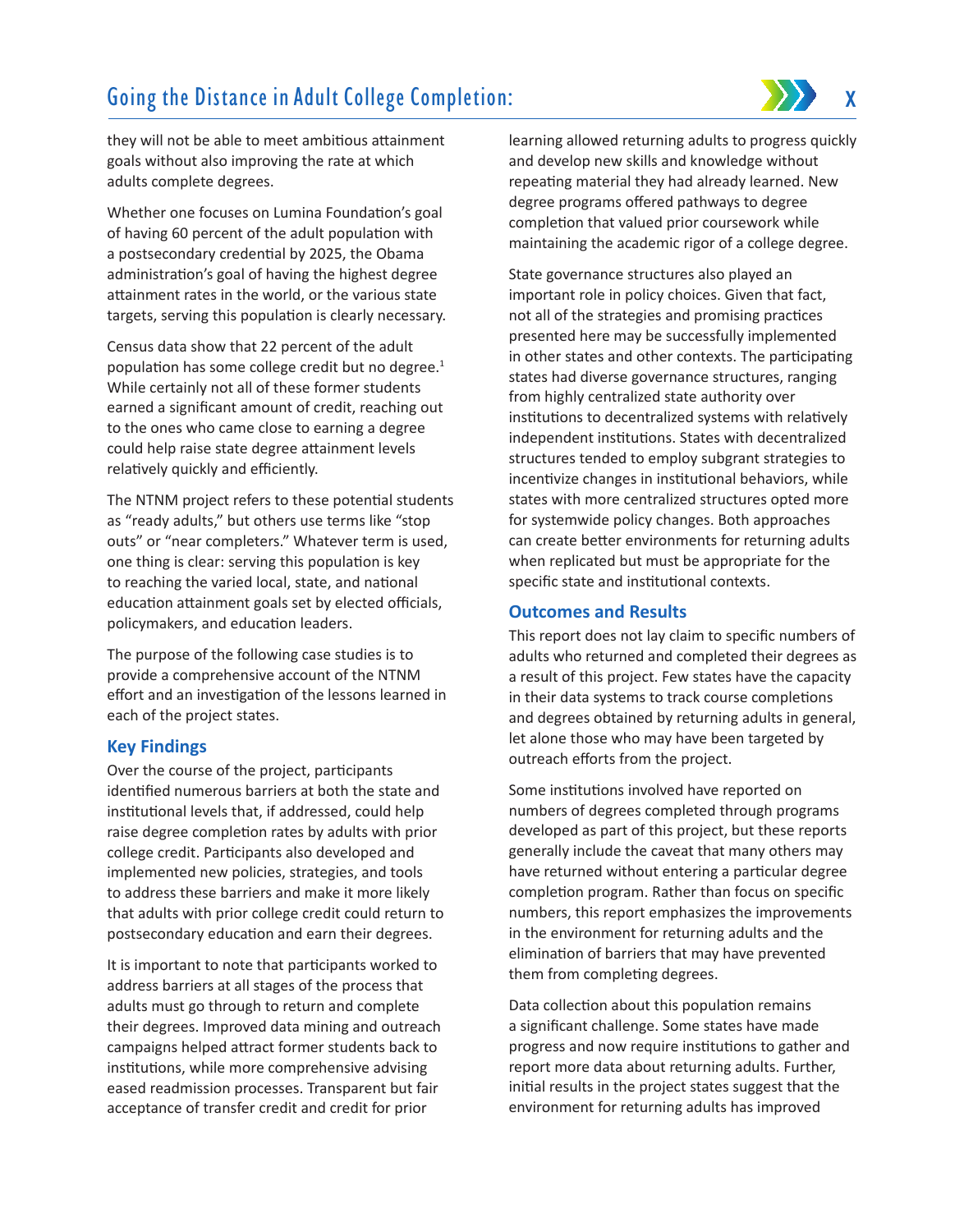# Lessons from the *Non-traditional No More* Project **Xing and Xing Constanting Constanting Constanting Constanting Constanting Constanting Constanting Constanting Constanting Constanting Constanting Constanting Constanting**

significantly. These are important steps forward and will make it easier for subsequent efforts to accurately identify the number of returning adults who complete degrees. WICHE remains committed to following progress in these states and will monitor outcomes and degree completions in the coming years.

# **General Recommendations and Promising Strategies**

The strategies and tools implemented by states and institutions can address a wide range of barriers, but many were effective because they were implemented within a particular state context. The following section outlines the general recommendations for successfully implementing an effort to boost degree completion by ready adults. These general recommendations are followed by specific promising strategies that were identified and tested by the NTNM states and institutions.

**General recommendations.** While not every idea is applicable in every state, the process by which states developed solutions has led to eight general recommendations for those working to reach and reengage adults with significant prior college credit.

# **1. Data mining is a critical first step in reengaging ready adults.**

States and institutions can mine their student record databases to identify large numbers of former students who left after earning significant college credits. These individuals can be targeted with direct communications that highlight available services and programs that could ease their path to earning a degree, as well as provide personalized information about completion options.

States streamlined their direct outreach by first filtering lists of former students through the National Student Clearinghouse to eliminate those who already graduated from other institutions.

Many states and institutions found that contact information for students in their databases was outdated, however. Partnering with private-sector data aggregation firms proved to be a cost-effective solution and provided current contact information for former students.

### **2. Strong buy-in by both state and institutional leaders is necessary to address barriers.**

Successful projects all had strong champions at both the state and institutional levels. Having individuals in key leadership positions who understand the imperative for serving this population is a necessary step for building sustainable and effective efforts to serve returning adults.

### **3. Conversations between institutions and state policymakers are key.**

Both state and institutional policies and practices have a large impact on returning adults, even in states with highly decentralized governance structures. As in many other issues facing higher education, key state leaders and policymakers must work cooperatively and share their perspectives on ways to improve the environment for returning adults. States that have established formal mechanisms for ongoing communication have been able to sustain their efforts and provide feedback as new programs and policies are implemented.

# **4. Assessing how well institutions and states currently serve adult learners is important to demonstrate success.**

States and institutions must develop a clear and accurate picture of how well their current policies and practices serve adults with prior college credit. By conducting policy audits and gathering data and information from the student perspective, policymakers and institutional leaders can better understand current strengths as well as gaps where student needs are not being met.

# **5. A single point of contact for returning adults can ease the reentry process without significant new resources.**

The reentry process can be difficult for ready adults. In many states, institutions have implemented a single point of contact for adults to help guide them through the application and readmission process. Called reentry "concierges" in Nevada, they can not only help place returning adults on the most efficient path toward degree completion, but they can also provide important feedback at the institution about potential policy and practice barriers that could be eliminated.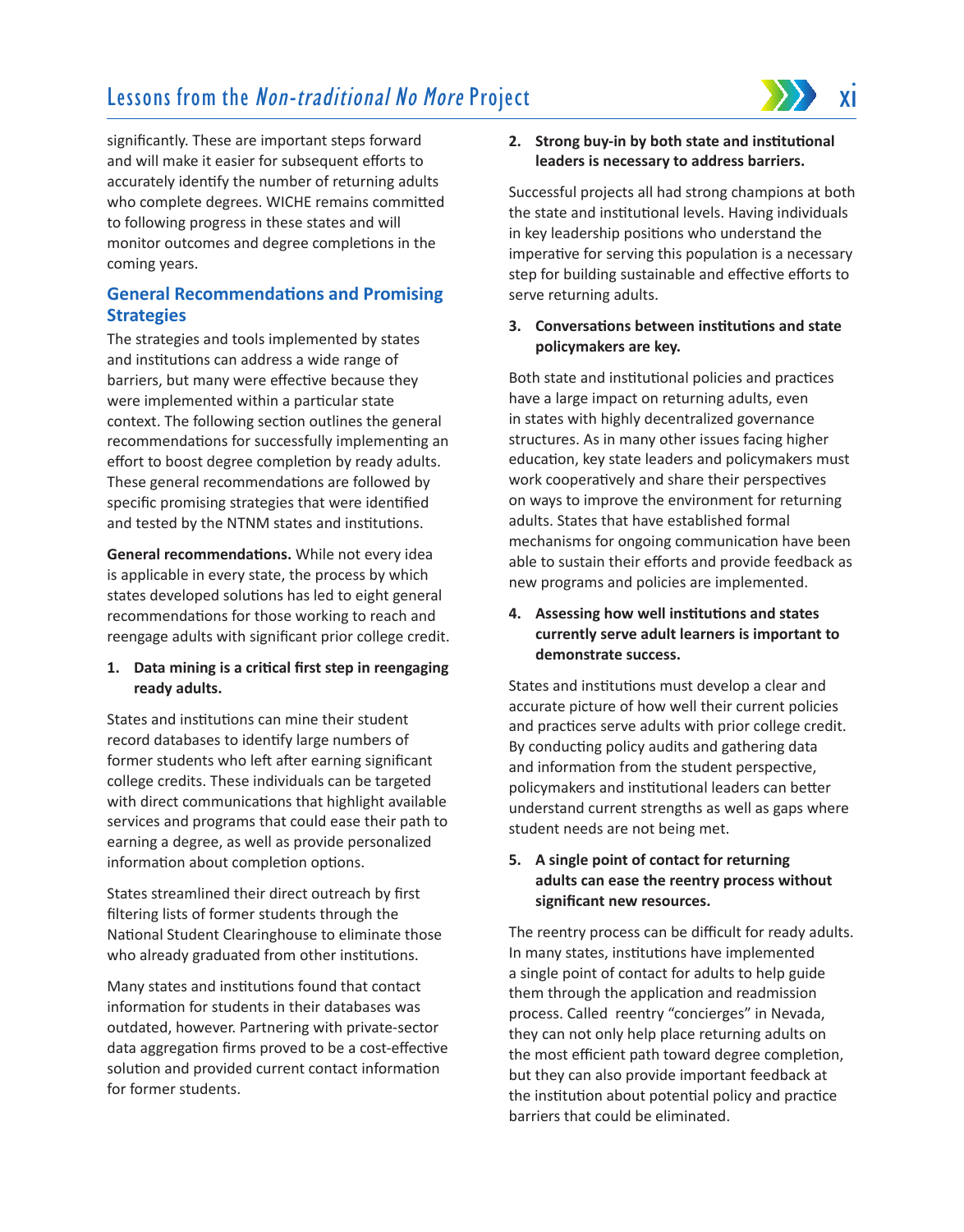### **6. Broad outreach campaigns are necessary to reach all potential students.**

As noted earlier in this section, data mining can be a very effective first step in identifying large numbers of ready adults in a state. Policymakers and institutional leaders must recognize, however, that there are almost certainly large numbers of ready adults in a state or near an institution who are not in any of the relevant databases. These individuals may have attended private institutions or started their academic careers at an out-of-state institution before stopping out. Migration may also be a large factor as adults who earned significant credit in another state may move for reasons related to family or career.

Outreach campaigns can help bring these "hard to find" ready adults back to institutions to complete their degrees. While these types of campaigns, when done effectively, can quickly escalate in cost, several states developed low-cost approaches. One strategy was to take advantage of free media exposure through local news stories that highlighted successful degree completers.

Outreach campaigns can also target employers or large pockets of potential ready adults, such as military bases, to spread the word about degree completion opportunities.

### **7. Examining the data to better understand ready adults is an important first step to serving them efficiently.**

There are often misconceived notions about ready adults, but examining the data can help determine what approaches are likely to be most effective. For instance, one myth surrounding ready adults is that they cannot handle the academic rigor of a postsecondary degree. Data from South Dakota and New Jersey suggested that these students mostly left due to financial reasons or because of obligations and responsibilities outside of school. South Dakota's analysis of its ready adults showed that they had slightly better GPAs and performance on state competency exams than all other students.<sup>2</sup>

The lessons here are twofold. First, there should not be significant concern that ready adults are

ill-prepared academically. Second, programs for returning adults must be able to meet needs and provide flexibility to help adults address these nonacademic barriers should they arise again.

# **8. Flexibility to adjust policies and practices to meet the varied needs of ready adults is necessary to help them overcome barriers.**

Project participants discovered quickly that flexibility was a crucial component of any effort to serve ready adults. While many institutions provide flexible course schedules to meet the needs of working students, policies and practices in other areas may be needlessly rigid making it more difficult for returning adults to succeed.

Advisors working with returning adults found that they had to offer flexible schedules to meet these students' needs. Institutional business offices could not follow traditional hours and expect to meet the needs of adults who might be working during that time period. Similarly, state systems and institutions needed flexibility to address low grades students may have received previously after walking away from courses in the middle of the semester.

An emphasis on flexibility allowed states to meet the needs of students that previously might not have been able to return and complete their degrees. It is important to note that this flexibility must have limits and cannot give adults special treatment compared to traditional students.

**Promising strategies.** In addition to the general strategies that were effective for state and institutional leaders in addressing policy and practice barriers for ready adults, the project uncovered numerous barriers and potential strategies for addressing those barriers. The section below lists five areas in which project participants identified barriers along with specific strategies and tools that states and institutions employed to address these barriers and provide clearer paths to degree completion for ready adults.

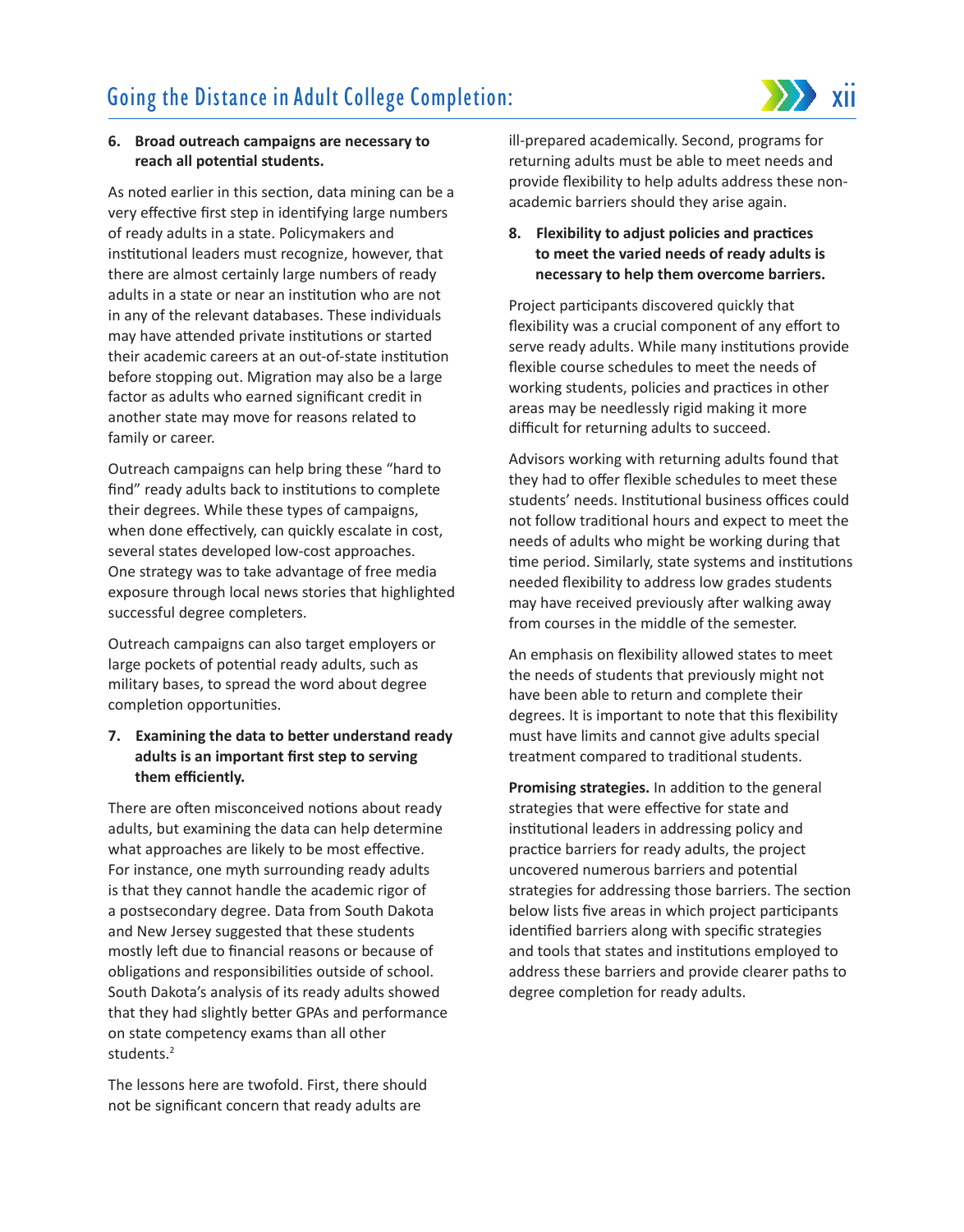

**1. Insufficient information**—Adults with prior credit who are considering returning to college may not understand the opportunities available to complete their degrees. A related information gap is that faculty, administrators, and even state policymakers may not have an accurate understanding of this population.

#### **Examples of barriers in practice:**

- $\triangleright$  Ready adults may not have considered returning to complete their degrees.
- Ready adults may not understand how close they are to a degree or that they have already met degree requirements.
- Institutions may not provide sufficient faculty/administration support for serving ready adults.
- Some may assume these students left because they were academically unqualified.

#### **Promising strategies:**

- Targeted outreach: Using data mining to identify former students who are close to degrees enables states and institutions to craft targeted outreach messages encouraging these ready adults to return to complete degrees. Although contact information may be out of date for these ready adults, states and institutions have used private sector data matching firms to obtain current information.
- Broad public outreach campaigns: Not all ready adults can be contacted through direct outreach. Some may have moved to the area or attended private institutions, meaning they would not show up in a data mining effort. Broader outreach campaigns, based on market research, that encourage adults to return to complete degrees can be effective.
- **Internal communication campaigns:** Outreach efforts should also work to build support among key stakeholders for serving ready adults. Developing state and institutional champions is crucial to long-term success.
- Data analysis: Understanding how this population performed when previously enrolled in postsecondary education can help eliminate myths about their readiness to handle high-level academic work.
- Personalized advising: Ready adults may have credits from multiple institutions or academic programs and need more robust advising to help them determine the best possible path to earn a degree or credential of value.

**2. Inadequate institutional policy and practice**—Most institutions assume that they serve non-traditional students well. Understanding institutional policies and practices from the student's perspective can help leaders identify any gaps.

#### **Examples of barriers in practice:**

- Institutional policies and practices can be aimed at the "traditional student" even though adults comprise an ever larger share of student populations.
- Institutional policies often place students in developmental classes based solely on the results of high stakes tests.
- Many ready adults walked away from classes and were left with low grades impacting their ability to earn a degree.

#### **Promising strategies:**

- Provide reentry concierges: Many states and institutions are providing single points of contact for returning adults to navigate the reentry process.
- Secret Shoppers: Some states had "secret shoppers" pose as potential returning adults to better understand the reentry process from the student perspective.
- Policy and practice audits: Policy and practice audits help states and institutions understand how well they serve ready adults. Tools like CAEL's Adult Learner Focused Institution (ALFI) survey can identify areas for improvement.
- Redesign gateway courses: Many institutions have redesigned gateway courses, particularly college-level math, to improve both student success and institutional efficiency.
- Academic amnesty: Institutions and states can implement policies that allow students to eliminate grades that may have been due to simply walking away from school rather than sub-par academic performance.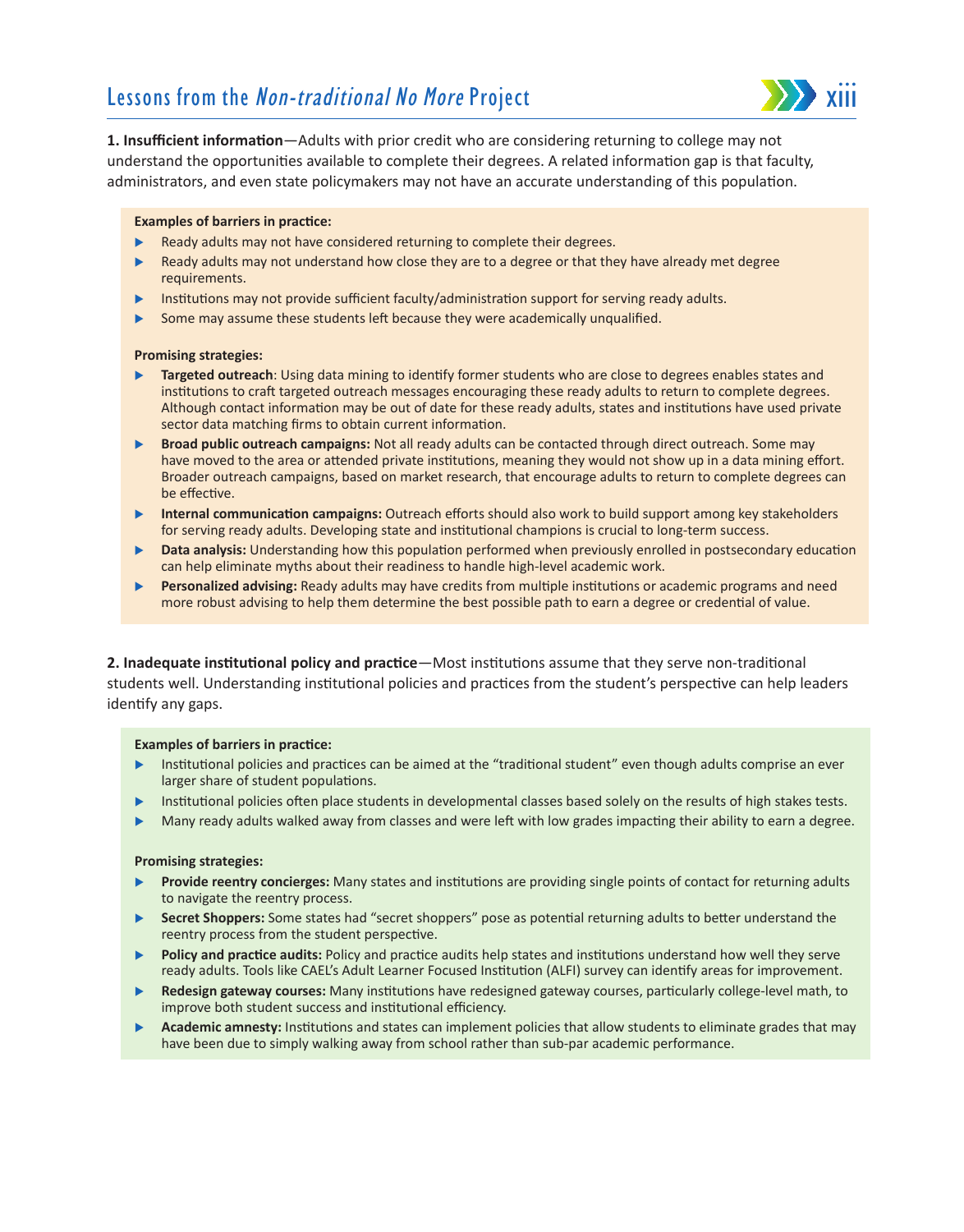

**3. Unintended consequences of state policies**—Many state policymakers may be unaware of how wellintentioned policies can sometimes make it more difficult for returning adults to complete their degrees.

#### **Examples of barriers in practice:**

- $\triangleright$  Established policies can prevent institutions from flexibly meeting needs of non-traditional students.
- $\triangleright$  Students may have accumulated significant credits toward a specialized degree, such as nursing or teaching, but were unable to complete a final requirement such as a practicum or student teaching.
- Institutional residency requirements can prolong time to degree for ready adults.

#### **Promising strategies:**

- Formal communication processes: States and institutions can establish formal communication processes between state policymakers and institutional leaders to identify and barriers and disseminate promising strategies.
- Generalized degrees: Offering generalized "parachute degrees" that allow students to apply credits earned in pursuit of a specialized major to a more general degree program can increase degree completion and prevent stopouts in the first place.
- Flexibility to waive policies: When appropriate, institutions should have the ability to waive certain academic residency requirements.

**4. Lack of financial resources**—Many of these students originally left college due to limited financial resources and may face the same difficulties upon returning.

#### **Examples of barriers in practice:**

- $\blacktriangleright$  Many scholarship/financial aid opportunities are restricted to traditional students.
- Some working adults may not be able to afford full tuition payments at the outset of an academic semester.
- $\triangleright$  Some ready adults may have financial holds that prevent them from reenrolling.

#### **Promising Strategies:**

- **Financial aid policy audits:** States and institutions should analyze financial aid and scholarship opportunities to ensure that there are valid reasons for any programs that are limited to traditional students.
- **Payment plans:** Allowing students to make a monthly payment rather than requiring the full lump sum at the outset of the semester can ease the burden on those who may have cash flow challenges.
- **Elexible employee tuition reimbursement:** Employee tuition reimbursement plans should match the payment schedule required by institutions in order to lessen the burden on students to provide full payment up front.
- **Flexibility and forgiveness:** Providing flexibility, payment plans, or forgiveness can provide an incentive for adults to return to complete their degrees.

**5. Limited time to dedicate to college**—Returning adults may have significant obligations outside of school and must make the best use of their time in order to complete a degree quickly.

#### **Examples of Barrier in practice:**

- $\blacktriangleright$  Ready adults often work full-time while completing coursework.
- $\blacktriangleright$  Family obligations can compete with time needed for coursework.

#### **Promising Strategies:**

- Flexible time: States and institutions can pursue partnerships with employers that offer employees flexible schedules to attend postsecondary classes.
- Flexible course scheduling: Institutions should ensure that students have access to all courses they need to complete a degree outside of traditional hours.
- Flexible schedules for student services: Students who need courses outside of the traditional times also likely need to access student services, such as advising and institutional business offices outside of regular work hours.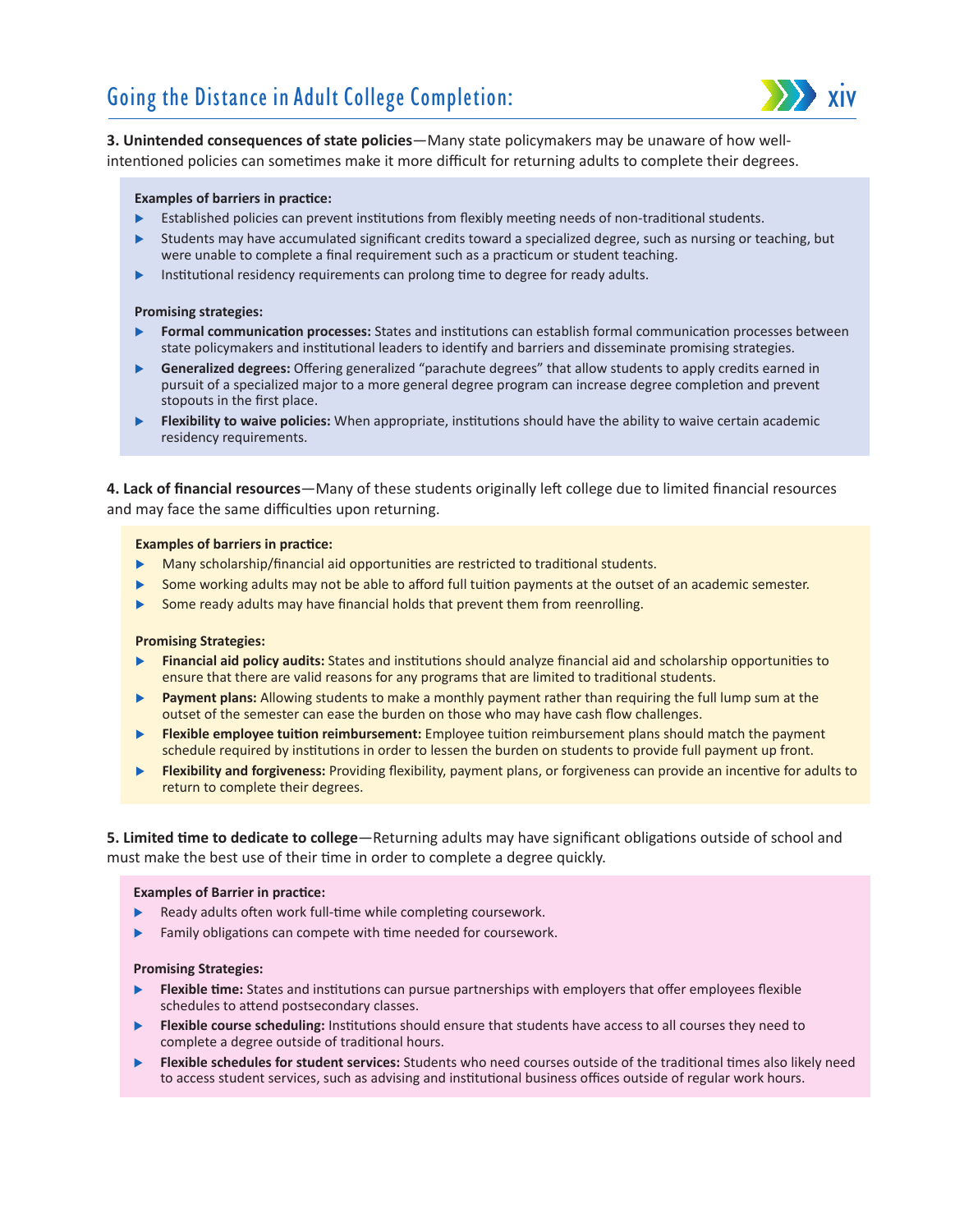

# **Endnotes**

 $1$  U.S. Census Bureau, 2010 American Community Survey, "Sex by Age by Educational Attainment for the Population 18 Years and Over," accessed on 20 February 2012 at http://factfinder2. census.gov/faces/tableservices/jsf/pages/productview. xhtml?pid=ACS\_10\_1YR\_B15001&prodType=table.

<sup>2</sup> Paul Turman, "South Dakota Ready Adult Population, State Context and Objectives: A Vision for the Future," PowerPoint presentation, Pierre, SD, 14 May 2009.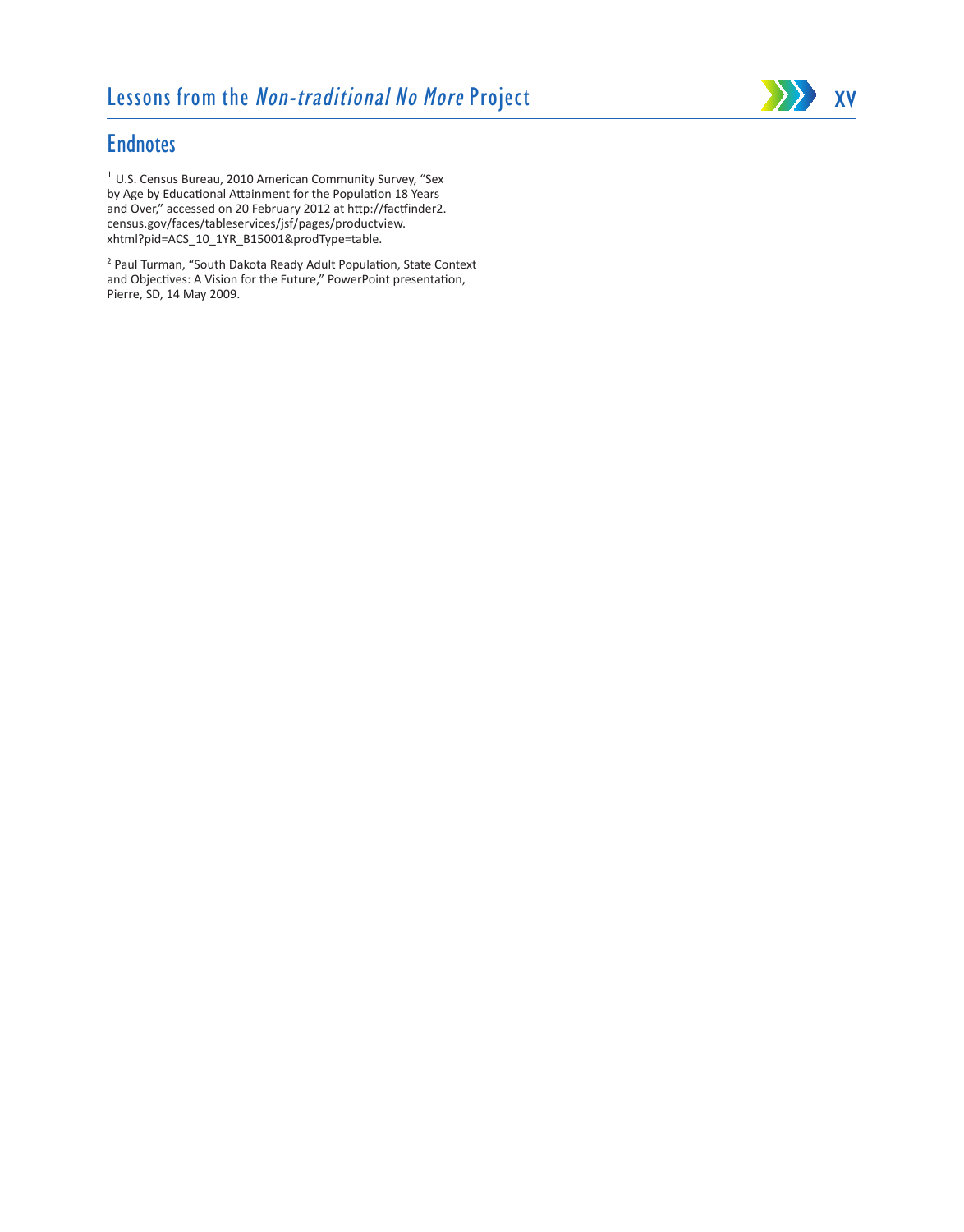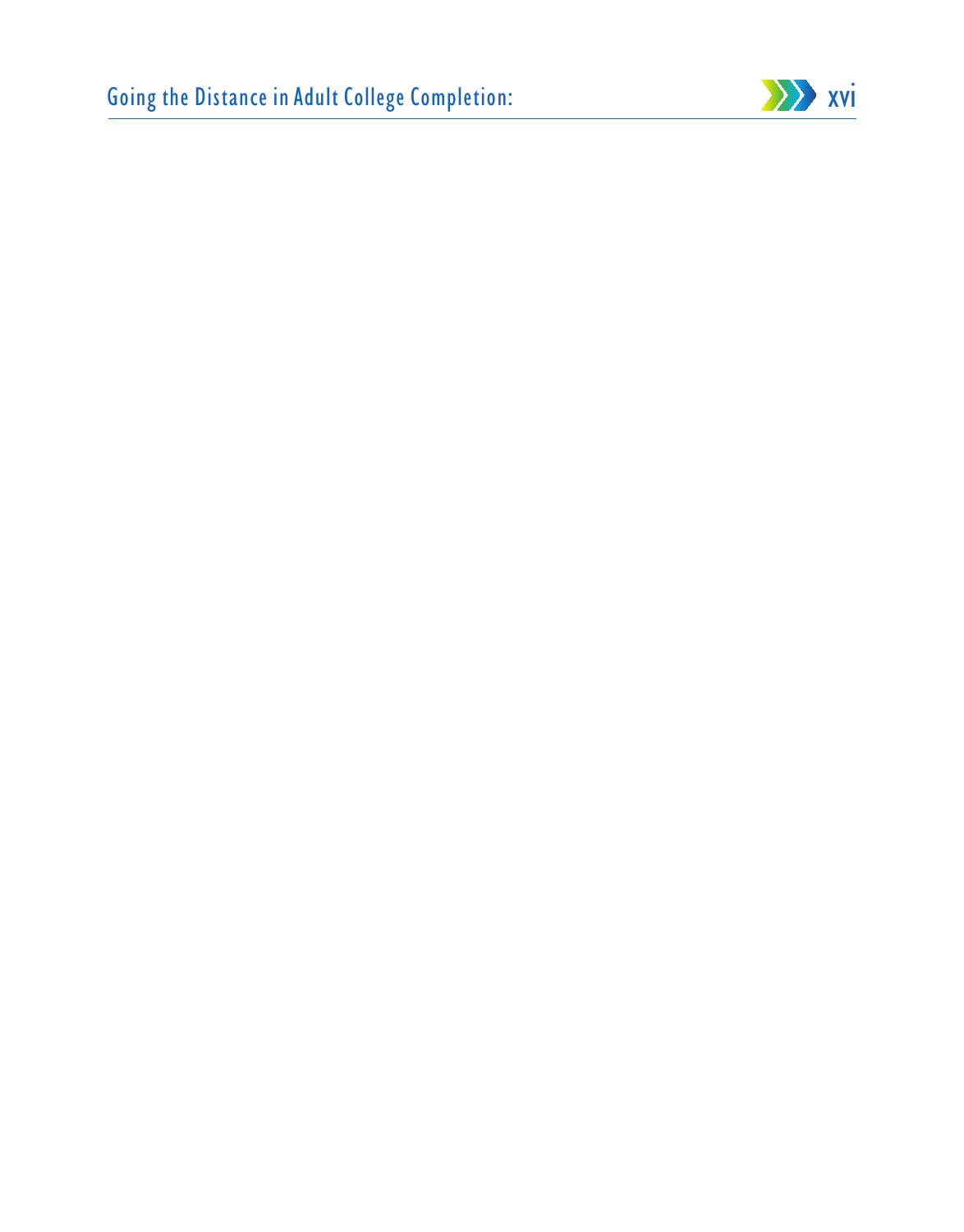number of degrees produced through its state system or Arkansas's pledge to double the total number of degree holders in the state—

# Introduction

Since 2008 the Western Interstate Commission for Higher Education (WICHE), with funding from Lumina Foundation, has worked with Arkansas, Colorado, Nevada, New Jersey, North Dakota, and South Dakota on a comprehensive effort to increase postsecondary access and success among adult learners. That project, *Non-traditional No More: Policy Solutions for Adult Learners*, or NTNM, aimed to eliminate state and institutional barriers that hinder "ready adults"—those who have earned a significant number of prior college credits before

a postsecondary degree or high-quality certificate by 2025. The Obama Administration also made completion a centerpiece of its higher education efforts, with a slightly different target: having the highest proportion of adults with college degrees or certificates in the world by 2020.3

On top of these two ambitious nationwide goals, many states have established their own targets for postsecondary degree and certificate attainment. These goals—such as Colorado's plan to double the

leaving postsecondary education without earning a degree from completing their credential.

*Ready Adults: Individuals who have earned a significant number of prior college credits before leaving postsecondary education without earning a credential.*

Improving access

and success for these students is important for many reasons. Earning a postsecondary degree has obvious and proven economic benefits for the individual, but raising degree attainment also benefits society as a whole, through improved economic development, greater civic involvement, a stronger workforce, and increased global competitiveness. The Georgetown Center on Education and the Workforce projects that the percentage of jobs requiring postsecondary education will increase in the coming years, and that by 2018, the country may face a shortfall of at least 3 million degrees (associate's or better) to meet this workforce need. $1$  In addition, the recent economic recession has further reinforced the importance of postsecondary education attainment. The gap in unemployment rates between those with and those without degrees widened significantly during the downturn. Between the fourth quarter of 2007 (pre-recession) and the end of 2009, the gap in unemployment rates for those with bachelor's degrees and those with some college but no degree grew from 1.4 to 4 percentage points.<sup>2</sup>

Not surprisingly, college completion and increased degree production have moved to the forefront of discussions about higher education policy in recent years. Lumina Foundation established its "Big Goal" of having 60 percent of the adult population with

are strong drivers of state and institutional policies.

While the specifics and timeframes of these goals may differ, one thing is true across the board: none of them will be met by only improving the "traditional" education pipeline. States and institutions will also have to increase the number of adults who earn a postsecondary degree; and among potential adult students, ready adults are the closest to earning a credential. This makes improving their degree completion an efficient path to quickly improving degree attainment levels.

Fortunately, virtually all of the "goal setters" recognize this. The U.S. Department of Education's College Completion Toolkit includes an emphasis on reaching adults with some college but no degree.<sup>3</sup> Lumina Foundation has for several years supported efforts that target adults with significant prior college credits. Additionally, many states have included specific language about the importance of increasing degree production by adult learners in their strategic planning efforts, higher education legislation, or state attainment goals.

Planning for NTNM began in late 2007 in a robust economic climate. Since then, state budgets have suffered as tax revenues plummeted and demand on social service programs skyrocketed. This has made it difficult for higher education agencies and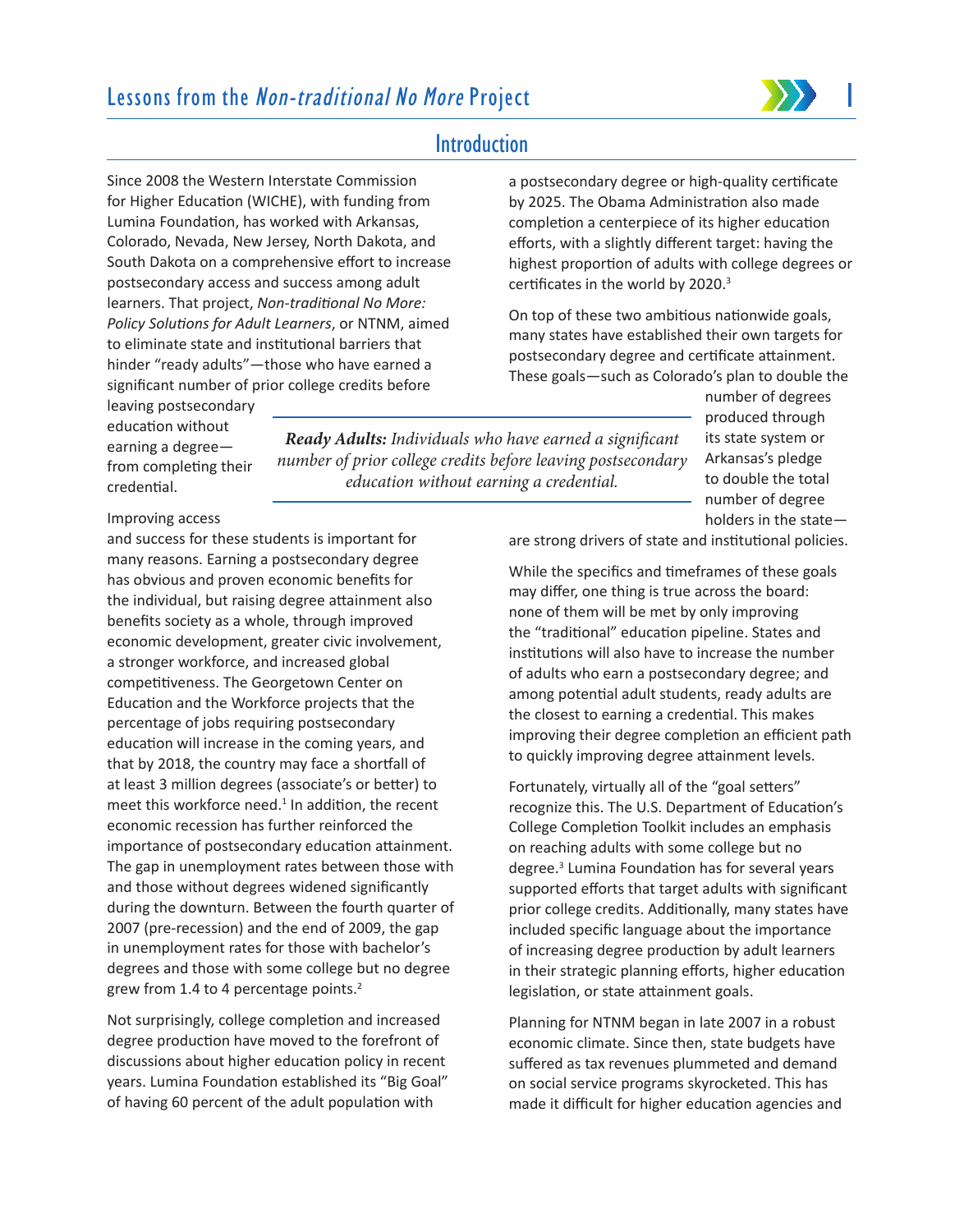# Going the Distance in Adult College Completion:

institutions to maintain current services, let alone focus on new policy initiatives. Nevertheless, as the severity and extent of the downturn grew, the rationale for improving degree completion by adult learners remained strong for two reasons: to meet the workforce demands of the future and to help the unemployed and underemployed develop more marketable skills. The economic challenges that continue to face states and institutions are an opportunity to focus on better serving the unemployed and underemployed; the economic, societal, and individual benefits are more important than ever, particularly now that states have begun a period of recovery. NTNM provided the opportunity for higher education agencies and institutions in six states to focus on changes in policy and practice that can better serve ready adults, as well as highlighting lessons from those states that can help others as they work to increase postsecondary degree completion among adults.

The purpose of these case studies is to provide a comprehensive account of the NTNM effort and an investigation of the lessons learned in each of the project states.

# **Project Background**

WICHE began the project in 2008 by selecting Arkansas, Colorado, and Nevada through a competitive process to receive \$65,000 over two years to assist state and institutional leaders in identifying and removing barriers that prevent ready adults from returning to postsecondary education to finish their degrees. With additional support from Lumina in the form of a supplemental grant, WICHE added South Dakota and New Jersey states that had both submitted strong applications in the original selection process—in 2009. Due to unforeseen budgetary and governance challenges, New Jersey was only able to participate in the project for one year. North Dakota had expressed a statewide commitment to reaching and reengaging returning adults and was able to launch an expedited state project beginning in 2010. As part of the application process, WICHE required all states to form working groups to tackle each of the five areas. State applicants identified state and institutional representatives to populate each working group.

In the first year of the project, the working groups sought to identify the state and institutional barriers that prevent ready adults from completing their degrees. With one statewide meeting facilitated by WICHE and one additional intrastate meeting, the working groups identified numerous issues and challenges. These included difficulties common to all states—such as an inability to locate current contact information for former students and difficulties students face in transferring credits and challenges specific to individual states, such as policies that limited the amount of debt that state institutions could forgive.

The first step for all project teams was to define their state's target population and, to the extent possible, analyze data on potential ready adults. This information informed discussions about academic affairs, student services, financial aid, communications strategies, and other issues. The project also gave each state the flexibility to define a ready adult in a way that met its needs. In general, the states chose similar definitions, focusing on former students who previously had earned 75 percent of the credits necessary for a degree. Most states focused on potential students working toward either an associate's or bachelor's degree; but in some cases, such as in South Dakota and Colorado, where the two-year institutions are under a separate governance structure, the projects limited their focus to four-year degrees.

The structure of the second year was similar to the first, but the focus shifted to *addressing* the barriers, and the states convened additional intrastate meetings. During this time most states found it useful to reorganize their working group structure. While the initial organization helped identify the challenges, the projects found significant overlap between working group focus areas and reorganized to better address their specific state contexts. For example, Arkansas chose to shift to two groups, one focused on two-year institutions and the other on four-year schools. Colorado combined the student services and financing and financial aid groups and then elected to solicit bids for pilot projects at institutions; those pilot projects in turn served as new working groups. In Nevada, a state with great geographical challenges, the project leaders formed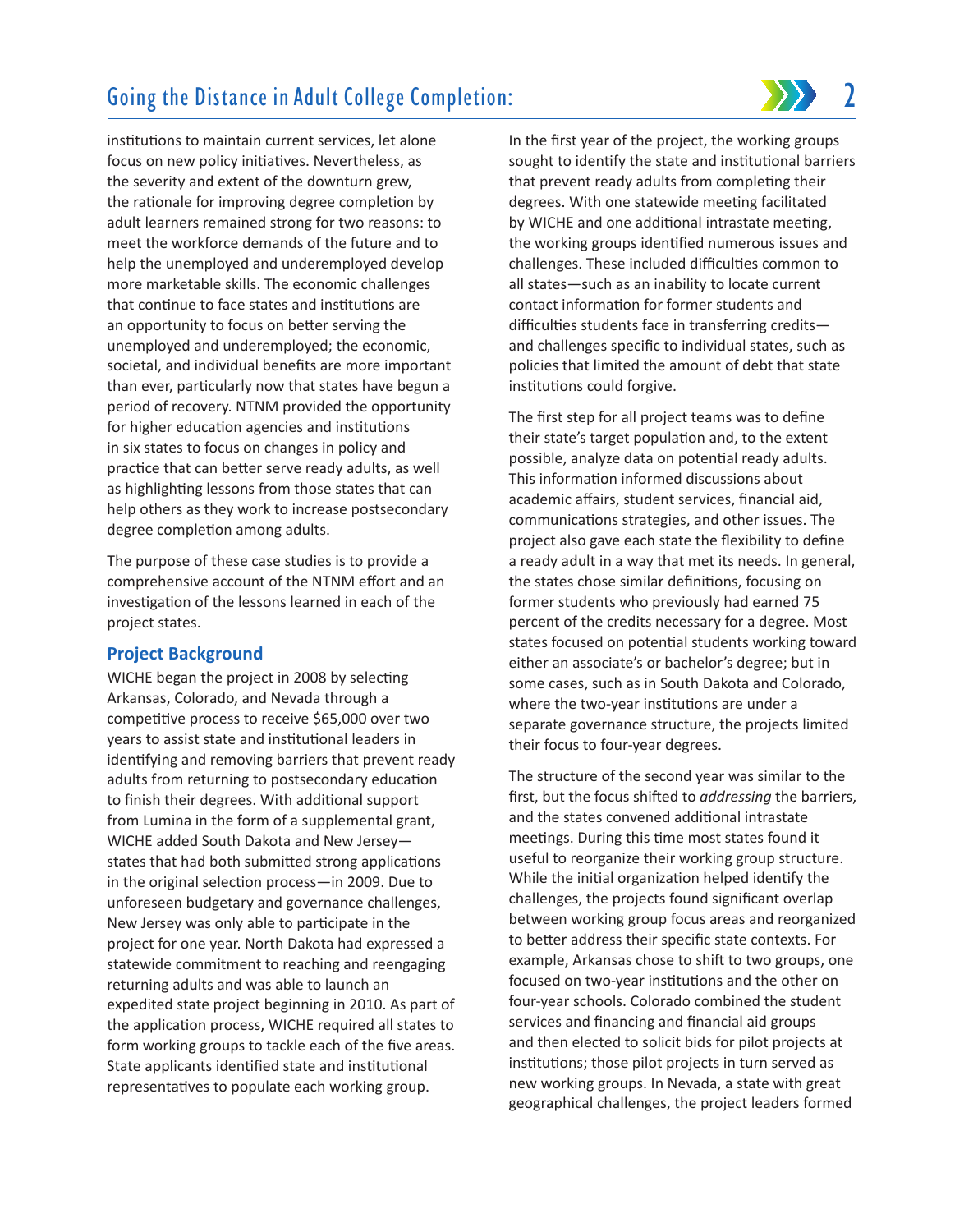three regional working groups. These changes reflected the different needs and structures of project states. But the underlying process—close collaboration between state and institutional leaders—remained key for each.

During each year of the project, state teams also participated in a joint meeting that was convened by WICHE to discuss challenges, share innovative solutions, and develop collaborative relationships across state lines to aid their ongoing efforts.

### **Outcomes and Results**

This report does not lay claim to specific numbers of adults who returned and completed their degrees as a result of this project. Few states have the capacity in their data systems to track course completions and degrees obtained by returning adults in general, let alone those who may have been targeted by outreach efforts from the project.

Some institutions involved have reported on the numbers of degrees completed through programs developed as part of this project, but these reports generally include the caveat that many others may have returned without entering a particular degree completion program. Rather than focus on specific numbers, this report emphasizes the improvements in the environment for returning adults and the elimination of barriers that may have prevented them from completing degrees.

Data collection about this population remains a significant challenge. Some states have made progress and now require institutions to gather and report more data about returning adults. Furthermore, initial results in the project states suggest that the environment for returning adults has improved significantly. These are important steps forward and will make it easier for subsequent projects to accurately identify the number of returning adults who complete degrees. WICHE remains committed to following the progress of these states and will monitor outcomes and degree completions in the coming years.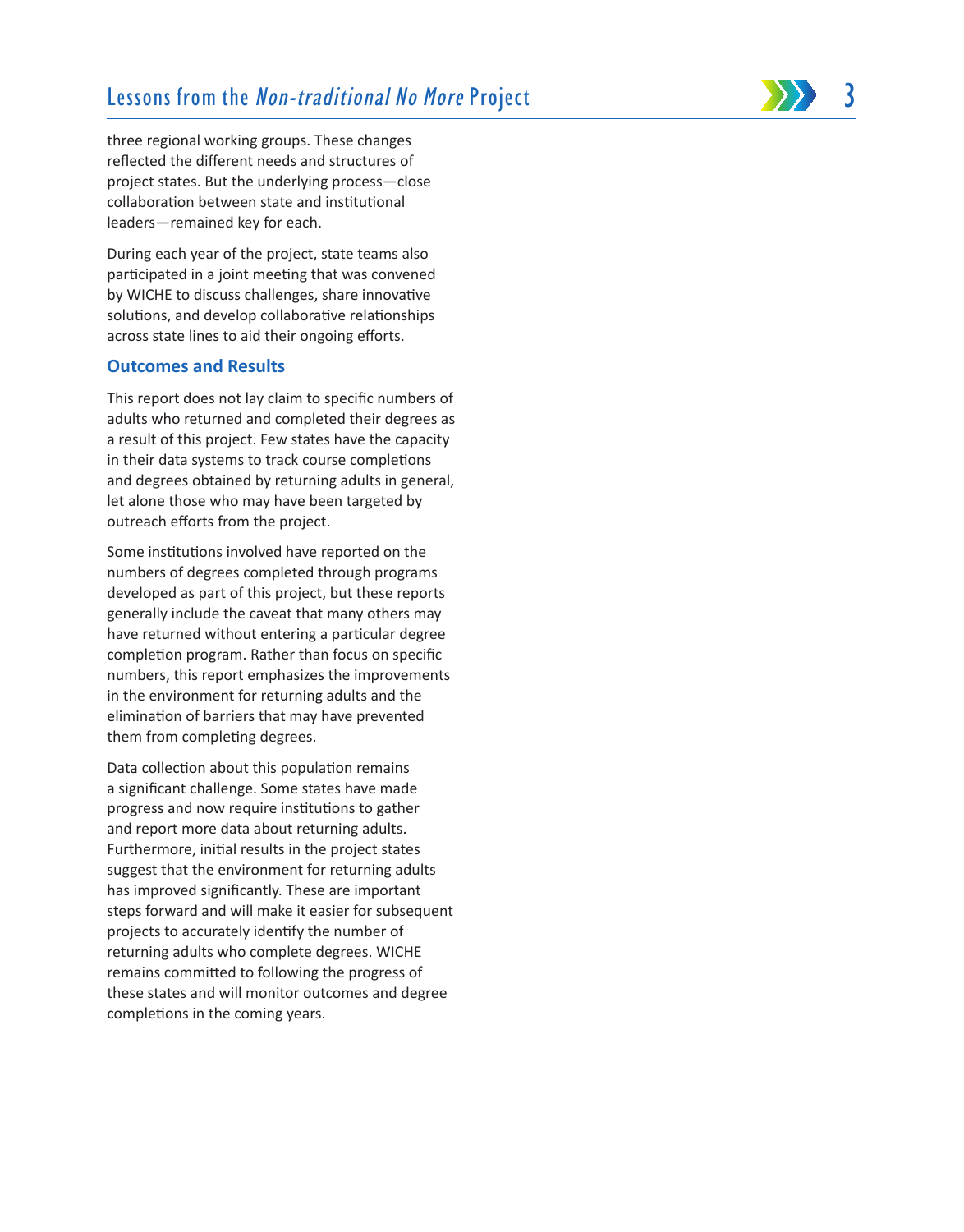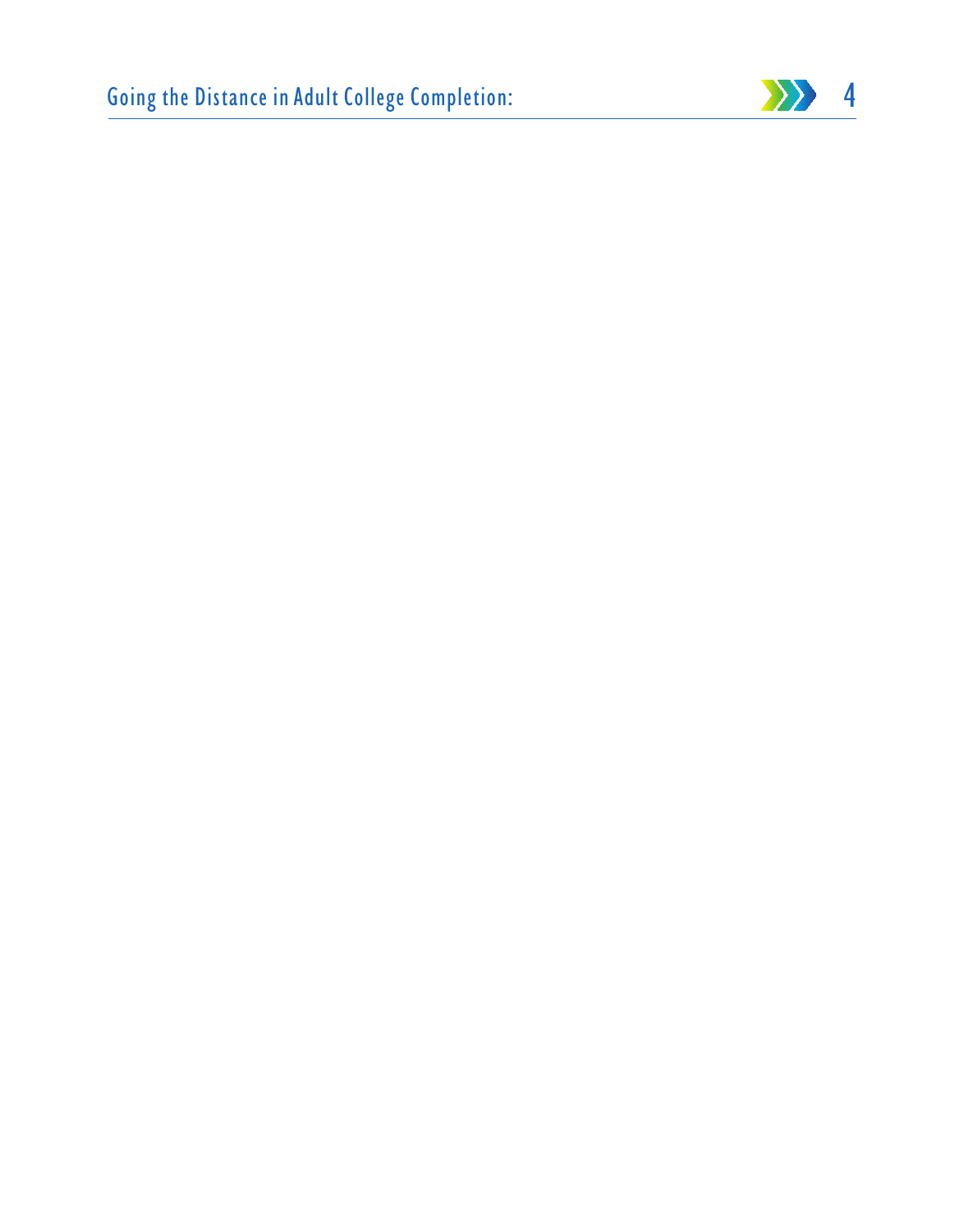# Lessons from the *Non-traditional No More* Project 5



# Arkansas

The Arkansas Department of Higher Education (ADHE) set five main goals for its NTNM effort:



- $\blacktriangleright$  Define ready adults.
- $\blacktriangleright$  Identify policy barriers.
- Include ready adults in the statewide data system.
- Create an action plan for improving adult graduation rates.
- $\blacktriangleright$  Build a statewide system of advocates to help with the implementation of this plan.

With strong statewide leadership and support from institutions and the state legislature, the project has worked to improve the education climate for nontraditional students.

# **Policy Context**

Although Arkansas tends to rank lower than other NTNM states in most education measures, the project happened during a favorable policy environment, with strong support from the governor and legislature. State project leaders took advantage of this, and the lessons and ideas from the state working groups that developed in the first year of the project helped influence several pieces of legislation to remove barriers that hindered the state's ready adults.

**Governance**. Governance of higher education in Arkansas is highly decentralized. Compared to centralized governing boards in other states, the Arkansas Higher Education Coordinating Board, which is staffed by ADHE, has less power over its institutions. Each of the state's 33 public institutions has its own governing board with operational authority, leaving ADHE to coordinate rather than mandate state policy.<sup>4</sup> In working with institutions on new initiatives such as NTNM, ADHE must build consensus throughout the system to implement measures affecting institutional policies and practice. Still, strong leadership, strategic planning, and support from both the state legislature and the governor, who has long been a champion of adult learners, helped unify institutional interests

and allowed the state to set new policies through legislation.

**Attainment**. Arkansas ranks near the bottom of all states in education outcomes, but the support of the governor and legislature makes achieving its goal of raising the percentage of bachelor's degree holders realistic, if ambitious (see Table 1). Hoping to improve these numbers, the governor established a goal of doubling the number of degree holders in the state by 2025, revising an earlier goal that aimed for 27 percent of adults to have a bachelor's degree by 2015.<sup>5</sup> This target for improvement is designed to be an important determinant of Arkansas's success in meeting the state's workforce needs, generating economic development, and improving its regional and national competitiveness. Due to commitment from the governor's cabinet and a 2007 legislative task force on higher education, there has been broad understanding among state and institutional leaders about the need for increasing degree attainment rates and including non-traditional students in those efforts. In its final report, the task force presented the following recommendation to the governor and the general assembly:

Encourage students within 25% of graduation to return and complete a degree. Each institution should identify these students, and send letters encouraging them to return. Remove obstacles to graduation (such as graduation fees). A statewide effort, including a media publicity campaign, should be made to contact these students.<sup>6</sup>

As noted in Table 1, 24 percent of Arkansans over the age of 25 have had some college education but have not completed a degree.<sup>7</sup> Effectively targeting this group, which includes the state's ready adults, and making it easier for these potential students to reenroll and earn credentials would result in improved individual economic outcomes and help the state meet its goal of being regionally and nationally competitive.

**State budget climate**. Although the state faced budget shortfalls during the economic recession, the overall budget picture for higher education in Arkansas was considerably better than in most other states. From FY09 to FY12, higher education actually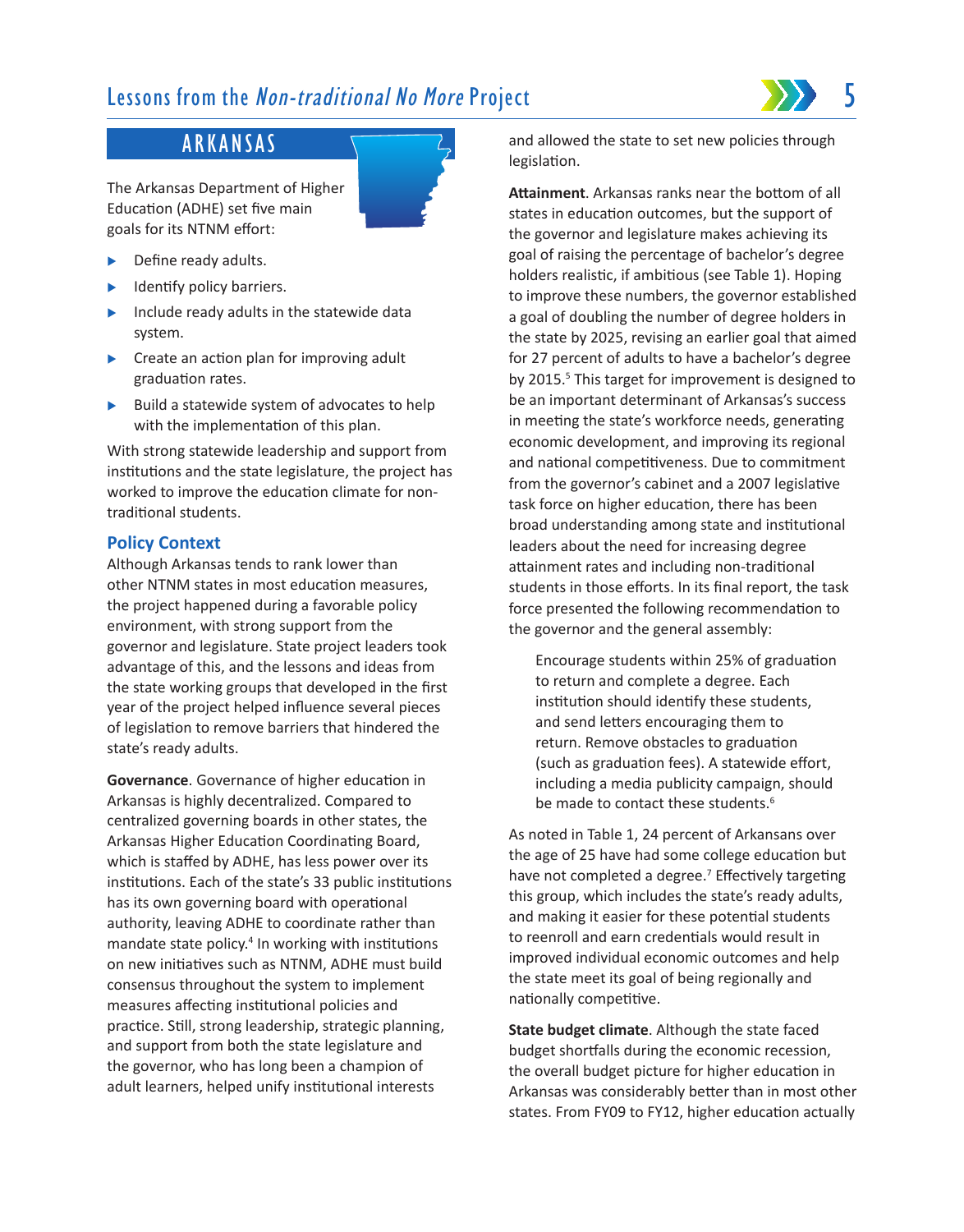| Table 1. Arkansas at a Glance                                      |                                                                                                                                 |                            |                        |  |
|--------------------------------------------------------------------|---------------------------------------------------------------------------------------------------------------------------------|----------------------------|------------------------|--|
| Category                                                           | <b>State</b><br><b>Results</b>                                                                                                  | <b>National</b><br>Average | <b>State</b><br>Rank** |  |
| Percentage of adults 25-64 with<br>at least an associate's degree* | 28%                                                                                                                             | 38%                        | 49                     |  |
| Percentage of adults 25-64 with<br>at least a bachelor's degree*   | 21%                                                                                                                             | 30%                        | 48                     |  |
| Percentage of adults 25-64 with<br>some college but no degree*     | 24%                                                                                                                             | 22%                        | N/A                    |  |
| State attainment goal***                                           | Doubling the number of Arkansas<br>residents with a postsecondary degree<br>by 2025                                             |                            |                        |  |
| State definition of ready adult                                    | • 75% of credits for two- or four-<br>year degree<br>22 years old<br>$\bullet$ 2.0 GPA<br>• Out of school for at least one year |                            |                        |  |
| Data-mining outcomes                                               | Arkansas aggregated data from<br>participating institutions. Updated                                                            |                            |                        |  |

contact information through a third-

party data matching firm

#### **Table 1. Arkansas at a Glance**

\* U.S. Census Bureau, 2010 American Community Survey.

\*\* These rankings do not include Washington, D.C., or Puerto Rico.

\*\*\* Gov. Mike Beebe, "State of the State Address, 2011."

received a 1.8 percent budget increase.<sup>8</sup> More significantly, state voters passed a referendum in 2008 authorizing a lottery, with proceeds dedicated to postsecondary scholarships. The state legislature, charged with developing the legislation to enact the voters' will, dedicated 15 percent (since increased to 20 percent) of the projected \$105 million in annual scholarship funds to non-traditional learners. This favorable budget situation, along with the windfall of scholarship funds dedicated to non-traditional students, contributed greatly to the success of the NTNM effort in Arkansas.

### **State Actions**

Arkansas's primary successes with respect to NTNM involved the enactment of state-level policies that created incentives for institutions to serve more ready adults. Along with the stimulus of the NTNM grant, solid leadership led to a comprehensive, coordinated statewide initiative to help ready adults return to postsecondary education.

tery scholarships. The Arkansas Academic allenge Scholarship (informally known as "the tery Scholarship"), a merit-based scholarship gram, is the most significant change in the ansas higher education landscape over the last eral years. While the NTNM project had little to with its statewide passage, it did influence how it s implemented. State lawmakers, with significant ut from ADHE staff, set aside 15 percent of fund (later increased to 20 percent) for nontraditional students.<sup>9</sup> In the 2010-11 academic year state provided scholarships to almost 5,000 nonditional students.<sup>10</sup> The state's high-level focus on dy adults was integral in making non-traditional dents a key target group for the scholarship.

I long and deliberate process of cultivating tewide advocates influenced the inclusion non-traditional students in the scholarship islation. State legislators who participated in higher education task force were aware of the issues facing ready adults. These same legislators were important members of the ad hoc lottery legislation committee and reinforced ADHE's message about the importance of ready adults in reaching Arkansas's educational attainment goals.

Further, ADHE staff worked with the ad hoc committee of state legislators to develop the scholarship program and ensure that non-traditional students were included in the program. ADHE refined the broad legislative definition of a "nontraditional student," drawing in part on the earlier work by the project team to define ready adults.<sup>11</sup>

**Other financial aid changes**. The state also adjusted several other state-funded financial aid programs to benefit ready adult students. The GO! Opportunity Grant, the state's need-based aid program, awards up to \$1,000 to eligible students. From its inception in 2007, only traditional-aged students could receive the funds. In 2009 the legislature made it available to students of all ages. With this change the state also significantly increased funding for the program, from \$5.4 million to \$11 million in 2009. The state's Workforce Improvement Grant program, a needbased aid program for working adults, also received increased funding, growing from \$3.7 million to \$4.3 million; and it can now be used for costs beyond tuition, including books and daycare. In addition,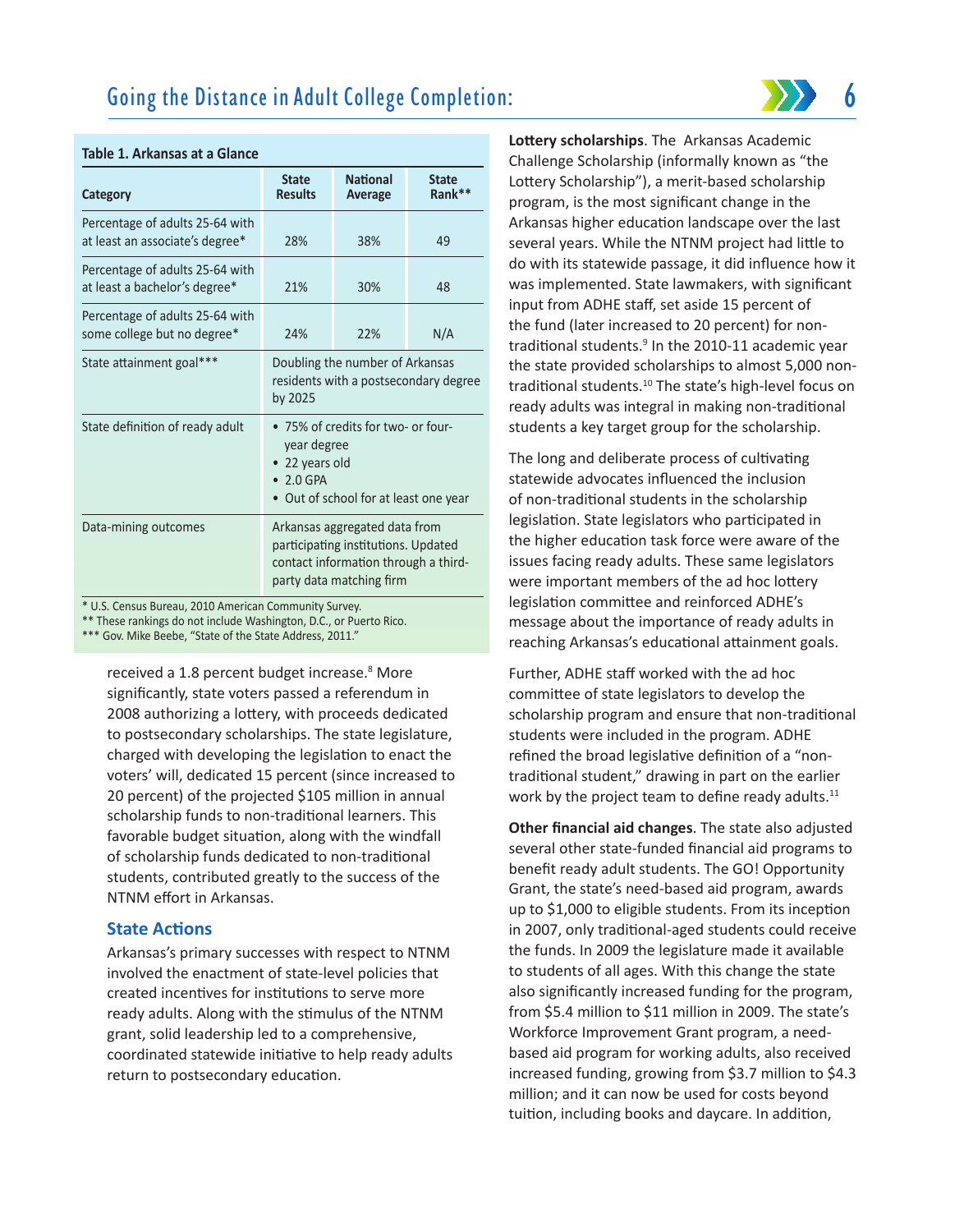\$175,000 was earmarked annually for the Single Parent Scholarship Fund, which is managed by a statewide foundation.

These changes, in combination with the lottery scholarship program, are projected to grant adults at least an additional \$140 million in scholarship aid between 2010 and 2020, which will likely lead to significant increases in the number of ready adults returning to and graduating from postsecondary education.

**Marketing and communications**. To improve Arkansas's outreach to ready

encouraged these individuals to enhance their skills by returning to college. DWS sent 70,000 letters on August 1, 2009, and continued to mail additional letters in the following weeks.

**Consortium of adult-ready institutions**. ADHE worked with several state institutions to create a consortium of two- and four-year institutions that are particularly adult-friendly. As a condition of membership in the consortium, these institutions

> conducted an audit of their current policies and practices and how they affect adult students using materials from the Center for Adult and

Experiential Learning (see box below). The process helped them analyze how they serve adult learners. As a result they worked to develop solutions for identifying policy barriers and implement promising institutional-level practices. For example, consortium members have named a single staff member as point of contact—an "adult student concierge"—for inquiries from adult students. Those staffers were trained by ADHE in how to best assist adult students.

ADHE staff and institutional leaders collaborated as part of the NTNM project to develop a step-bystep description of the matriculation process, with a time frame and benchmarks for both two- and four-year institutions. This description delineated all

**CAEL's Adult Learning Focused Institution (ALFI) Tools**

Arkansas and South Dakota both provided funds for state institutions to administer the Adult Learning Focused Institution (ALFI) surveys developed by the Council for Adult and Experiential Learning (CAEL). The surveys have two parts: an institutional self-assessment survey and an adult learner inventory. The two pieces are complementary, as the adult learner inventory provides faculty and staff with student perceptions on how well the institution serves adults. CAEL analyzes the data and provides reports back to the institutions, highlighting areas where there is a mismatch between the institution's and students' perceptions of services. The ALFI tools provide a framework of policies and practices to make educational programs more attractive and accessible to adult learners. The tools help pinpoint both the institution's strengths and areas for improvement.

Institutions received quantified feedback about areas where students felt they were not being well-served and were able to focus attention and resources on making improvements.

The ALFI report gives institutions:

- A detailed campus report on the findings from both the institutional self assessment and the student surveys.
- Comparative data on how the perceptions of adult students match up to the perceptions of faculty and administration.
- National benchmarking data to compare an institution's results with institutions serving adults nationwide.

*For more information visit www.cael.org/alfi.htm*

# *For more information about the concierge or single point of contact model, visit*

*wiche.edu/info/publications/ntnmConciergeBrief.pdf*

adults, project participants established the Public Information Officer Council, consisting of key communications staff from postsecondary institutions. The council worked with ADHE to develop a statewide marketing and communication plan targeting ready adults, using funds from the state lottery. Meanwhile, institutions and ADHE have committed to leveraging existing marketing campaigns to include messaging to potential adult students.

ADHE also worked with the Arkansas Department of Workforce Services (DWS) to send letters to recently unemployed Arkansans, explaining rule changes in federal and state unemployment insurance laws that would make it easier for them to go back to school. As part of the agency's regular communications with the unemployed, the letters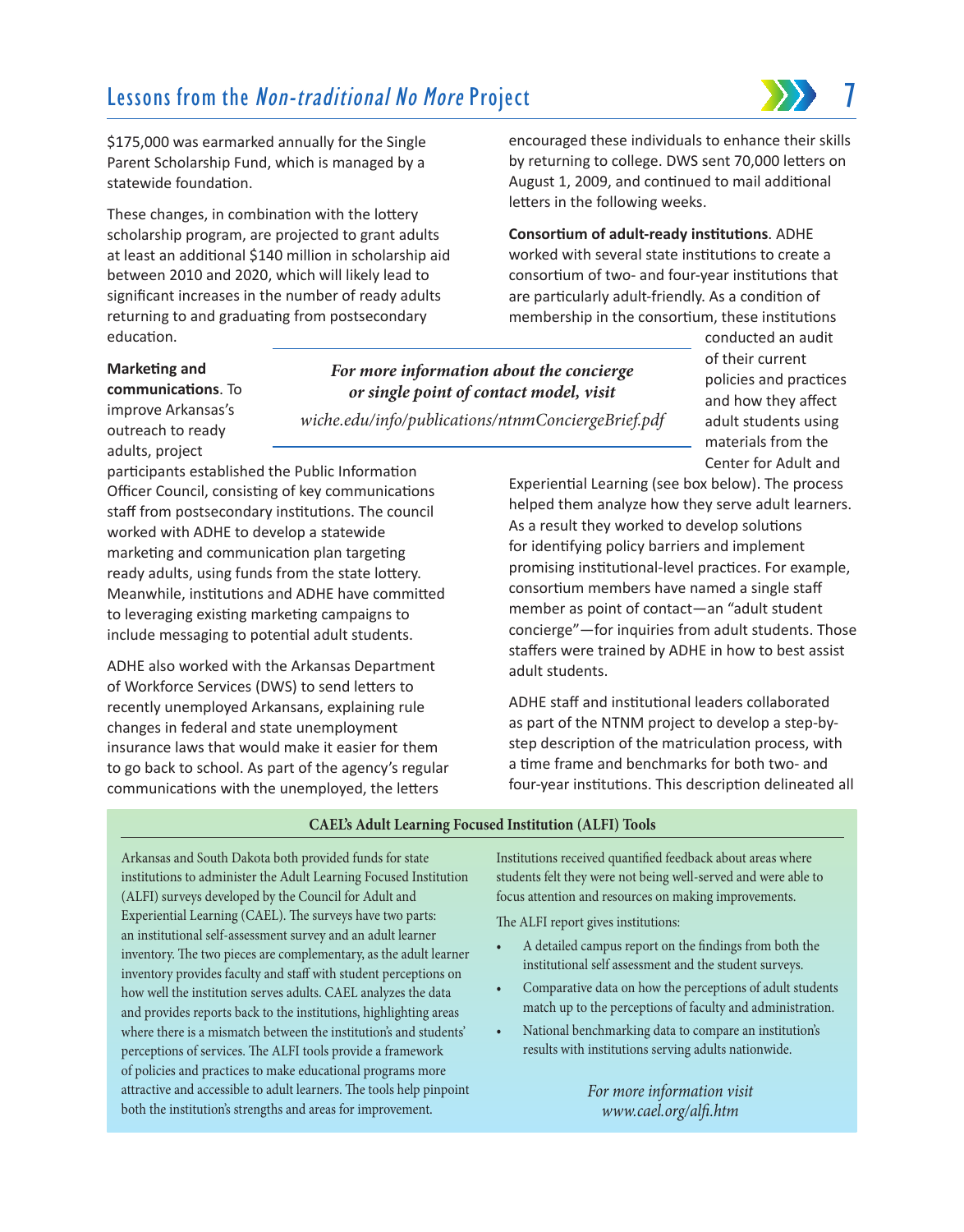# Going the Distance in Adult College Completion: 8

necessary steps to move a student from enrollment to graduation and assigned responsibility for each step. Consortium institutions examined and modified the process to focus on their role in moving non-traditional students to graduation.

**Understanding existing services.** Arkansas undertook multiple efforts to assess existing services for returning adults. State institutions implemented student surveys and self-assessments using CAEL's Adult Learner Focused Institution tools (see box, previous page).

State leadership also encouraged "secret shopper" evaluations by calling institutional admissions offices to assess how they would handle adults interested in returning to complete their degrees.

**ADHE data efforts**. The project team in Arkansas, like those in other NTNM states, worked to analyze available data on its ready adults. Arkansas could not extract data on former students from its statewide database but instead aggregated student information from participating institutions. These records did not have up-to-date contact information, making it difficult to determine if the potential students still lived or worked in Arkansas.

Virtually all states, regardless of the completeness of their state data systems, faced this challenge. Arkansas's project team initially sought cooperation from other state agencies to attempt data matches to provide up-to-date contact information. Ultimately, bureaucratic difficulties hindered the success of this approach, leading ADHE to partner with Acxiom Corporation, a private-sector data aggregator, to match the agency's list of former students with current demographic information. This collaboration has proven extremely successful and cost-effective, allowing Arkansas to obtain current contact information for most of the ready adults that the team identified at a relatively low cost. Based on the positive outcomes in Arkansas, the project teams in North Dakota and South Dakota also partnered with Acxiom (see box on p. 31 for more information). While it may raise privacy concerns for some, this information is publicly available and regularly used by marketers in other economic sectors. The state team took care to abide

by all relevant Family Educational Rights and Privacy Act (FERPA) regulations.

ADHE made efforts to improve other sources of data on the adult population. For instance, in 2010 ADHE began to disaggregate data on adult students in the institutions' accountability reports. It also now publishes additional data reports that highlight the progress of adult students, using its unit record data system. This move was designed to bring more attention to the prominence and performance of all non-traditional students in Arkansas's higher education system. Accessible and user-friendly data will help the agency keep state policymakers focused on the non-traditional population and further efforts to eliminate barriers that prevent this group from reenrolling and earning degrees.

# **What Worked**

The following sections highlight the key successes of the NTNM effort in Arkansas.

**Project goals**. Arkansas made significant progress in achieving its project goals. The project team defined ready adults; received valuable guidance and feedback from strong institutional leaders; recruited high-profile individuals in the governor's office, the legislature, and elsewhere to serve as advocates for adults in higher education; and with these advocates, made many changes to remove barriers that prevent ready adults from completing their degrees. ADHE also has taken important steps to improve the data available on adult learners as part of an effort to include their needs in long-term planning and policymaking.

**Lottery scholarships**. The passage of the Academic Challenge Scholarship and the specific inclusion of non-traditional students will provide lasting benefits for ready adults—an impressive accomplishment in an environment of budget cuts. Although the lottery and resultant scholarship were approved by voters independently from the NTNM project, ADHE still worked through the legislative process to specifically include non-traditional students in the enacting legislation. The agency accomplished this by cultivating key state legislators who participated in the Task Force on Higher Education Remediation, Retention, and Graduation Rates and keeping them apprised of the initiative. The lottery also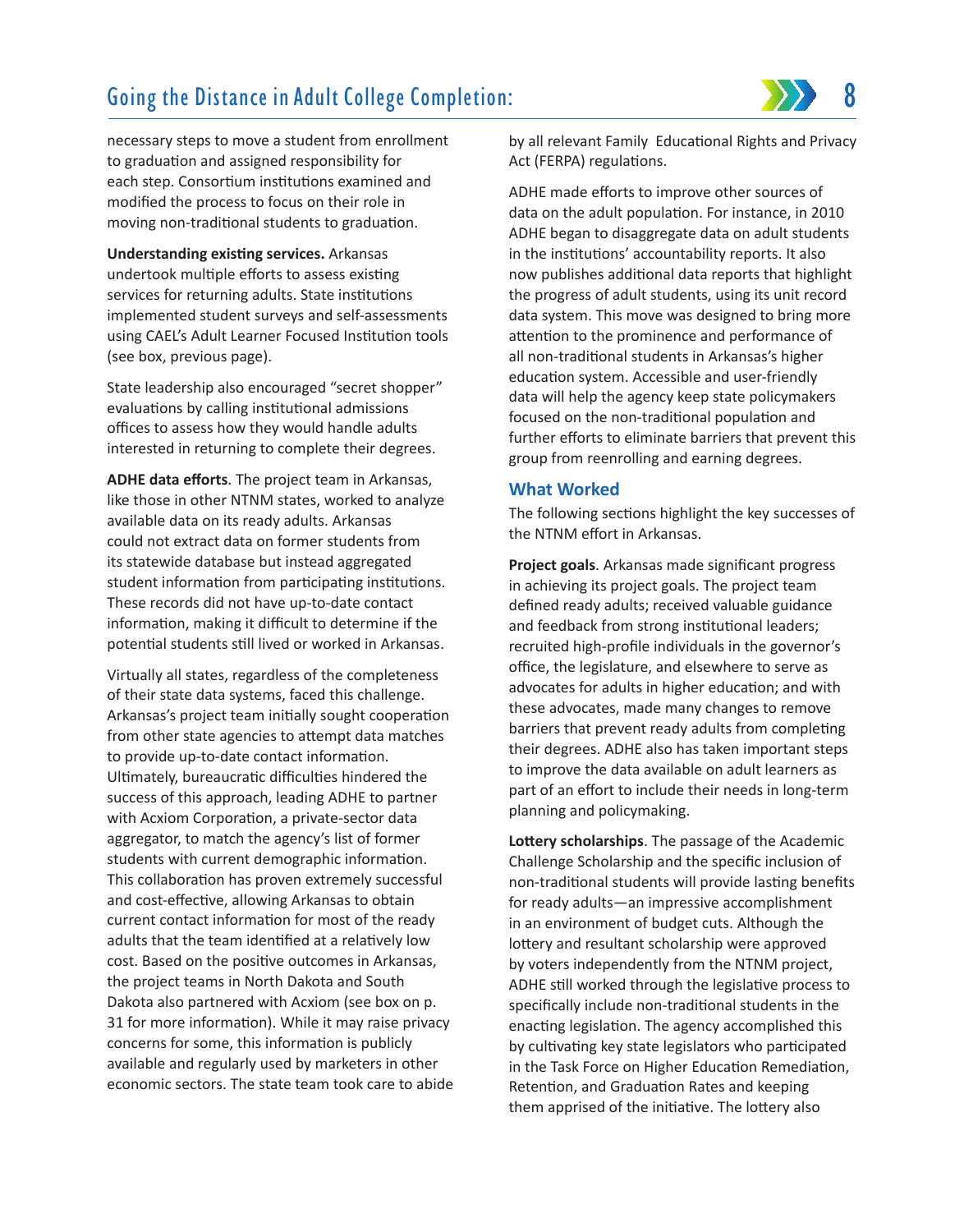# Lessons from the *Non-traditional No More* Project 9

provides funding to inform the population about available resources for degree completion, which allowed ADHE to launch a statewide outreach campaign aimed at ready adults. ADHE hopes that its communications campaign and new scholarship money will attract ready adults and bring them back to college to finish their degrees.

It is important to note, however, that the financial aid strategies implemented in Arkansas to serve non-traditional students were unique to its context and may not universally apply to other states. There are legitimate arguments that would prevent the creation of a multitude of disjointed financial aid programs targeted to special populations and other legitimate arguments that would lead to the creation of financial aid programs that incentivize students to attend postsecondary education fulltime. Any financial aid strategy that a state adopts needs to be deliberate and strategic in its goals and methods. At the same time, it is important to consider how any approach would impact the growing population of non-traditional learners.

**Intrastate partnerships**. ADHE partnered successfully with other state agencies, such as the Department of Workforce Services, to reach out to adults who were out of work, a key segment of the ready adult population. The partnership greatly reduced the cost and allowed ADHE to take advantage of already existing state programs. Other efforts to partner with state agencies to share and use data have not yet proven successful.

**State legislation**. During the course of the NTNM project, Arkansas enacted a series of laws that benefit ready adults by addressing some of the barriers that can make it more difficult for them to reenroll. For example, Act 182 of 2009 made it easier to transfer credits from two- to fouryear institutions and from one public university to another.<sup>12</sup> All states have noted that transfer is a significant barrier for ready adults trying to complete their degrees. Other new laws seek to improve remediation at public higher education institutions (Act 971 of 2009) and to expand scholarships to adult students (Act 1213 of 2009).<sup>13</sup>

**Locating former students**. As noted, Arkansas partnered with a private firm to find current contact

information for former students who met the state system's definition of a ready adult. With this information, institutions can more effectively target their marketing messages and develop personalized appeals to reengage these adults. This partnership has proven highly cost-effective and been duplicated in several other states.

#### **Single point of contact for returning adults**.

Borrowing from the NTNM effort in Nevada, Arkansas institutions adopted the practice of identifying a specific individual at its institutions who is tasked with helping to guide adults through the complex admissions and enrollment process.

### **Ongoing Challenges**

While the legislative and policy changes will dramatically improve the environment for ready adults, Arkansas still faces several significant challenges in continuing to engage these potential students and help them earn degrees.

**Comprehensive institutional involvement**. The Arkansas effort could have benefited from more comprehensive institutional engagement. The core planning team included representatives from 18 of the 33 two- and four-year institutions in the state. In hindsight, this team could have been more successful at the institutional level if more institutions had been actively engaged. Securing this institutional buy-in would have further strengthened the project's sustainability and led to a greater examination of institutional policies and practices that are barriers to ready adults.

**Improved data systems**. The inability of Arkansas's data system to identify the state's ready adults without aggregating the information from the institutions is a barrier to reengaging them. One goal of this initiative was to improve Arkansas's statewide data system, but the project was not able to accomplish this. With the additional federal money flowing into data systems through the federal stimulus legislation, ADHE received a significant statewide data system grant. As part of this opportunity, the state may be better able to track former students and adults who have returned to school.

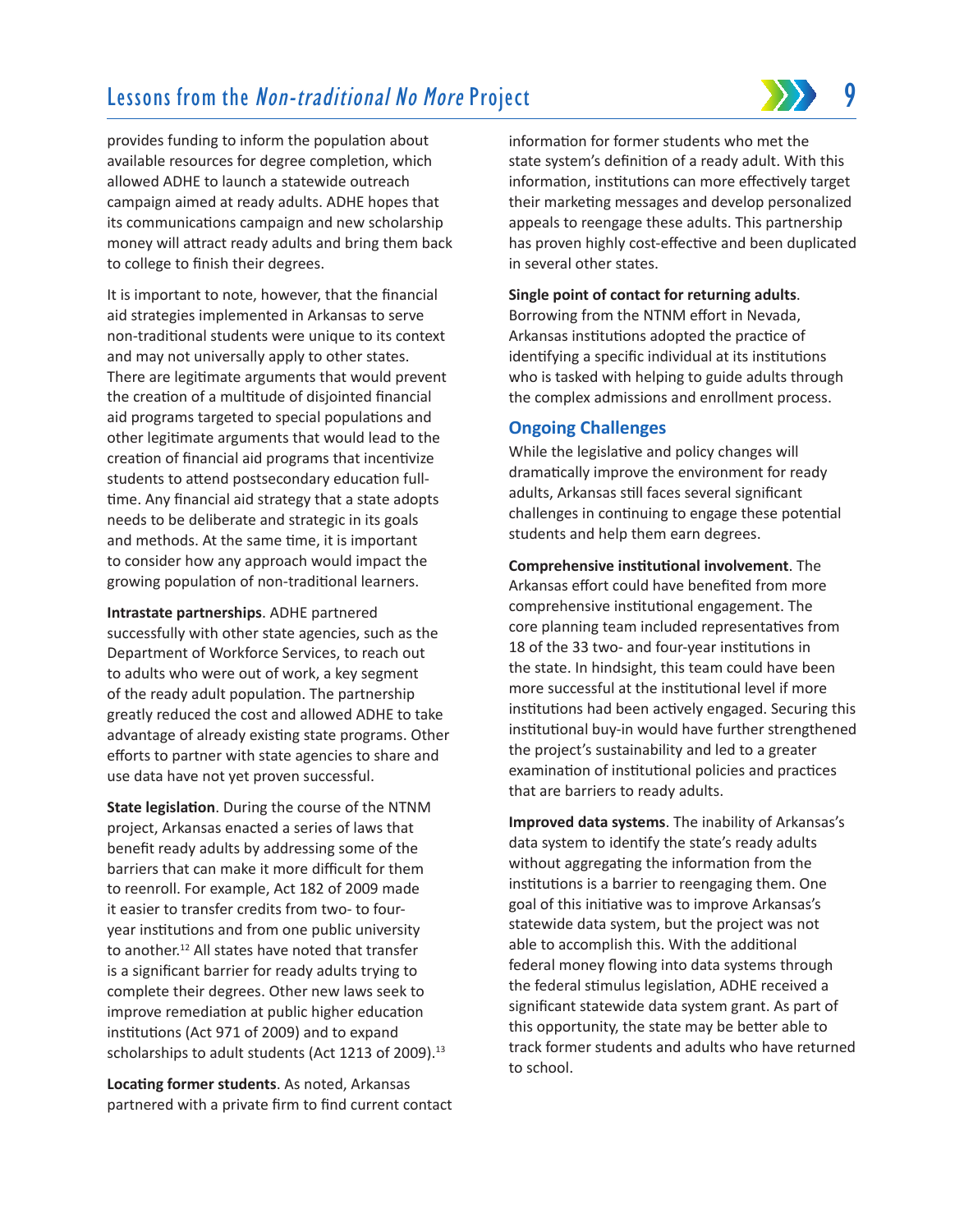# **Summary**

The Arkansas NTNM project was centered mostly on the state level and was effective in bringing about significant policy and legislative changes. With the long-term engagement of the governor, the previous state higher education executive officer, and key state legislators, the state has enacted systemic and far-reaching changes. The lottery scholarships and the relatively healthy budget situation contributed greatly to this success, but credit should also go to the advocates for adult learners in the ADHE office, the governor's office, and the state legislature, who recognized the importance of engaging adults.

Many of the changes the state implemented, such as rewriting the laws for existing state aid and improving the state transfer policies, did not require additional resources but rather relied on political will and coalition-building coordination. While it is true that this initiative benefited from a fertile climate for policy change, the concerted dedication of leaders allowed the state to take advantage of that environment. The project also took initial steps to identify and eliminate policy and practice barriers at the institutional level, but significant work here remains to be done. The NTNM effort in Arkansas shows that even in a decentralized, powersharing environment, dedicated leaders can create significant changes with long-lasting benefits.

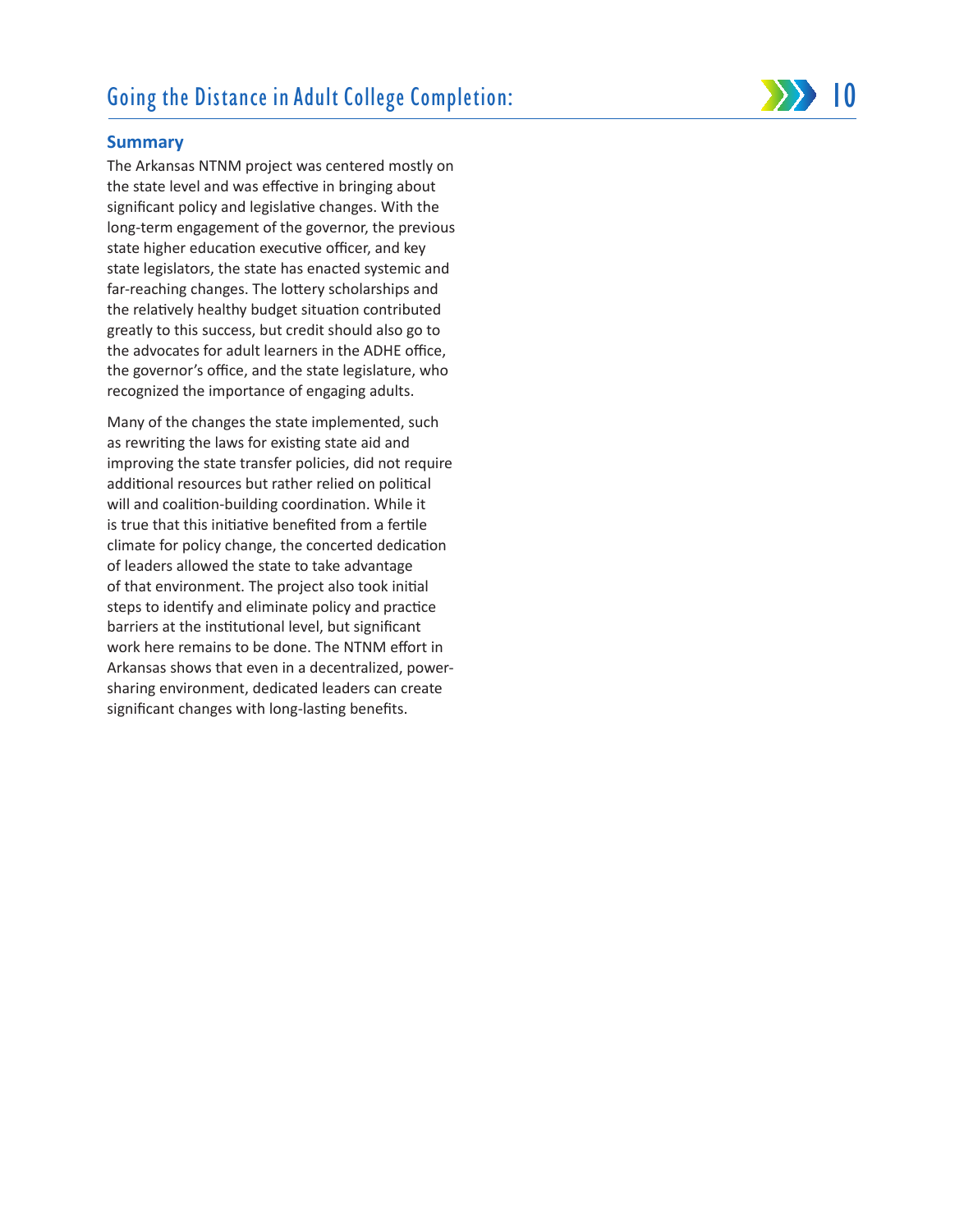# Colorado

The Colorado Department of Higher Education's (CDHE's) goals in the NTNM project were to:

- Stimulate discussion about the ready adult population.
- Identify barriers.
- Change policy and practice to increase adult learners' access, persistence, and completion of higher education.

The project team leveraged funds from another grant to launch pilot programs targeting ready adults at three institutions. Disseminating and implementing the lessons learned during these programs are key to the state's long-term efforts to increase access and success for adult learners.

# **Policy Context**

In general, Colorado has a decentralized governance structure for higher education. Often referred to as the "Colorado Paradox," the state has a relatively high degree attainment rate, but data suggest this is due more to in-migration of educated workers rather than strong degree production by the state's education system. To help address this problem, and recognizing the decentralized nature of the higher education in the state, project leaders leveraged funds from a separate grant to offer subgrants to institutions to target ready adults in order to achieve project goals.

**Governance**. Like Arkansas, governance of higher education in Colorado is highly decentralized, with authority distributed among 10 institutional governing boards.14 CDHE, serving as staff for the Colorado Commission on Higher Education, coordinates statewide policy.15 Like ADHE in Arkansas, CDHE could not simply mandate new policies or institutional practice but instead attempted to build support among institutions for efforts to reengage ready adults. Two-year institutions are governed by the State Board for Community Colleges and Occupational Education.16 CDHE made efforts to engage these institutions but response was limited.

In 2010 Colorado adopted a statewide strategic plan for higher education that includes language recommending that the state better serve adult learners.17 This commitment may help the state sustain its efforts to reach and reengage ready adults.

**Attainment.** Colorado's attainment level is high compared to other states (see Table 2). Its high overall attainment rates are due in part to inmigration of educated residents from other states. In 2007 Colorado had the sixth highest in-migration rate of young adults (age 22-39) with at least an associate's degree.<sup>18</sup>

Even with this relatively high attainment ranking, the state has established an aggressive goal for further boosting overall education attainment. At the direction of former Governor Bill Ritter, the state's new higher education strategic plan seeks to double the number of degrees and certificates by 2020. However, even if Colorado is able to improve the state's traditional education pipeline outcomes, such as high school graduation rates and college-

#### **Table 2. Colorado at a Glance**

| Category                                                           | <b>State</b><br><b>Results</b>                                                                                                                                             | <b>National</b><br>Average | <b>State</b><br>Rank <sup>**</sup> |
|--------------------------------------------------------------------|----------------------------------------------------------------------------------------------------------------------------------------------------------------------------|----------------------------|------------------------------------|
| Percentage of adults 25-64 with<br>at least an associate's degree* | 46%                                                                                                                                                                        | 38%                        | $\mathfrak{p}$                     |
| Percentage of adults 25-64 with<br>at least a bachelor's degree*   | 37%                                                                                                                                                                        | 30%                        | 5                                  |
| Percentage of adults 25-64 with<br>some college but no degree*     | 23%                                                                                                                                                                        | 22%                        | N/A                                |
| State attainment goal***                                           | Double the production of degrees<br>and certificates by 2020                                                                                                               |                            |                                    |
| Definition of ready adult                                          | 25 years old or older<br>2.5 GPA<br>Completed 75% of the<br>credits necessary for a degree                                                                                 |                            |                                    |
| Data-mining outcomes                                               | Successfully mined its statewide<br>student database and identified<br>12,457 student who left a state school<br>from 2002-2006 and met the<br>definition of "ready adult" |                            |                                    |

\* U.S. Census Bureau, 2010 American Community Survey.

\*\* These rankings do not include Washington, DC, or Puerto Rico.

\*\*\*Colorado's Strategic Plan for Higher Education.

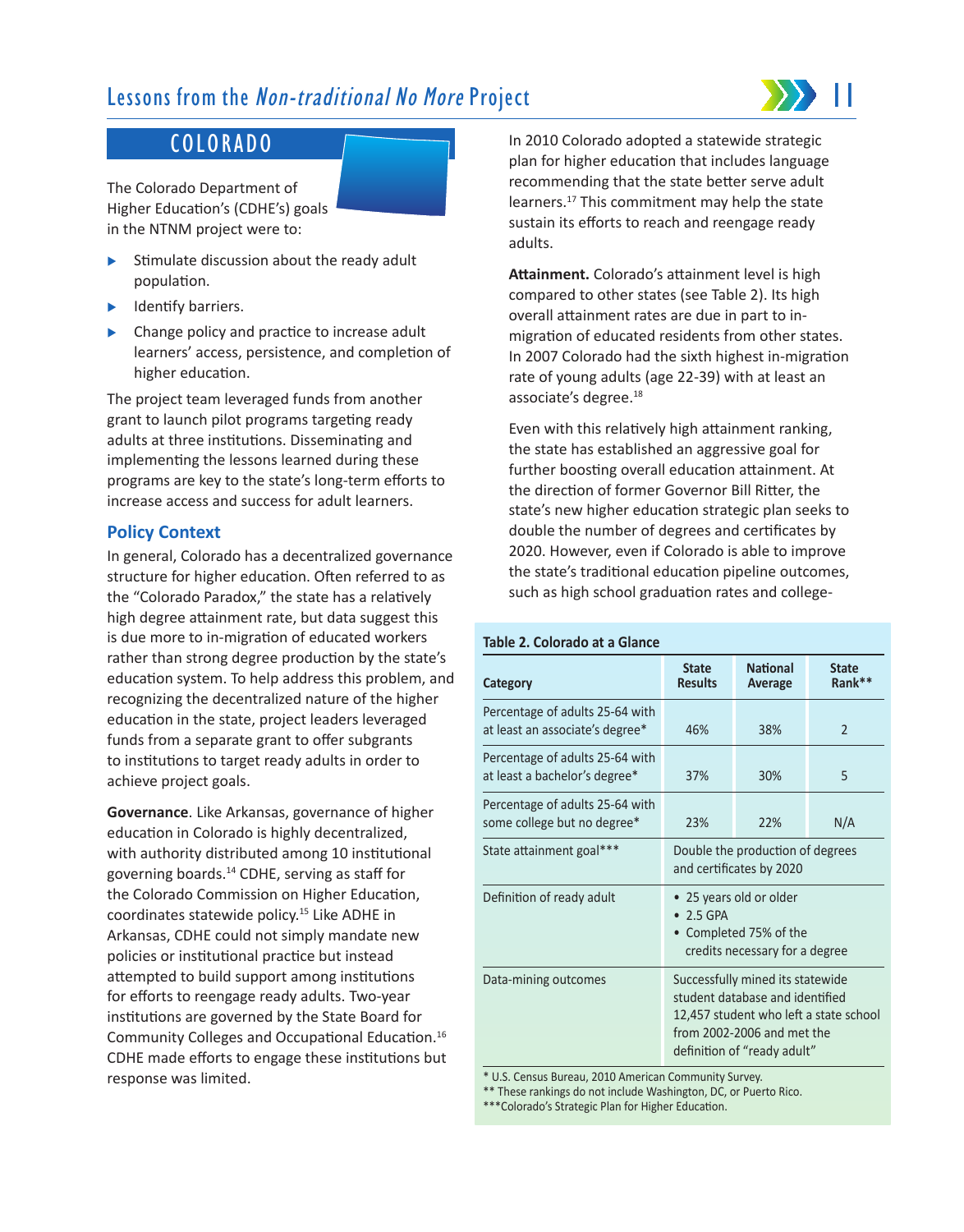# Going the Distance in Adult College Completion: 122 (2)

going rates, to match the top-performing states (a highly unrealistic assumption), the state will still fall short of the governor's goal—unless it produces a significantly greater number of degrees from its adult population.<sup>19</sup>

**State budget climate**. As it did in most states, the economic downturn of recent years severely impacted Colorado. Higher education, however, has faced longstanding budgetary challenges due to a combination of circumstances unique to the state. One of the state's funding challenges stems from a constitutional amendment known as the Taxpayer's Bill of Rights (TABOR), which voters adopted in 1992.<sup>20</sup> It limits revenue growth for state and local governments—including revenues from tuition—and requires voter approval for any state or local tax increase.<sup>21</sup> Because of the referendum and its tuition provision, Colorado cut state funding to higher education by more than 22 percent from 2002 to 2005.<sup>22</sup>

Subsequent legislation helped higher education institutions avoid the budget-shrinking impacts of the amendment by implementing a voucher-based system for state tuition aid. While it accomplished this, the voucher appears to also negatively impact student access, particularly among adults.<sup>23</sup>

Although federal stimulus funds helped fill in the reductions to higher education funding that were a result of the most recent recession, the state still faces significant budget difficulties. From FY09 to FY12, state support for higher education dropped by more than 5 percent.<sup>24</sup> While state support has continued to decline, voters have recently shown support for higher education by loosening restrictions on state gambling and devoting 78 percent of the resulting new tax revenue to community colleges, which is expected to generate \$7 million to \$10 million annually for the schools.<sup>25</sup>

Overall, the funding picture for higher education in Colorado has not been a pretty story. State funding for higher education in Colorado has dropped by more than 30 percent under the restrictions imposed by TABOR.<sup>26</sup> This longstanding funding challenge, coupled with the economic recession has made it difficult for some institutions to launch new efforts to target potential students.

# **State Actions**

Colorado's data working group identified all former students of public postsecondary institutions who attended between 2002 and 2006 but did not graduate and were no longer enrolled. Based on the state's definition of a ready adult, the group culled this list of 136,158 to just over 12,400. There have been concerns, however, about the accuracy of this data, discussed in greater detail below.

Leveraging other state grants—Lumina's Making Opportunity Affordable funds, along with money from the Statewide Office of Extended Studies to augment the NTNM project, CDHE solicited proposals from institutions, asking them to address the barriers identified by the five project working groups to help ready adults return and complete their degrees. The state also provided all institutions with a list of their former students. The project team chose this approach, with institutions piloting new projects, due in part to CDHE's limited authority over institutions.

Nineteen four-year institutions submitted proposals (although two-year institutions were eligible, none applied) and CDHE selected three institutions: University of Colorado at Boulder; Metropolitan State College of Denver (Metro State), which is now called Metropolitan State University of Denver; and Adams State College. Each received a \$25,000 grant, which ran from March to December of 2009. Among the suggested activities for grantees were:

- $\blacktriangleright$  Providing comprehensive counseling.
- $\blacktriangleright$  Establishing a single point of contact to help students reenroll.
- $\blacktriangleright$  Developing and testing strategic outreach and communications plans.
- $\blacktriangleright$  Providing wraparound services, such as child care and flexible support hours.
- $\triangleright$  Developing institutional leadership in support of ready adults.
- Balancing academic standards with policies that speed degree completion.
- $\triangleright$  Collecting more data on why students drop out of college and what will help them finish.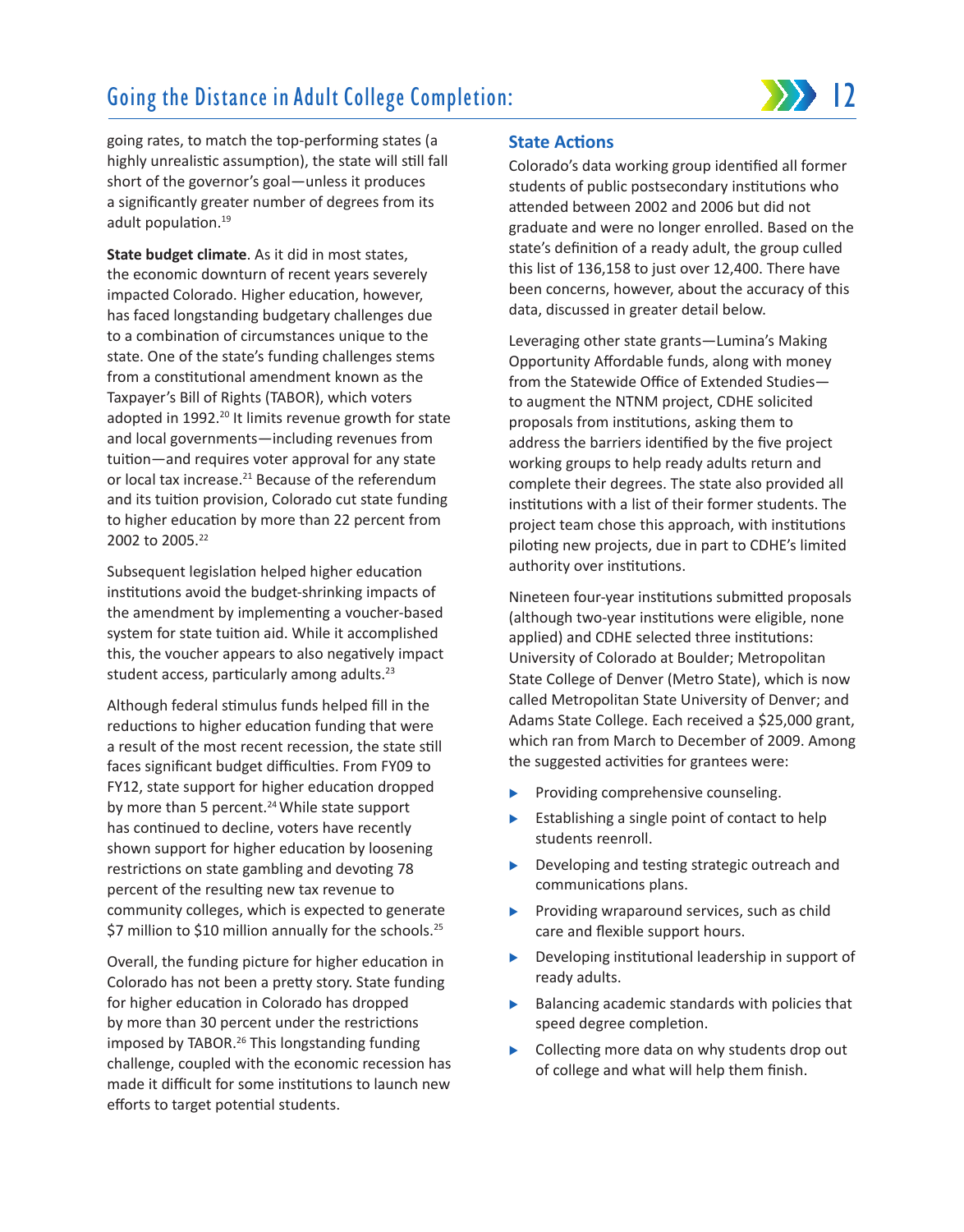**University of Colorado at Boulder**. The University of Colorado (CU) at Boulder used its grant to initiate the CU Complete program, which entails:

- Implementing a concierge to serve as a single point of contact for ready adults who are interested in reenrolling.
- $\triangleright$  Contacting former CU students on CDHE's list of ready adults.
- $\blacktriangleright$  Launching a communications campaign.

While CU carried out these tasks, it also identified additional barriers to reenrollment and made plans to use the findings to create a degree-completion program. The pilot leveraged its small grant with free media exposure in newspapers and local TV newscasts, which led numerous people to contact the institution about the program and inquire about degree completion possibilities. The project also used the list of former students it received from CDHE and contacted more than 1,000 former students with postcards. As of November 2011, 36 had completed degrees and more than 80 were enrolled. CU has sustained the program following the end of its subgrant.<sup>27</sup> Twelve additional students were projected to graduate through this program in May 2012.<sup>28</sup>

Through this project CU was able to examine how it works with adult students and reevaluate its approaches to serving with this population within a research university. The project has also helped build leadership and support for adult learners. The chancellor at CU supports the program and helped engage faculty and leadership outside the continuing education system. The dean of the continuing education program has been heavily involved. The school has also added a full-time position to oversee the program and work with returning adults.

**Metro State**. Metro State makes serving adult students a core part of its mission. As part its CDHEfunded grant project, the school created an effort called, "Come Back to Your Future," which includes:

- $\triangleright$  Contacting former students on the list generated by CDHE.
- $\triangleright$  Conducting a thorough needs assessment for these students.
- $\blacktriangleright$  Providing support services to help them overcome common barriers.
- $\blacktriangleright$  Establishing a reentry concierge for returning students.

The program encourages students to design their own majors through the Individualized Degree Program, which can speed their progress toward a degree because of its flexible degree requirements and ability to match up to student interests.

In addition to creating a concierge for student reenrollment, Metro State has established a onestop retention office, where students can seek help with anything from healthcare and childcare to tutoring. The continuing studies office also helps returning adult students access college support services, such as on-campus daycare, flexible coursework scheduling, counseling, and emergency funds that can help cover costs not paid for by other programs—a practice that has proven effective at other institutions to help non-traditional students stay enrolled when facing unexpected expenses.

Of the 3,000 former Metro State students who CDHE identified, about 600 already had a bachelor's degree and started but did not finish their second degree. One former student had already fulfilled the requirements for a degree but did not know it. Metro State sent postcards to 2,012 ready adults who attended the institution at one time but did not earn a degree. About 600 addresses were out of date. Metro State sought to contact these students by telephone these students. The program has reenrolled 50 students in its initial effort.

Metro State identified unpaid balances as a significant factor in preventing some ready adults from reenrolling. At Metro State, if a student has an unpaid balance that has been sent to collections, he or she is not allowed to reenroll without paying off that balance and paying his or her full tuition up front. Also, due to state fiscal rules, Metro State cannot erase any debt of more than \$50, so it cannot start an amnesty or debt forgiveness program, which presents a sizable barrier to students who lack thousands of dollars to restart their education. Although this is part of the state fiscal rules, individual institutional boards can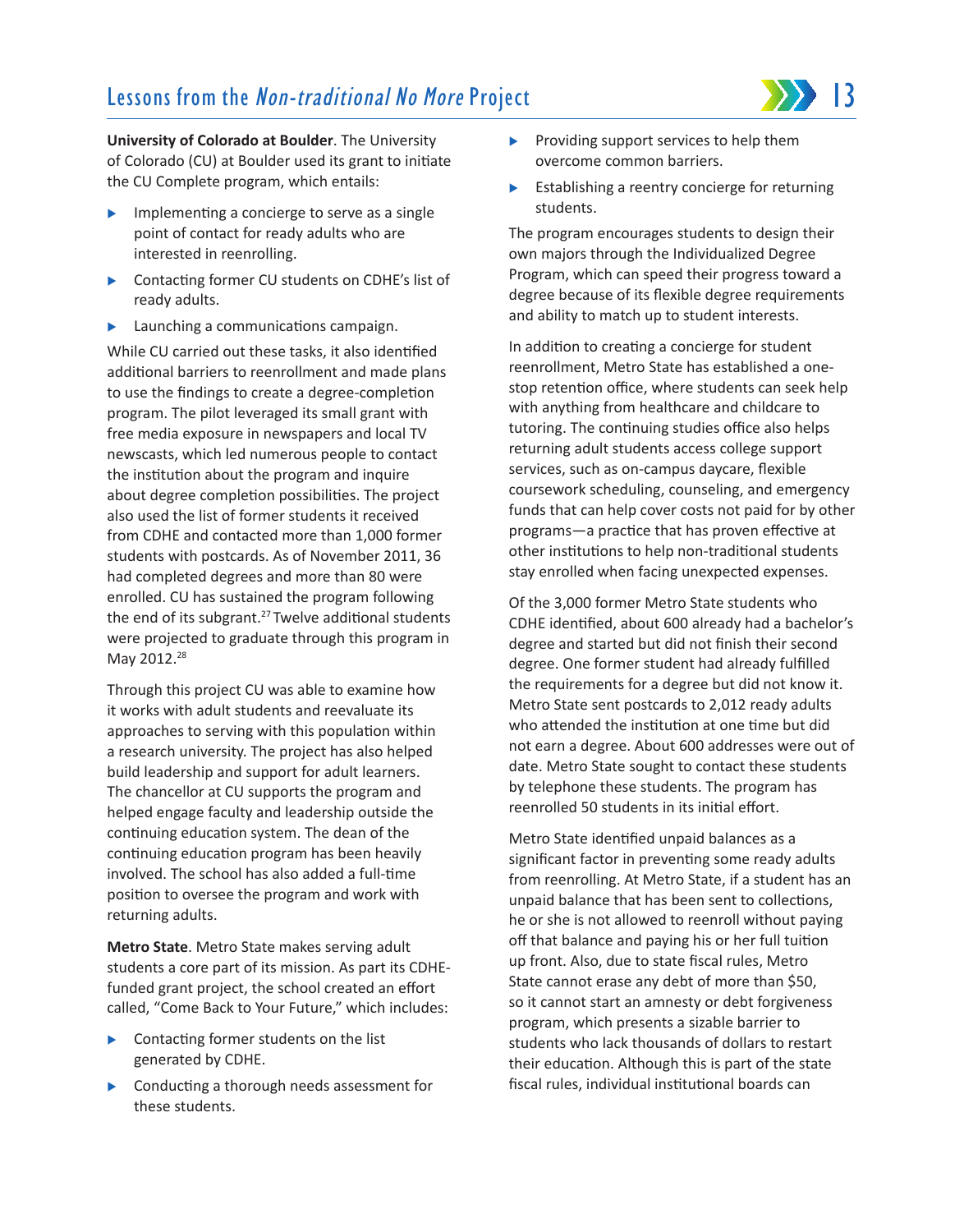# Going the Distance in Adult College Completion: 14 (2008) 14 (2008) 14 (30)

override the policy. To date they have not taken action on this item.29

Similar to many institutions, Metro State found that the math requirement is a challenge for many returning adult students. All students must pass a basic math course to graduate, and they must test into that math course with a placement exam. Many ready adults have not studied math in many years. If they fail the placement test, they may need up to five semesters of remedial coursework to complete the requirement. Understanding that returning adults may fare poorly on the placement exam due to having atrophied college-level math skills, Metro State offers tutoring to help them prepare. Although tutoring had been available before, many returning adults were not aware of it. The reentry coordinator now highlights these opportunities. Also, Metro State is enlisting local nonprofit organizations to provide additional tutoring.

The Metro State pilot program has developed into a sustained degree completion program. The school's reentry coordinator is now a regular position and has continued to address barriers that keep ready adults from returning and completing degrees. The Metro State degree completion program received another CDHE grant and established a scholarship program for returning adults, as well as the previously mentioned emergency fund.

Although sample sizes are small, initial results suggest that the scholarship is effective at retaining students. Thirty-five of 36 scholarship recipients (97 percent) returned following their first semester, compared to a retention rate of 67 percent of the 818 students who only met regularly with the reentry coordinator.<sup>30</sup> All of the remaining scholarship recipients have graduated or will do so by the end of the 2011-12 academic year. $31$  While the retention rate for those who did not receive scholarships is lower, further study is needed to compare it to retention rates for all returning students.

The reentry coordinator and the degree completion office have spent significant time interacting with these students and have offered several recommendations to help remove additional barriers.

- ▶ Create a general studies bachelor's degree. According to the reentry coordinator, most students wanted to earn a degree quickly and were less concerned with the specific major.
- ▶ *Offer additional class-scheduling options.* Although Metro State includes adults as part of its core mission, returning students needed more course-scheduling flexibility, including more night and weekend options, to accommodate employment and family obligations. Some courses required for their degree completion were not available outside of the "traditional" schedule.
- **Provide mandatory advising at credit** *benchmarks and improved cross-training of advising staff*. Returning students often felt they did not receive effective advising in their earlier academic endeavors and were unaware of several basic degree requirements and financial aid opportunities. With improved training in different areas for advisors, students could receive information about financial aid, degree requirements, career services, and academic advising from one source.<sup>32</sup>

The project activities at Metro State have grown beyond the initial scope of the subgrant. The school has revised its academic advising programs to make sure all students are aware of degree requirements (particularly math) and given the necessary support to meet the requirements. The institution believes this will decrease the number of students who earn large numbers of credits without completing all of the necessary requirements for a degree.<sup>33</sup>

In collaboration with CDHE, Metro State also revised its math placement policy, making the path to meeting the requirement shorter and more logical, and has started a support group for adult students entering math courses.<sup>34</sup>

The institution also carried out a study of current students with large amounts of credit, many of whom stopped out at some point during their academic careers. The study identified significant financial aid obstacles for these students, as many are losing or have lost eligibility for state programs. The study recommended creating a full-time position for a college completion specialist to

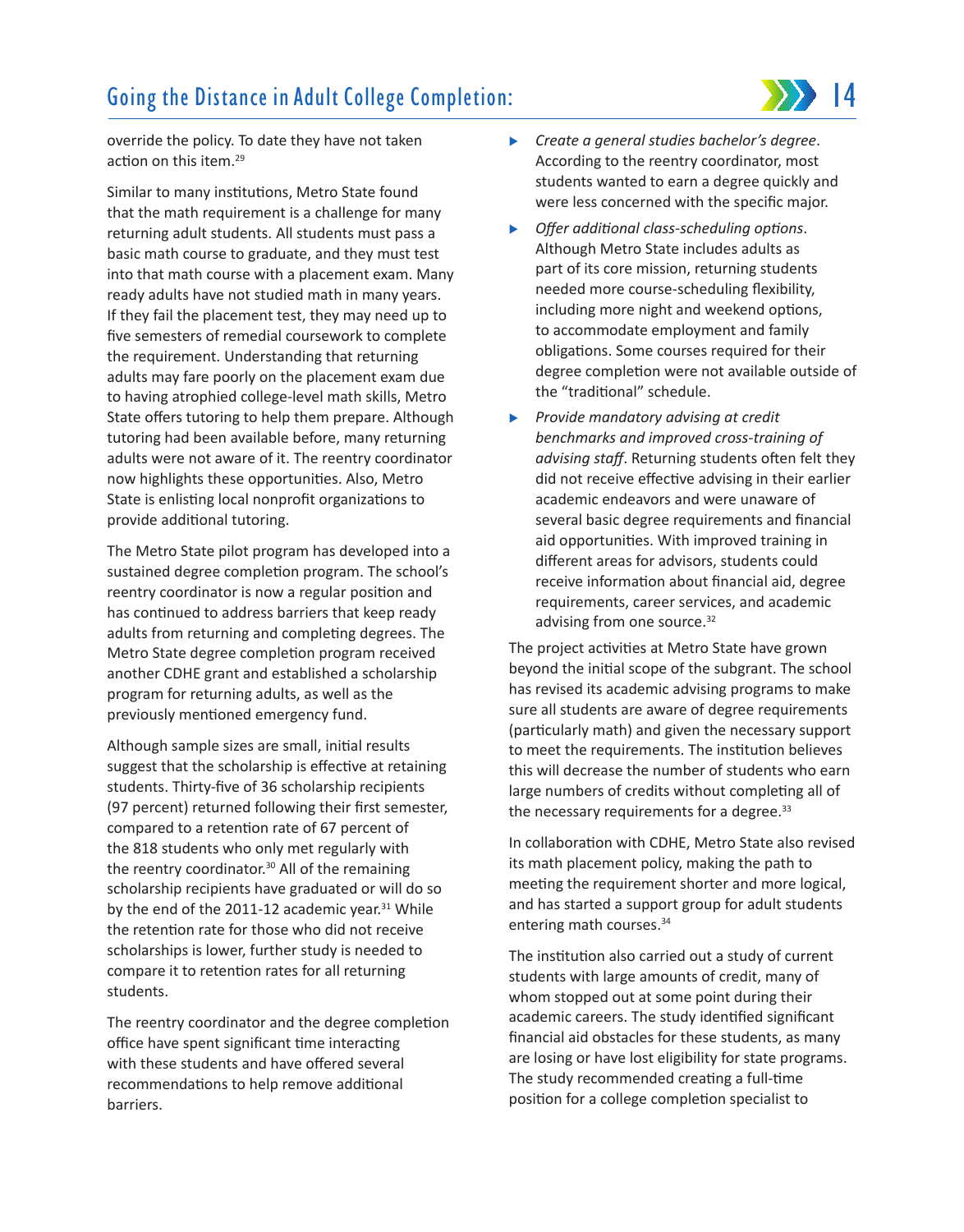work directly with these high-credit, no-degree students.35

The Center for Individualized Learning is also continuing to develop an alternative degree path that would look similar to a bachelor of general studies or the bachelor of university studies.<sup>36</sup>

**Adams State College**. Adams State College worked on two fronts in its pilot program. First, it created a degree-completion program called, "FINISH!" that included:

- Targeting ready adults identified by CDHE.
- $\blacktriangleright$  Auditing institutional records to identify and contact former students who were close to degrees but not enrolled.
- $\triangleright$  Creating and offering a preparation course for placement tests to help ready adult students brush up on their skills and avoid remediation.

The project team found that 7 percent of the former Adams State students had already received their degrees since CDHE compiled the list. The school continued to contact others to encourage them to come back to complete their degrees. The school planned to filter its list through the National Student Clearinghouse every semester to identify former students who reenrolled or completed degrees at other institutions. Adams State found it challenging to train its student support service personnel to answer questions about transfer policies and financial aid for both traditional students and adult learners.

Adams State also conducted a survey of ready adults on the list developed by CDHE to examine why these students left school and what programs and services might encourage them to return. The survey ran into significant difficulties, as 77 percent of survey respondents reported that they had already graduated. Given that other states in the NTNM effort and other pilot projects within Colorado have reported significantly lower numbers, the figure from Adams State may be due to difficulties in conducting a telephone-based survey with a highly mobile population, or other unexplained anomalies. Still, this does underscore the importance of filtering lists of former students obtained through data mining through the National Student Clearinghouse to eliminate those who may have graduated from other institutions.

Among respondents who had not yet graduated, the survey found that the top three reasons for leaving college were financial hardship, family responsibilities, and taking time off with plans to return.37

After completing the pilot phase, Adams State elected to discontinue its intensive degreecompletion efforts, partly because of its findings suggesting substantial errors in the data provided by CDHE and partly because the program was not achieving expected results.

### **What Worked**

Results from the NTNM effort in Colorado and promising practices included the following.

**Increased awareness**. By engaging public higher education institutions (not just the state higher education agency), the NTNM project raised institutional awareness about the importance of serving ready adults and how to better serve them. Each institution in the pilot considered the barriers and the assistance it can provide to ready adults.

**Leveraging of additional funds**. The NTNM initiative leveraged additional grant funds to target ready adults. CDHE used funds from Lumina Foundation's Making Opportunity Affordable grant, along with money from the Statewide Office of Extended Studies, to augment the NTNM project. This allowed three institutions to implement pilot projects to serve adult learners. Not all pilot projects have been sustained, which underscores the importance of state and institutional commitment beyond just providing initial funding.

**Appropriate use of pilot projects**. Given the limits on state authority over postsecondary institutions, creating the pilot projects was an effective way to ensure that some concrete action was taken to improve the learning environment for ready adults. Two of the three institutions selected have sustained the programs they launched with the grant funds; however, the lessons they learned have not been actively disseminated throughout the rest of the public higher education system in the state.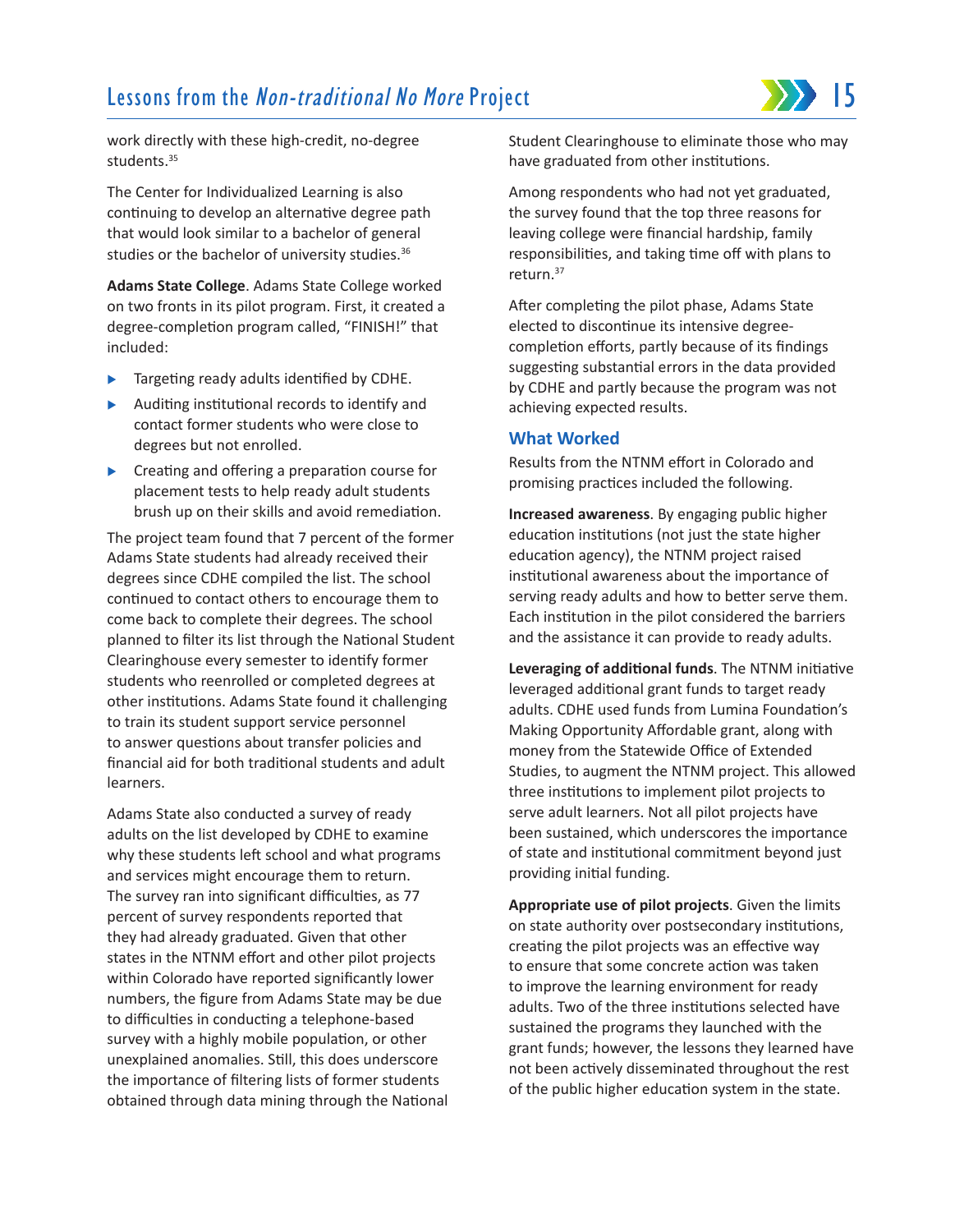# **Ongoing Challenges**

Colorado faces several challenges in its efforts to sustain and improve its programs serving ready adults.

**Find more champions**. One of the state's main challenges is to convince the faculty and staff at institutions and state government leaders that adult learners are a priority. The state needs to create institutional and legislative leaders who champion ready adults and the support systems they need. The pilot projects at CU and Metro State benefited from having strong institutional champions already in place, and these pilot programs have now been sustained beyond the original grant period. To develop this leadership at other institutions, the state must expand the types of policymakers included in the initiative and bring in ready adults to share their stories with the state teams and other stakeholders. To build momentum and interest, leaders should use communication professionals to tap the media's natural interest in the humaninterest angle to the policy story.

**Ensure accuracy of data-mining efforts**. While CDHE believed it had identified 12,400 ready adults in its data system, Adam State's survey raised questions about how many may have already graduated. This finding bears further examination as other institutions in the state and other state projects have not encountered similar results. One step states and institutions can take to alleviate this is to filter their data through the National Student Clearinghouse before contacting students in order to more efficiently target resources.

**Scale up the effort to involve all institutions**.

Colorado needs to scale up this effort by including the entire state higher education system. The state planned to scale up participation through peer mentoring and the expansion of pilot programs with additional funds but was unable to secure the money. CDHE should continue to try to engage all the institutions in the state and emphasize that ready adults are a priority to Colorado. It is especially vital that the community colleges are brought on board. While CDHE does not oversee two-year colleges, these institutions will attract many of the returning adults, and they must be

integrated into the initiative. While CDHE tried to recruit two-year colleges to submit proposals for the pilot projects (and did not receive any applications that fulfilled the requirements), attempts to engage community colleges must continue.

**Focus on statewide policy**. The Colorado NTNM initiative did not result in any statewide policy change. This was due in part to the CDHE's lack of governance power. But even without such authority, CDHE can push for changes in the legislature and through regulations. Statewide policy changes are an important part of a comprehensive initiative addressing ready adults, and Colorado could initiate this process by carrying out a policy audit focused on how state policies impact this population.

The state's strategic plan for higher education included the general recommendation to serve the adult population better by providing improved student support services and allowing for greater use of individualized degree pathways. Implementing actual programs based on the work of the NTNM pilot projects and following through on the strategic plan's recommendations could improve adult degree completion statewide.

#### **Summary**

Colorado, with its decentralized higher education governance structure, was moderately effective in leveraging other funding sources to boost the impact of the NTNM effort through subgrants. The state used the knowledge developed through the NTNM process along with other funding sources to help several institutions make improvements in their efforts to serve ready adults. But wideranging reforms will depend on continued efforts to develop a network of advocates for adult learners throughout the state government.

With the completion agenda gaining prominence, there may be similar opportunities for other states with decentralized governance to follow the subgrant approach. Notably, at least one of Colorado's pilot projects was not sustained. While this is certainly a risk with any new grantbased program, states should include stringent requirements in grant plans for recipients to develop realistic and robust plans for sustainability.

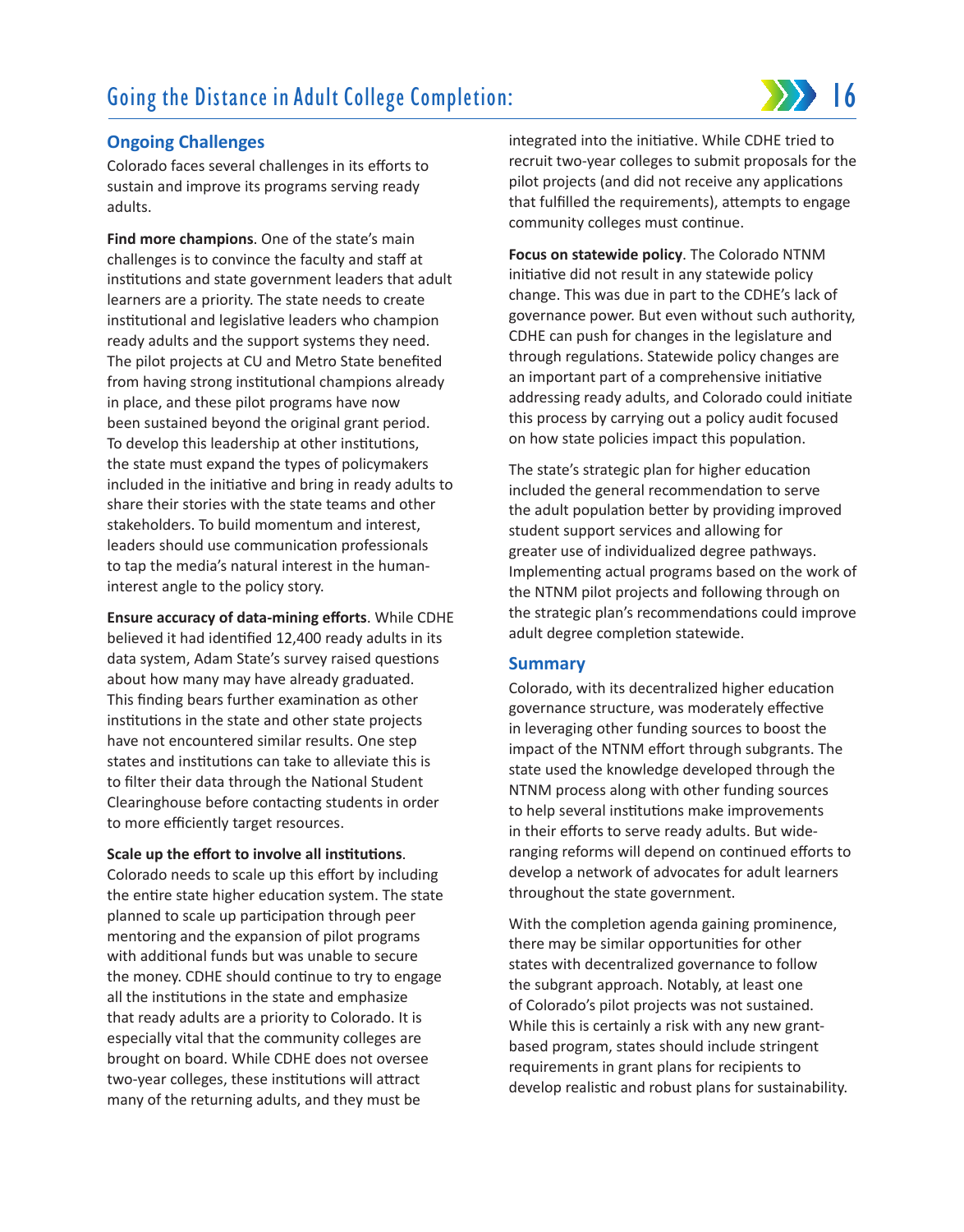In addition, while the state's data-mining effort seems to have produced usable results, the survey conducted by Adams State called this into question. Colorado's situation highlights the difficulties states have in trying to use their data systems in novel ways. Data-mining successes in other states suggest this is still a useful strategy for improving adult degree completion. The work by other pilot projects in the state provided useful templates for action by institutions across the state that were not heavily involved in the project.

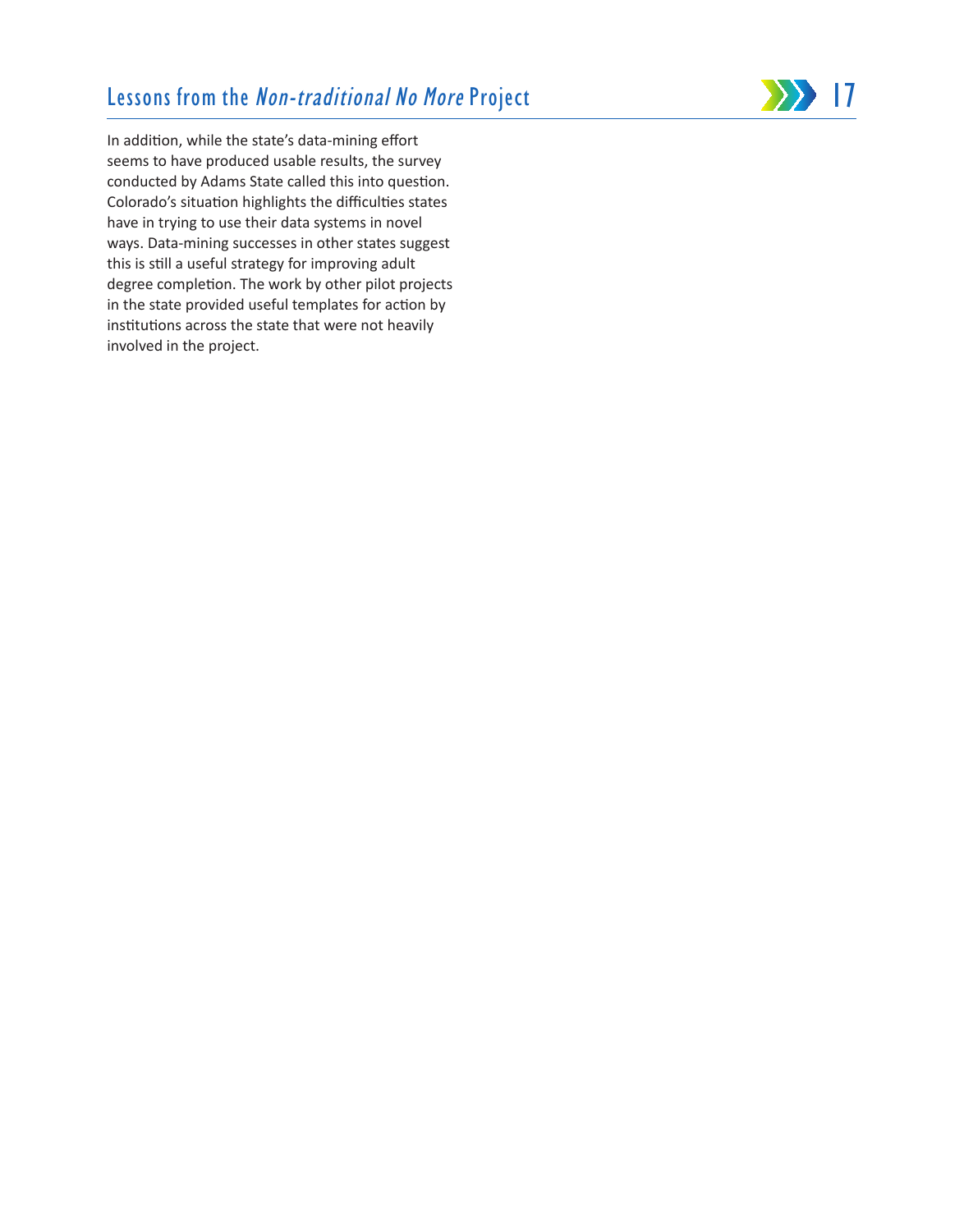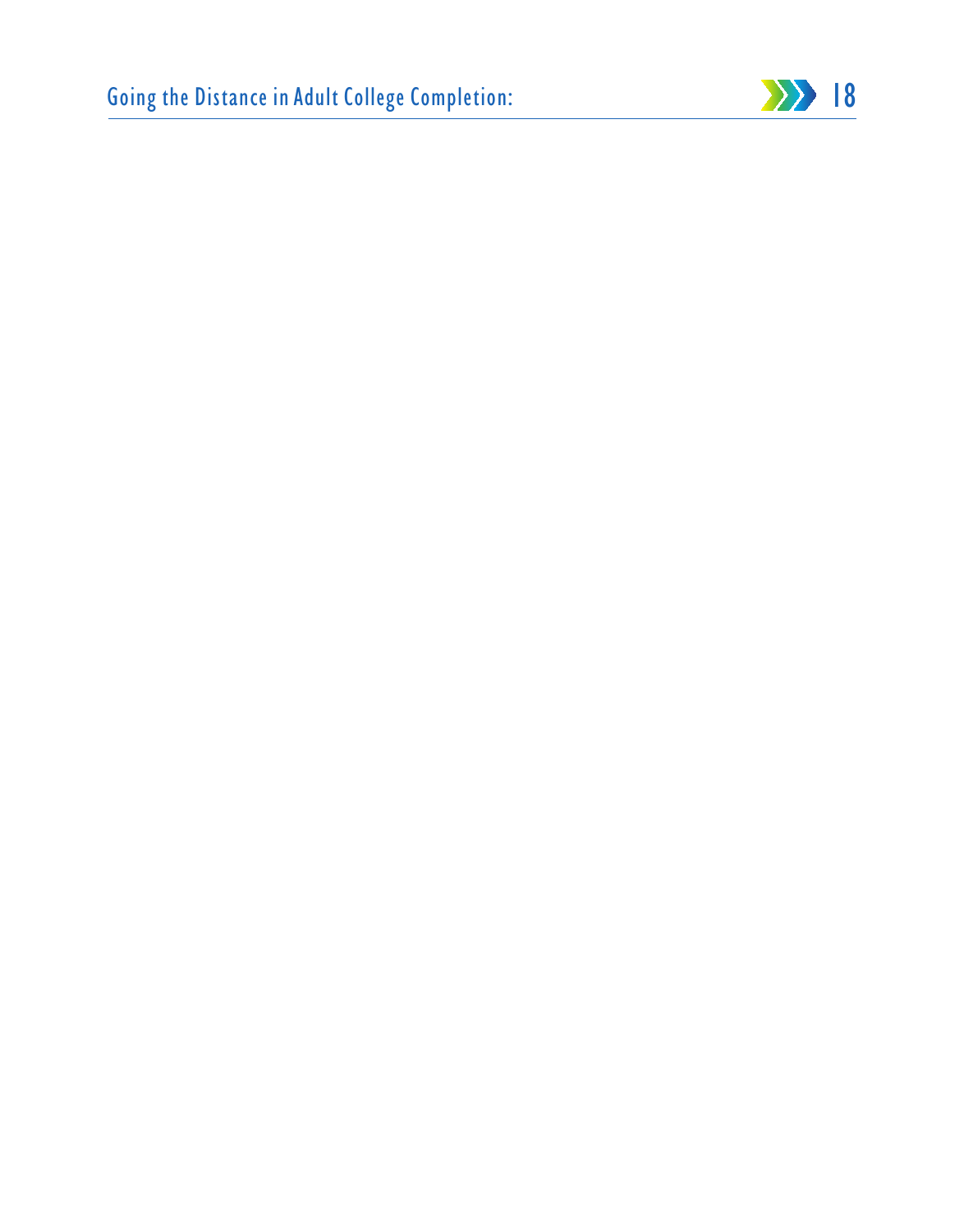# Lessons from the *Non-traditional No More* Project 1977 (9)



The Nevada System of Higher Education's (NSHE) goals in the NTNM project were to:



- Establish a process for identifying ready adults.
- $\blacktriangleright$  Eliminate myths about institutional and state policy barriers for ready adults.
- Identify real policy barriers to ready adult success.
- Create new policies that contribute to adult success.

With close collaboration between state higher education officials and institutional leaders, the Nevada effort made significant progress in improving the policy and practice environment for ready adults.

# **Policy Context**

Few states were more impacted by the recent recession than Nevada, which was forced to dramatically cut state support for higher education. Compared to Colorado and Arkansas, Nevada has a much more centralized governance structure, which enabled significant policy changes at the system level. These policy changes eliminated barriers preventing adults from returning and allowed institutions to build pathways to success.

**Governance**. Nevada has a consolidated and relatively centralized postsecondary governance structure.38 The publicly elected Nevada Board of Regents has statutory authority to set policies, review programs, and submit consolidated budget recommendations for the state's eight public institutions, including three four-year institutions, four community colleges, and a research institute.<sup>39</sup> Unlike Arkansas and Colorado, the Nevada Board of Regents has wide-ranging authority to implement binding institutional policies.

**Attainment**. Nevada lags behind other states in most measures of higher education outcomes, ranking 47th in the percentage of adults with associate's and bachelor's degrees (see Table 3).40 Although the number of jobs requiring postsecondary education is expected to grow,

Nevada will still rank near the bottom nationally. The state is projected to rank 48th in the percentage of jobs requiring bachelor's degree and 43rd in jobs requiring an associate's degree in 2018.<sup>41</sup>

To meet the state's goal of increasing degree production by more than a thousand degrees per year, Nevada will likely have to include an aggressive focus on reaching ready adults. Nevada has a relatively high number of adults in the "some college, no degree" category. Although not all of these students are close to a degree, many may fall into the "ready adult" category; bringing them back to college could be an efficient way for the state to boost overall attainment levels.

### **Table 3. Nevada at a Glance**

| Category                                                           | <b>State</b><br><b>Results</b>                                                                                                                                                                                                                                                                                                                                         | <b>National</b><br>Average | <b>State</b><br>Rank** |
|--------------------------------------------------------------------|------------------------------------------------------------------------------------------------------------------------------------------------------------------------------------------------------------------------------------------------------------------------------------------------------------------------------------------------------------------------|----------------------------|------------------------|
| Percentage of adults 25-64 with<br>at least an associate's degree* | 30%                                                                                                                                                                                                                                                                                                                                                                    | 38%                        | 47                     |
| Percentage of adults 25-64 with<br>at least a bachelor's degree*   | 22%                                                                                                                                                                                                                                                                                                                                                                    | 30%                        | 47                     |
| Percentage of adults 25-64 with<br>some college but no degree*     | 27%                                                                                                                                                                                                                                                                                                                                                                    | 22%                        | N/A                    |
| State attainment goal***                                           | Increase postsecondary completers<br>(degrees and certificates) by 1,064<br>over the current baseline projections<br>each year through 2020                                                                                                                                                                                                                            |                            |                        |
| Definition of ready adult                                          | Is over 25<br>$\bullet$<br>• Has earned at least a 2.0 GPA<br>while in college<br>• Has attended school within the<br>last 10 years (or the last five years<br>for two-year, degree-seeking<br>students) but not during the past<br>year<br>• Did not attend an out-of-state<br>institution<br>• Has no financial, disciplinary, or<br>academic holds on their records |                            |                        |
| Data-mining outcomes                                               | Identified 21,278 former students of<br>two- and four-year institutions that<br>met the definition of ready adult;<br>more than 19,000 of these were<br>former community college students                                                                                                                                                                              |                            |                        |

\* U.S. Census Bureau, 2010 American Community Survey.

\*\* These rankings do not include Washington, D.C., or Puerto Rico.

\*\*\*Nevada System of Higher Education, *Complete College Nevada.*

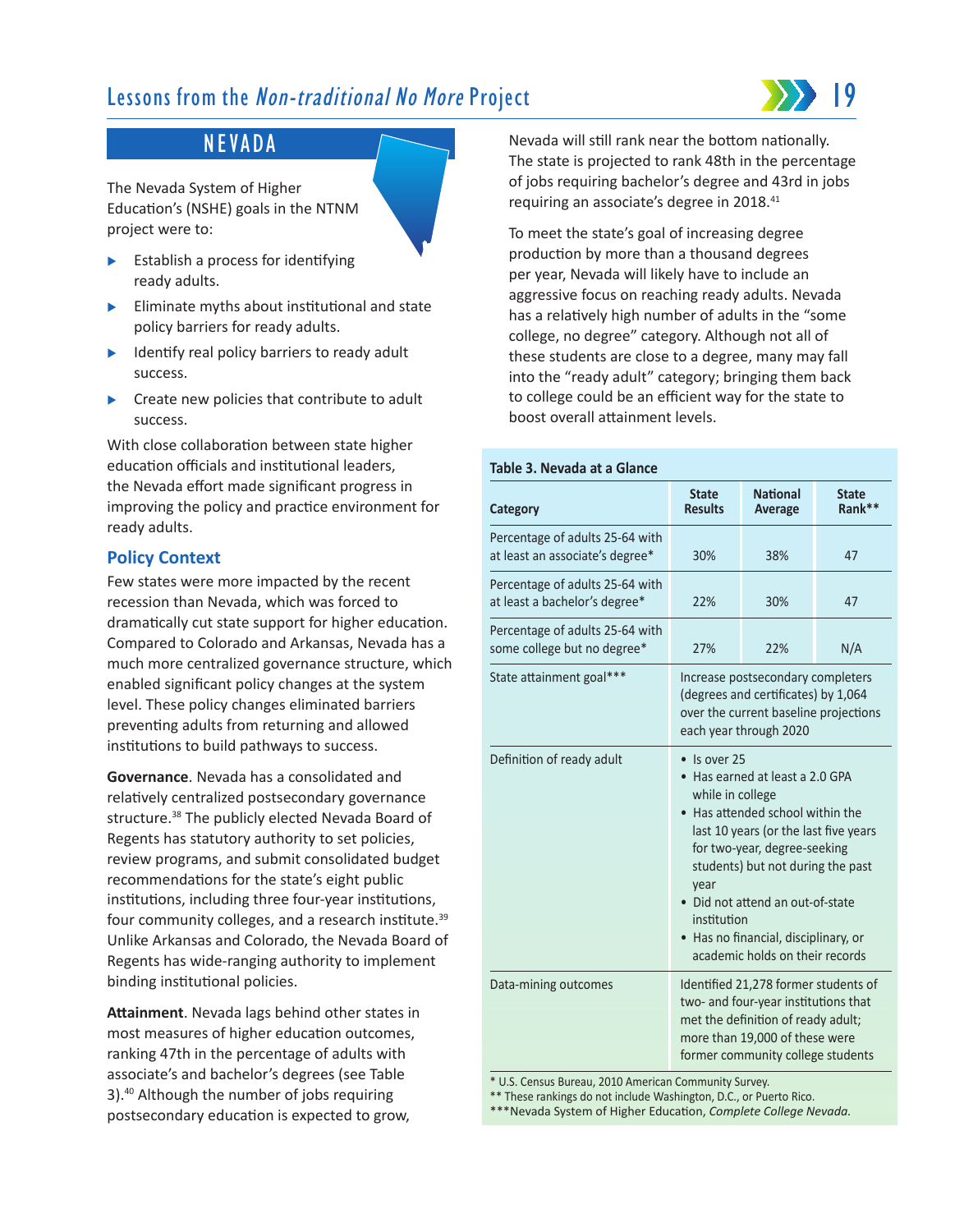# Going the Distance in Adult College Completion: 20 20

Nevada faces a challenge in promoting the importance of bachelor's degrees, ranking in the bottom half of all states in economic return to an individual for earning a degree. $42$  The state ranks sixth on the return gained by earning an associate's degree, however.43 The disparity may reflect the prevalence of lower-skilled jobs in the gaming and mining sectors. The state's overall attainment would be significantly worse if not for migration, as Nevada had the highest rate of in-migration of bachelor degree holders in the country prior to the recent recession.44 The economic difficulties in the state have likely slowed this in-migration.

**State budget climate**. The financial outlook for higher education in Nevada is particularly challenging. The state has been hit harder than most by the economic downturn, and higher education budgets have faced greater cuts than other sectors. From FY09 to FY12, higher education funding in Nevada was cut by 24 percent.<sup>45</sup>

Increases in enrollment have accompanied these budget cuts; the economic downturn may have driven Nevada residents back to school. Enrollment in state institutions grew 9 percent from the fall semester in 2007 to the fall semester in 2010. This pressure has ebbed slightly; enrollment declined by 6 percent from 2010 to 2011.46

The large budget cuts and unexpectedly high enrollments have been daunting challenges for NSHE and the state's public institutions. Despite this challenging climate, most of the public institutions were eager to participate in this project and have sustained the NTNM effort. Staff shortages due to the budget situation have hindered some ongoing activities, but many other promising practices have been institutionalized and will help Nevada serve ready adults for years to come.

### **State Actions**

Project leaders began by agreeing to a definition of ready adult (see Table 3). Through a combination of statewide and institutional data systems, NSHE staff then developed a list of 21,278 former system students who met that state definition. NSHE provided each state institution with a list of the students that attended that school most recently.

Through the original working groups that were established during the project's first year, NSHE staff and institutional leaders collaboratively identified numerous state-level policy barriers. NSHE and the Nevada Board of Regents then worked to overcome these barriers, where feasible. For example, NSHE proposed (and the board approved) revisions to state policies on credit for prior learning. The revised policy increases the number of acceptable tests for awarding college credit, makes the policy applicable to all institutions, and requires state institutions to accept prior learning credit granted

#### **The Concierge Model**

The reenrollment process can be complicated for returning adults. As they attempt to reenroll or transfer credits, they lack the support structure of traditional high school students, who may have better access to advisors, counselors, and peers undergoing the same process. Other states in the NTNM effort also instituted changes in the admissions process to provide returning adults with a single point of contact.

Nevada, which originated the idea among NTNM states, has called their reentry counselors "concierges," which fits with the state's tourism- and hospitality-based economy. These concierges may not be able to solve every problem that ready adults face, but they can direct the returning student to the right person and help smooth the process. From the institution's perspective, this can be an efficient way to improve services to all students as other admissions staff can be freed from the responsibility of serving a population that may require more time and effort while the concierge develops the contacts and institutional knowledge to remove barriers to ready adults' reentry.

The model has been implemented in some form in all five other NTNM states. Many other states and institutions not involved in the NTNM effort have developed similar programs. Successful programs have developed a feedback loop that allows these key staff to engage institutional and system leaders on potential policy and practice changes that can remove systemic barriers.

> *For more information, see WICHE's brief on the concierge model at*

*wiche.edu/info/publications/ntnmConciergeBrief.pdf*

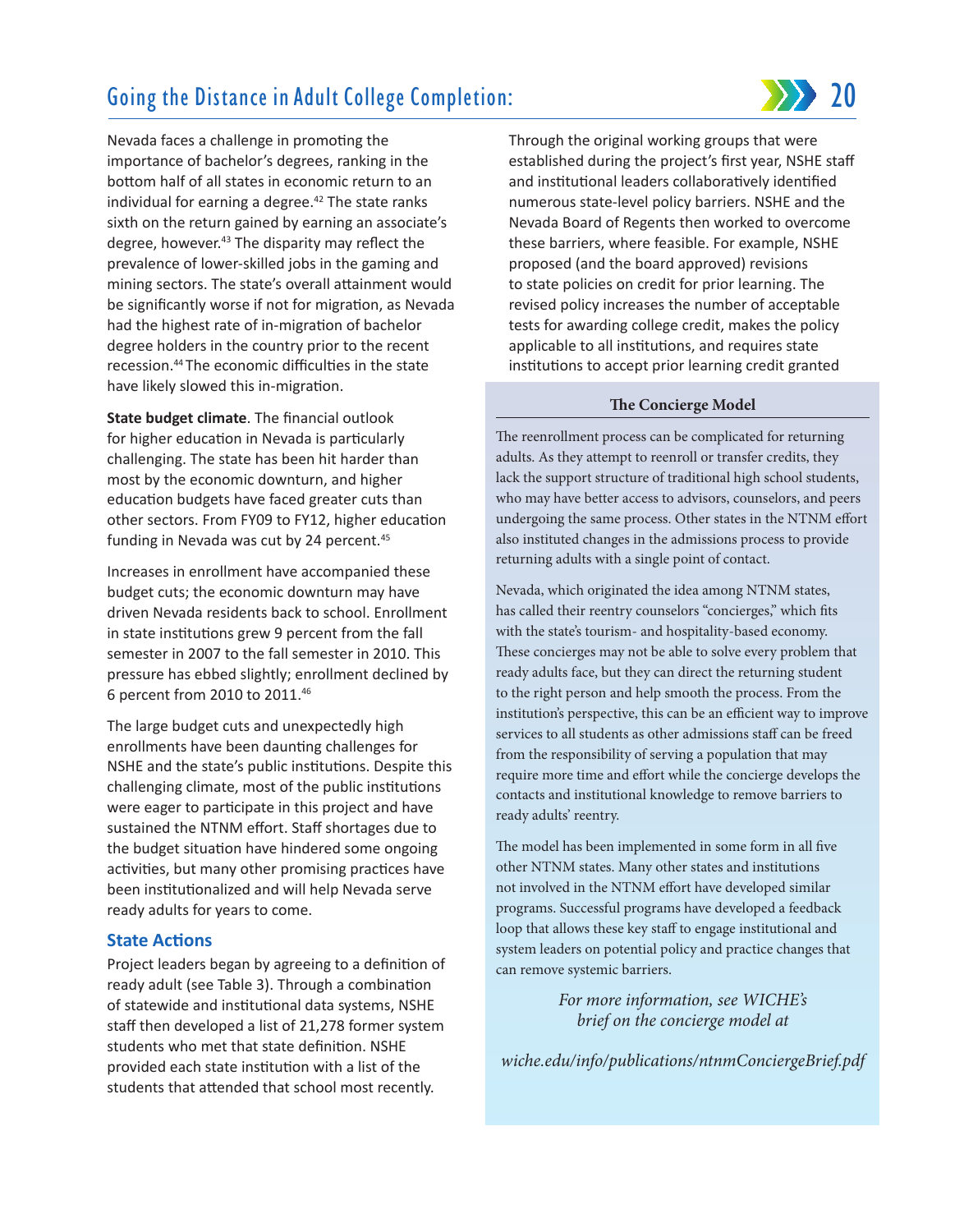by other institutions. Previously, state policy granted significant discretion on prior learning to institutions, resulting in inconsistent policies across the state.

The board also improved, at NSHE's recommendation, its policy on deferred payment, delegating most decisions to institutions. Prior to the NTNM discussions that took place in the first year of the project, institutions were prohibited from offering flexible payment plan options to students, and all tuition payments and fees were to be paid in three installments due by mid-October. Project participants identified this as a significant barrier for returning adults. Now institutions are given the flexibility to offer payment plan options suited for each institution's population, provided all payments are received by the end of the semester or end of the course, whichever is earlier.

Notably, NSHE and the institutions developed and launched the concierge model (see box on p. 20), with a single point of contact at each public institution, to help ready adults navigate the reentry process. This idea spread to other states involved in the NTNM effort.

Nevada also worked to develop a statewide marketing campaign despite having limited funds for college outreach and marketing. NSHE responded to this financial challenge by working closely with institutions to create a cobranded statewide outreach campaign called, "Don't Wait, Graduate!" targeting potential students across the state. The state developed a website with contact information for reentry concierges at all institutions and information to guide returning adults through the readmission process.

In Nevada geography is a significant challenge, with two major population centers and sparsely populated rural areas. To reflect this reality, the Nevada NTNM team decided to reorganize its original working groups by geographical area during the second year of the project. This regional approach allowed regular meetings and facilitated close cooperation and collaboration between institutions. The relationships between institutional leaders were a key component of Nevada's success in the project.

**Southern region**. The southern region working group consisted of the University of Nevada, Las Vegas (UNLV), Nevada State College, and the College of Southern Nevada (CSN). The group created a pilot project to work with Las Vegas firefighters hoping to earn their degrees. The Las Vegas Fire & Rescue department instituted rules requiring firefighters to hold at least an associate's degree and earn more advanced degrees for promotion. But a lack of clear prior learning assessment policies was a significant barrier for these students: firefighters with many years of experience were required to take entry-level fire science classes to fulfill degree requirements. As a result of the pilot that worked to resolve these types of issues, numerous firefighters enrolled in degree programs and several have completed degrees.

The challenges in working with the firefighters have been very similar to those seen in many programs for ready adult learners. Many firefighters do not want to take basic writing and math classes because they already use these skills on the job. They may have credits from many years ago that could be considered outdated, or "stale," and they want credit for their prior learning. They want conveniently located classes and schedule flexibility, and they want a degree as soon as possible.

To address these issues, the institutions developed a coherent way to assess prior learning for both stale credits and on-the-job training and experience. In developing solutions, institutions sought to maintain the academic rigor desired by faculty and required by accreditation. UNLV and CSN allow firefighters to attend classes in their down time, offering classes at the fire-training college. Through the pilot process, the southern group has identified the core elements of coordinated employer- and institutionbased concierge programs for ready adults. The institutions have established a network of contacts who communicate closely with an advisor at the fire department.

In addition to participating in the pilot, UNLV also created the Non-traditional Student Commission to work with returning adults and make the campus more adult-friendly. As part of this effort, the school designated an advisor for returning adults, created a webpage for adult students, and printed a guide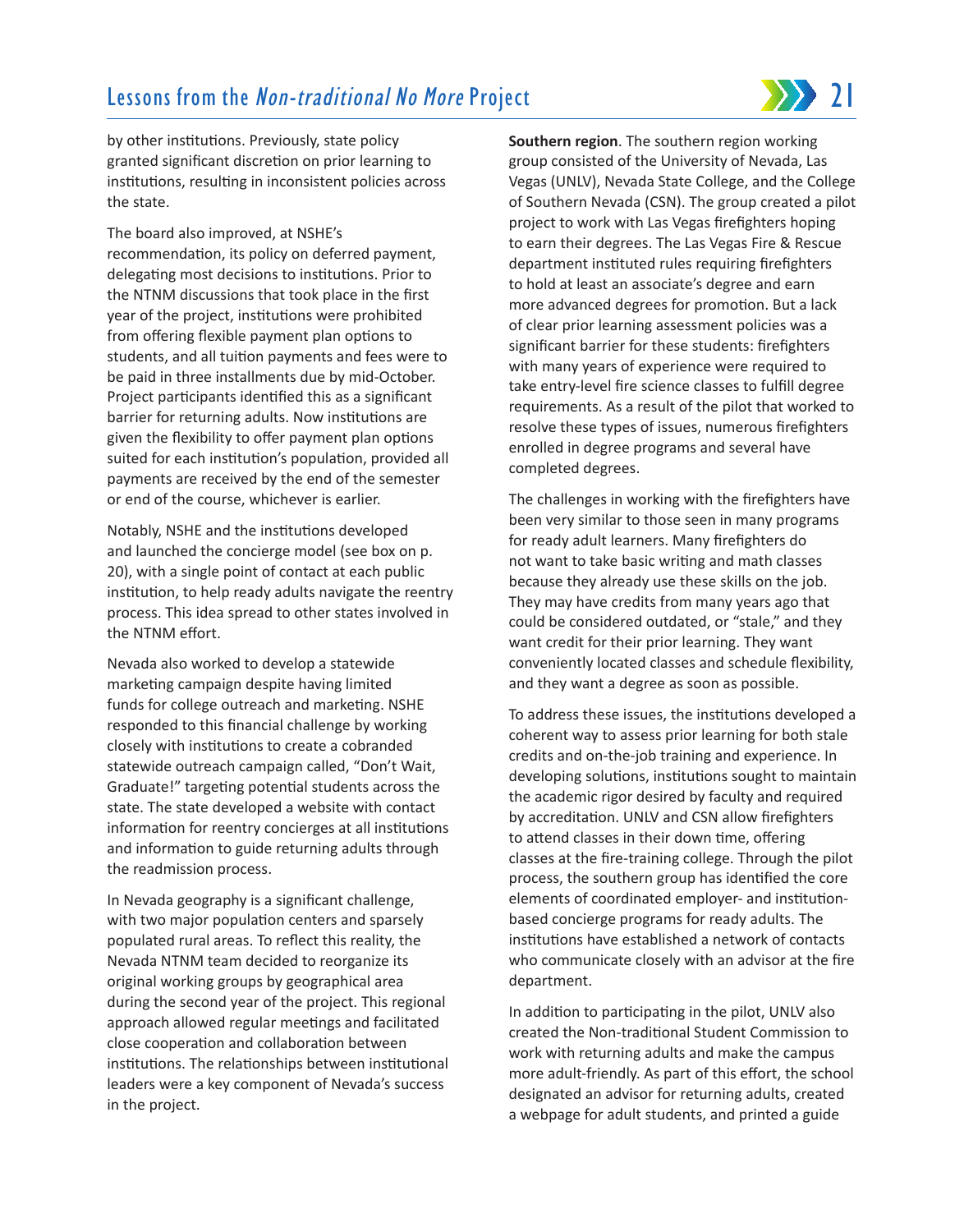# Going the Distance in Adult College Completion: 222 22

for non-traditional students. UNLV also sought to reduce the financial barriers facing ready adults by working with a private foundation to provide need-based scholarships for adult students. These scholarships range from \$500 to \$2,500 and send a message to students that they are welcome back at college.

The pilot project with the firefighters presented strong justification for NSHE and the board to revise the system-level policies for acceptance of credits from prior learning and experience. This change provided consistent and transparent processes for awarding and transferring credit earned through prior learning.

**Northern region**. The northern region working group consisted of the University of Nevada, Reno (UNR), Truckee Meadows Community College (TMCC), and Western Nevada College (WNC). This group developed what initially was a joint regionalmarketing campaign that grew to include other regions as well. NSHE used this marketing concept as part of a statewide campaign that launched in 2011. This marketing campaign includes a website (www.educatenevada.org) focused on returning adult students.

The UNR effort began by developing individualized advising plans for the 370 former students identified through the state's data-mining effort.<sup>47</sup> The advisors contacted these students, offered concrete help solving the problems that led them to drop out of school and helped identify scholarships for parttime students, who are often excluded from many scholarship opportunities.<sup>48</sup> UNR and the other institutions in the region collaborated to develop a series of "Don't Wait, Graduate!" materials to publicize the degree completion options.49 Following this outreach campaign, the *Reno Gazette Journal* published an article about both the statewide NTNM program and UNR's efforts. This article generated significant interest in the region and resulted in more than 75 requests for information about the program.50

TMCC, using the list of 5,000 former students that NSHE had provided, honed in on 297 students who had more than 60 credits (the minimum needed for an associate's degree) but had not received

a degree from the college. Of these students, 48 had completed the requirements for a degree but not applied for graduation; the institution has since helped these students graduate. Another 89 students were within three credits of completing their degree, and 154 were within four to six credits of finishing. The college mailed letters to all these students and followed up with information and assistance to help them finish.

Money was a challenge even for some students who had completed the degree requirements, with some unable (or unwilling) to pay the \$15 graduation fee. To address this, the college eliminated the fee for all students. It has also created a more flexible tuition-payment plan, which helps adults who are accustomed to paying bills monthly or who may not be able to cover tuition in one payment.

TMCC also recognized that math requirements can be a formidable barrier for many ready adults. TMCC surveyed more than 500 students about their preferences on everything from technology to textbooks. Using the results, an instructor developed custom materials that incorporated some of the needed remediation for students and directly addressed the needs of adults.

TMCC also took advantage of board policies allowing for reverse transfer, or the awarding of associate's degrees to students who transfer from community colleges to four-year institutions with the intention of earning bachelor's degree. The institution actively seeks out former students that transferred to UNR and are now eligible for an associate's degree. TMCC covers the transcript costs for these students if they wish to transfer credits back to graduate with an associate's degree.

WNC contacted former students who had 45 credits and provided advising to help them choose a degree program. It reached out to 500 former students with materials about the benefits of finishing a degree. The school also implemented a flexible payment plan. Of those initially contacted, 45 returned and started work to complete their degrees.

To reach another population of potential ready adults, WNC recruited state employees, in part because of the close proximity of the state offices in Carson City. The college surveyed 15,000 state

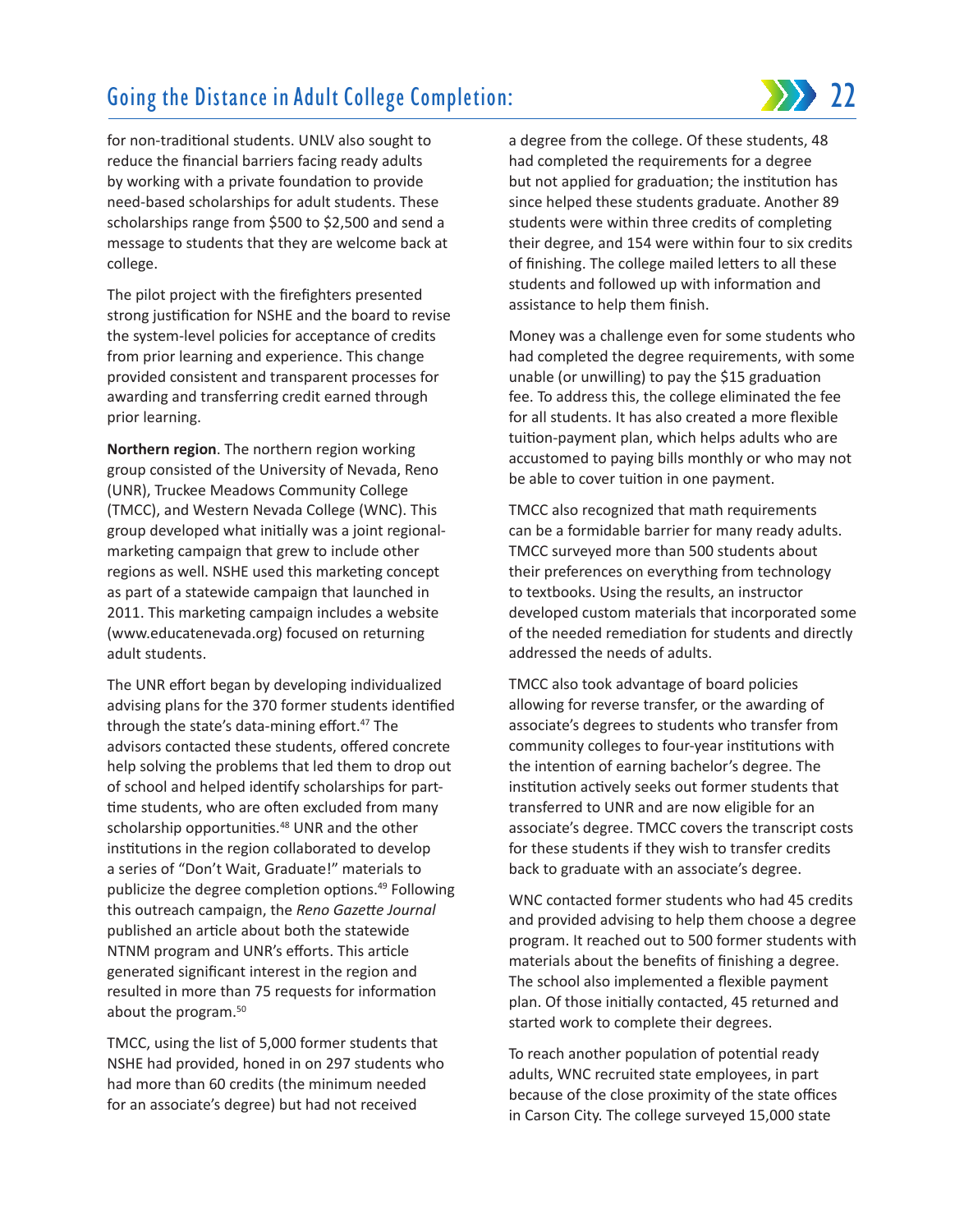workers and received 3,276 responses. They found that 77 percent of the workers without a fouryear degree were at least somewhat interested in obtaining a bachelor's degree, and 47 percent expressed some interest in an associate's degree.<sup>51</sup> The survey showed that workers wanted credit for job-related experience, flexible class schedules, online classes, and financial assistance. Although the survey did not gather specific information about respondents' attainment levels, it did find that 53 percent did not have at least a four-year degree and 17 percent had attended postsecondary classes in the past year.

Unfortunately, due to staff shortages, WNC has not been able to follow up on the survey or continue to work specifically with state employees.

**Elko region**. Due to the state's geographical challenges, Great Basin College (GBC) in Elko formed its own working group. The school reached out to 300 former students. Of those, 12 already had met the requirements for a degree and graduated. The school is also using existing outreach initiatives for non-traditional students to target others in the ready adult population. One challenge is that mining is the leading industry in the region. Because miners work on rotating shifts, regular class schedules do not fit their schedules. GBC has had some success using online classes.

GBC is battling a perception held by some that good jobs are available without a postsecondary credential. Many of the former students it has contacted say they have jobs and do not need a degree. Because of the current economic reality in rural Nevada, the benefits of a college degree may not be apparent to residents in these areas.

#### **What Worked**

With strong commitment from the system office and institutional leaders who are committed to serving returning adults, Nevada made substantial progress on serving ready adults without committing significant additional financial resources.

**Data mining**. Nevada's data-mining team identified more than 21,000 former students that met the state's definition of ready adult. Significantly, of these, the data-mining effort found that more than 19,000 were former community college students.

The state sent lists of students to each school, consisting only of that institution's former students. Nevada, like South Dakota, filtered its data through the National Student Clearinghouse to remove students who transferred to out-of-state institutions or graduated elsewhere.

**Strong system leadership and cooperation with and among institutions**. Nevada's initiative has benefited from strong leadership at the highest levels of the system office but has also seen great cooperation and collaboration among individual institutions. NSHE leadership brought a spirit of responsiveness and collaboration to the statewide meetings. The board, following recommendations from the working groups, adopted new policies on prior learning assessment, payment flexibility, and reporting requirements to make it easier for institutions to serve adult learners. This spirit of collaboration and willingness to make changes encouraged project participants to invest time and effort in the project.

In several cases institutions jointly launched programs aimed at ready adults and collaborated to develop course offerings. In addition, the reentry concierges were encouraged to recommend that interested adults attend other institutions if their needs might be better met elsewhere.

**Barriers identified and addressed at institutional and state levels**. Nevada succeeded in identifying and addressing barriers at both the state and institutional levels. Statewide meetings brought together policymakers and institutional leaders to discuss the barriers. These conversations were very constructive and helped the project team identify and address barriers for adult learners. Significantly, NSHE provided the political will to follow through on recommendations and make the called-for changes in state policy, which provided significant momentum to the overall effort.

**Pilot program with targeted employer**. In southern Nevada the pilot program for firefighters has created a network of administrators and advisors with experience in helping ready adults reenter college and complete their degrees. After working initially with a reenrollment counselor, students are connected to officials throughout the institution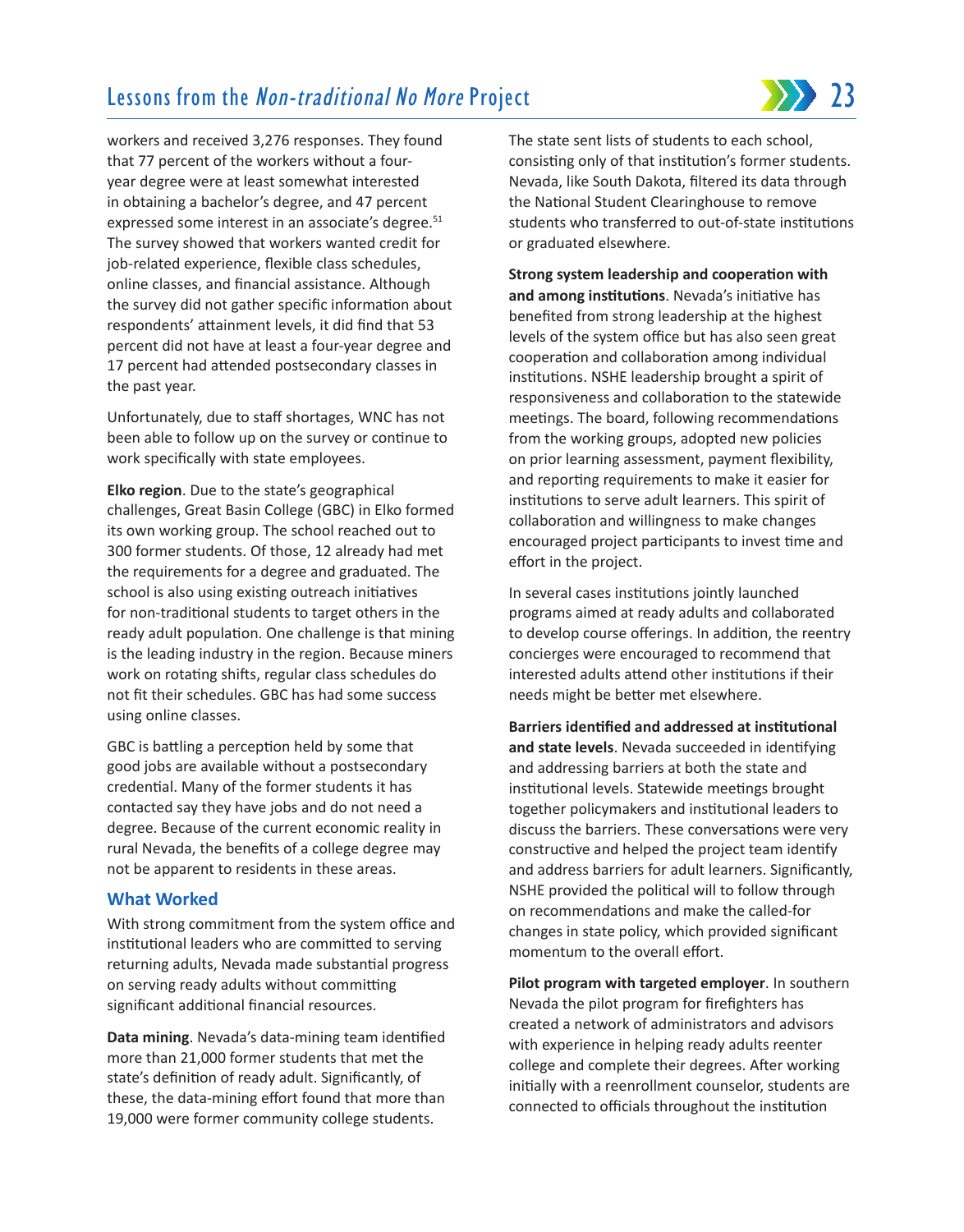# Going the Distance in Adult College Completion: 24 24

who understand many of the challenges that face the ready adult population. These contacts can answer questions, minimize frustration for the student, and ease the pathway to success.

The state used the pilot effort to inform policy and practice, making significant changes based on outcomes from this small project.

**Comprehensive awareness**. Nevada engaged every public institution in the state in raising awareness about the importance of serving ready adults. As a result, champions of ready adults emerged on nearly every campus. This has created culture changes at many institutions in which ready adults are no longer an afterthought but a key part of the student population. The state is continuing quarterly meetings of the project participants and working groups, and representatives from the institutions have built relationships that continue to help them share promising practices for serving ready adults. NSHE and institutions statewide are discussing with state employers the creation of an outreach campaign to convince Nevada residents of the importance of higher education to their job prospects. Institutions have provided their advisors with training so that they can become more familiar with the unique challenges faced by ready adults and provide better support services to these nontraditional students. Familiarity with these issues may lead to tangible benefits in recruiting and retaining ready adults in the future. The NTNM effort in Nevada has also generated local and statewide media attention, which not only helped draw ready adults back to schools but also helped raise awareness about the importance of college throughout the state.

**Ready adults as an integral part of state mission**. Both at the system and institutional levels, there is a strong commitment to focusing on ready adults as part of any effort to boost state attainment rates. Nevada included a focus on this population in a recent grant application and has included it in its statewide Complete College America goals. This commitment to ready adults will continue to benefit the state and could prove an efficient means of raising state degree attainment levels, despite a severe state budget crisis.

**Prior learning credit and assessment**. With changes to the systemwide policy on prior learning assessment, returning adults will now have greater opportunities to receive credit for what they already know. While this eases their path towards degree completion, the changes made by NSHE uphold academic rigor throughout the system. The new policies clarify that tests widely used in other states are acceptable means of earning credit for prior learning and ensure that credit granted by one institution will be accepted by all other institutions. While the path to this policy change started with a small pilot project focused on firefighters, the implications will benefit all students in the system.

### **Ongoing Challenges**

With one of the worst budget situations in the country and relatively low projected demand for higher education, Nevada faces serious systemic challenges in improving its higher education outcomes, including those for ready adults. Still, with strong leadership at the system level, Nevada has an opportunity to surmount these challenges and maintain the momentum generated through the NTNM effort.

**State budget**. Budget cuts to higher education necessitated by the recession are reducing the capacity of institutions and the state system to serve its students. Although policy changes enacted at the system level will have a lasting impact by eliminating barriers for ready adults, staffing reductions could threaten adoption of new practices at some institutions. The state budget will remain a challenge for the foreseeable future and maintaining a focus on reaching a new target population may be difficult.

**Focus on veterans**. As the Nevada Board of Regents continues its public outreach efforts to ready adults, it is seeing a sharp increase in the number of veterans participating in postsecondary education. Many of these students could fall under the state definition for ready adults. As in other states, these students face challenges and unique barriers that need to be addressed systematically. They may bring credits from multiple institutions and need assistance in combining disparate credits into a workable degree pathway. Changes to prior learning assessment policies should benefit this population.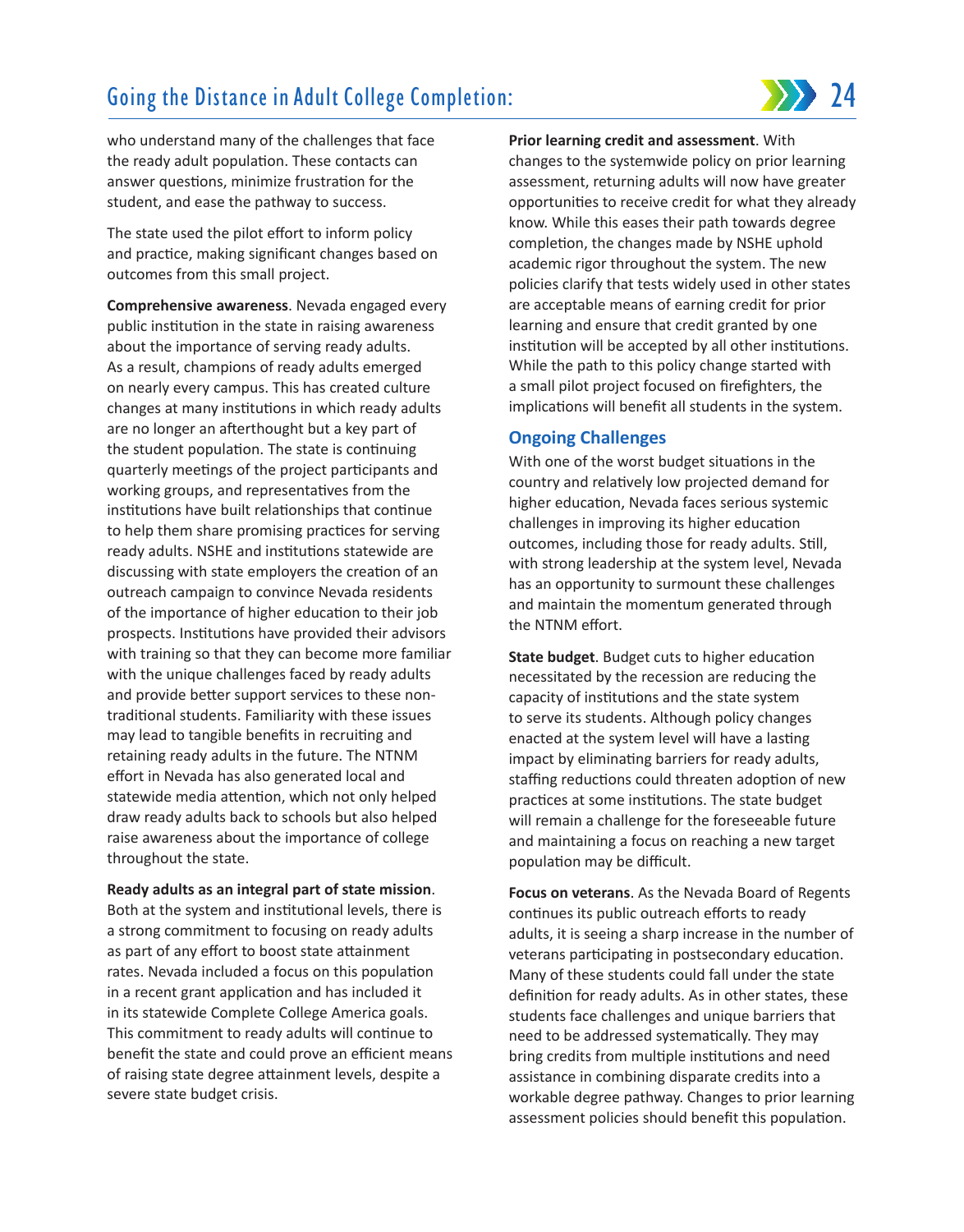## Lessons from the *Non-traditional No More* Project 25 25

The state can further facilitate improvements by bringing together institutionally-based veterans' service coordinators to share their experiences and identify ways the statewide system can work better for these students.

**Value of higher education**. Nevada may face challenges due to the relatively low economic return rate for bachelor's degrees, compared to other states. However, the economic return for an individual completing an associate's degree is quite high. NSHE can continue to stress the importance of education through its statewide outreach campaign and use available data to counteract the perception that postsecondary education is not valuable in the state. The campaign could also highlight success stories of adults who have returned to college and completed their degrees.

### **Summary**

Nevada's project had strong buy-in from institutions, as well as deep commitment at the system level, which allowed the state to make considerable progress. Nevada's effort generated substantial cooperation between the system office and institutions, as well as strategic collaborations between the institutions themselves. Ideas and practices traveled relatively easily from one institution to another and between regions in the state. Rather than competing with one another for prospective students, most advising staff genuinely seemed interested in finding the best fit for potential students and were willing to refer them to other institutions. The state developed a strong network of institutional leaders and policymakers that continue to collaborate on efforts to improve outcomes for ready adults.

Furthermore, there were significant changes to system policies, and the institutions internalized many new practices and programs that are greatly improving services to ready adults and helping to boost state degree attainment.

Although the commitment to adult learners remains strong at the state and institutional levels, the state's budget difficulties have impacted some components in the project. As the state budget begins to recover, this commitment is poised to pay off with continued support for serving ready adults.

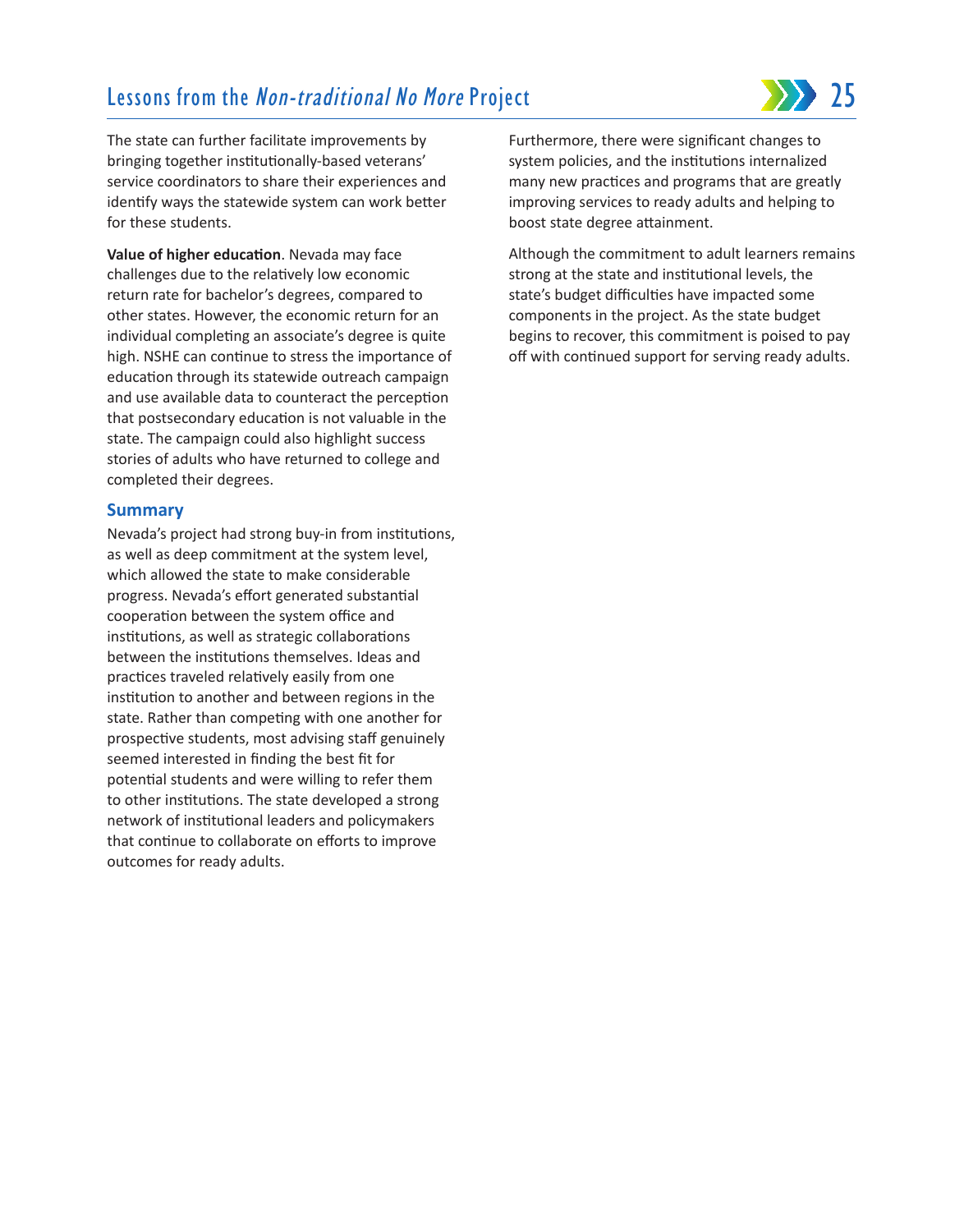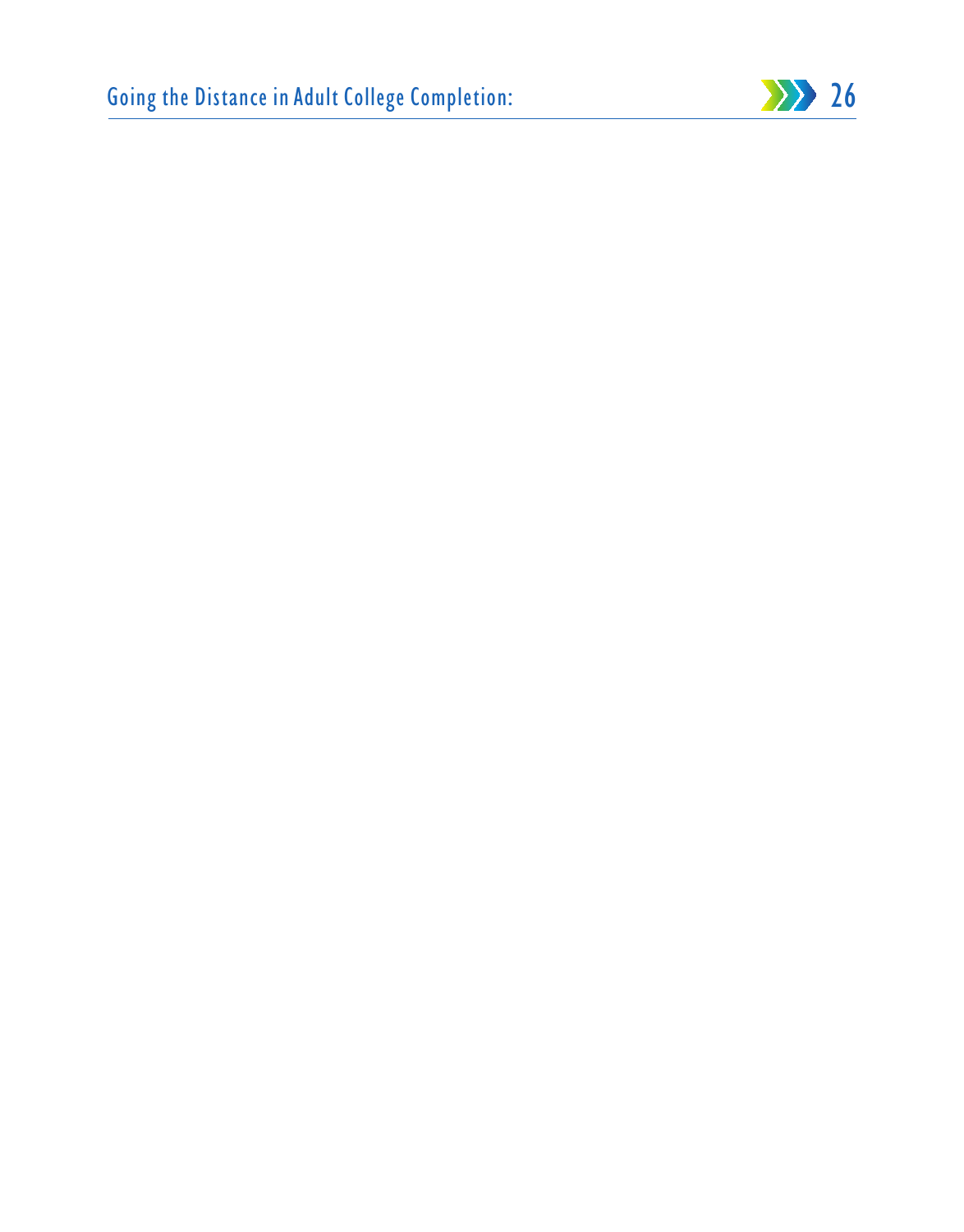## SOUTH DAKOTA

The South Dakota Board of Regents (SDBOR) laid out six goals for its NTNM work:

- Identify and reach out to ready adults.
- $\triangleright$  Create a reporting system that allows institutions to reach out to students who fail to return to school.
- Identify and remove policy barriers for ready adults.
- $\blacktriangleright$  Address financial barriers faced by returning adults.
- Address state workforce needs.
- $\triangleright$  Create degree programs and address ready adult needs for reentry.

The South Dakota project team made significant progress in identifying state- and institution-level barriers and crafting data-driven solutions to improve the state's efforts to better serve ready adults.

## **Policy Context**

South Dakota has a relatively strong, centralized governance structure overseeing the state's public four-year institutions. As the NTNM project progressed, policymakers from the board of regents listened to input from the institutions as well as the SDBOR staff and made several significant policy changes to better serve ready adults.

**Governance**. The SDBOR is the centralized governing body for the state's higher education system. The system consists of six public universities, two schools for students with disabilities, and three university centers.<sup>52</sup> These university centers are located in larger population areas not served by other institutions and offer courses from the four-year colleges; a student at one of them can earn credits from any of the state's institutions. Although the board of regents has significant, centralized policy-setting authority, the state uses a cooperative decision-making process, where policy and rule changes are generally proposed and reviewed by advisory councils made up of regental staff and representatives from institutions.<sup>53</sup> Notably, the postsecondary

governance structure in South Dakota separates the state's technical institutes (which are roughly the equivalent of two-year institutions in other states) from other institutions.

**Attainment.** South Dakota ranks near the middle of states in education attainment measures (see Table 4). But the state faces a serious demographic challenge, as the number of traditional-aged students is expected to decline by 8 percent from 2008 to 2018.<sup>54</sup> There is concern that the state will not be able to meet future workforce demands without producing significant numbers of degrees from the adult population. As in other states, there is a large pool of residents who have earned some college credits but have not completed a degree.

**State budget climate.** While South Dakota's economic health has been more resilient than in many states, budget cuts from FY09 to FY12 have reduced funding for higher education by just over 5 percent.55

#### **Table 4. South Dakota at a Glance**

| Category                                                           | <b>State</b><br><b>Results</b>                                                                                                                                                                                                                                                                               | <b>National</b><br>Average | <b>State</b><br>Rank** |
|--------------------------------------------------------------------|--------------------------------------------------------------------------------------------------------------------------------------------------------------------------------------------------------------------------------------------------------------------------------------------------------------|----------------------------|------------------------|
| Percentage of adults 25-64 with<br>at least an associate's degree* | 41%                                                                                                                                                                                                                                                                                                          | 38%                        | 17                     |
| Percentage of adults 25-64 with<br>at least a bachelor's degree*   | 29%                                                                                                                                                                                                                                                                                                          | 30%                        | 24                     |
| Percentage of adults 25-64 with<br>some college but no degree*     | 24%                                                                                                                                                                                                                                                                                                          | 22%                        | N/A                    |
| State attainment goal***                                           | N/A                                                                                                                                                                                                                                                                                                          |                            |                        |
| Definition of ready adult                                          | Former degree-seeking students with<br>90 or more credits toward a bachelor's<br>degree                                                                                                                                                                                                                      |                            |                        |
| Data-mining outcomes                                               | South Dakota identified more than<br>4,000 former students who left the<br>system from 2003-2008 and who met<br>the definition of ready adult; filtering<br>these names through the National<br>Student Clearinghouse to eliminate<br>those that enrolled elsewhere reduced<br>this to 2,476 former students |                            |                        |

\* U.S. Census Bureau, 2010 American Community Survey.



<sup>\*\*</sup> These rankings do not include Washington, D.C., or Puerto Rico.

<sup>\*\*\*</sup>Paul Turman, "South Dakota Ready Adult Profiles," PowerPoint presentation, 16 September 2009, Denver, CO.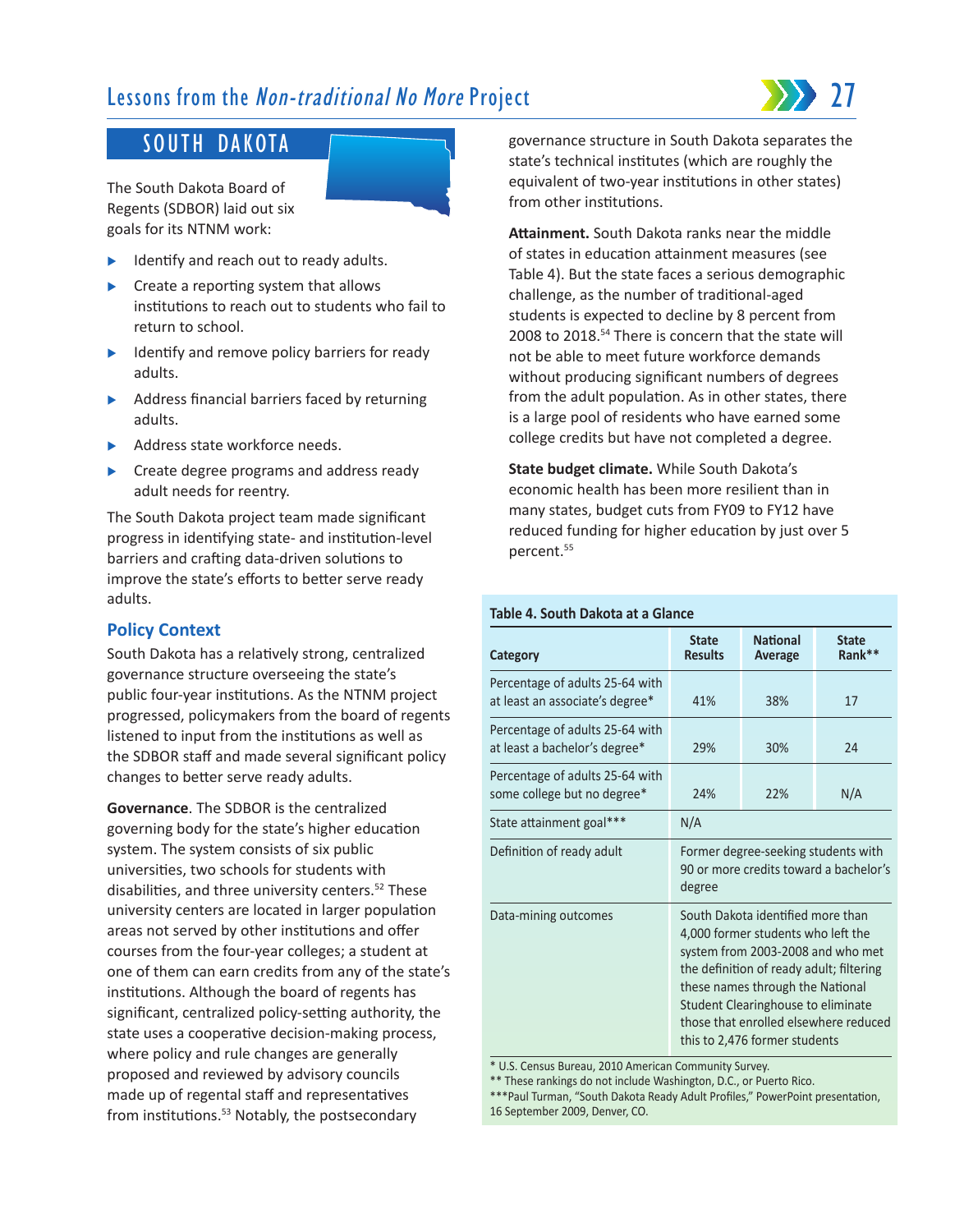## **State Actions**

South Dakota (along with New Jersey) joined the NTNM effort in 2009 in the second cohort of states. This expansion of the project was made possible through a supplemental grant from Lumina Foundation. As a result, South Dakota began its statewide NTNM effort one year after Arkansas, Colorado, and Nevada. But members of the project leadership team had participated in the joint meeting with other NTNM states just prior to launching the project. Staff from the system office understood the importance of analyzing the available state data on ready adults. After mining the state data system, board staff were able to provide a detailed analysis of the state's ready adults, including their academic histories and other characteristics. Data showed that South Dakota had an average of about 800 students leaving the system each year with more than 90 credits.<sup>56</sup> The state then filtered these names through the National Student Clearinghouse to eliminate those that transferred to other institutions, which reduced the numbers by about 40 percent but still left a significant number of ready adults.<sup>57</sup> The analysis found that these students were academically proficient and likely leaving college due to nonacademic issues and challenges.58

South Dakota used a private-sector data-matching firm to obtain current contact information for the list of former students, as Arkansas had. The state used the updated contact information provided by this process to conduct targeted outreach to draw them back.

Each of five working groups that were established during the first year of the project were consistent with existing committees and made a series of recommendations to address the barriers they identified for ready adults in the state. The board of regents has made significant progress in implementing these recommendations, with demonstrable progress in improving outcomes for ready adults.

In addition to identifying barriers in each of the key areas through meetings of the working groups, the board also required the institutions to participate in the Council for Adult and Experiential Learning's (CAEL) Adult Learning Focused Institutions (ALFI)

process to pinpoint their strengths and weaknesses in serving adult students (see box on p. 7). The institutions found that they were strongest in providing multiple methods of instruction, using technology to provide timely information, and reaching out to promote access regardless of a student's schedule and location. They were weakest in supporting transitions into and out of their academic programs and in addressing career planning. Surprisingly, distance education scored higher than face-to-face courses on every benchmark of adult friendliness at both regular campuses and university centers. This provided institutional leaders with data to support changes and implement new policies and practices to better serve all adult students, including ready adults.

**General studies major**. The state's data analysis showed that a significant number of ready adults were previously enrolled in professional degree programs, such as nursing or education. SDBOR staff believed that their withdrawal may have been due either to an inability to pass licensure examinations or to difficulties in completing final internships or student teaching for these degrees. Because they had taken so much specialized coursework, it was difficult for them to earn a degree in another program without taking significantly more coursework and extending their time to degree.

To remedy this, project leaders proposed the creation of a general studies major that could serve two needs. First, it would give these former students a pathway to a degree as they reenrolled. Second, for current students facing this predicament, it could serve as a "parachute degree" that would allow them to change majors if the final parts of the degree requirements could not be met. Four institutions, working with staff from the board of regents, formally proposed the new degree offering.59 The program gives students with significant credits more flexibility to build their own degree program if they are unable to complete a more specific one. The board approved the degree program, and the four institutions began offering the general studies degree in the fall semester of 2010.<sup>60</sup> By the fall semester of 2012, there were about 150 students pursuing this major, although it is difficult to track whether these are all returning

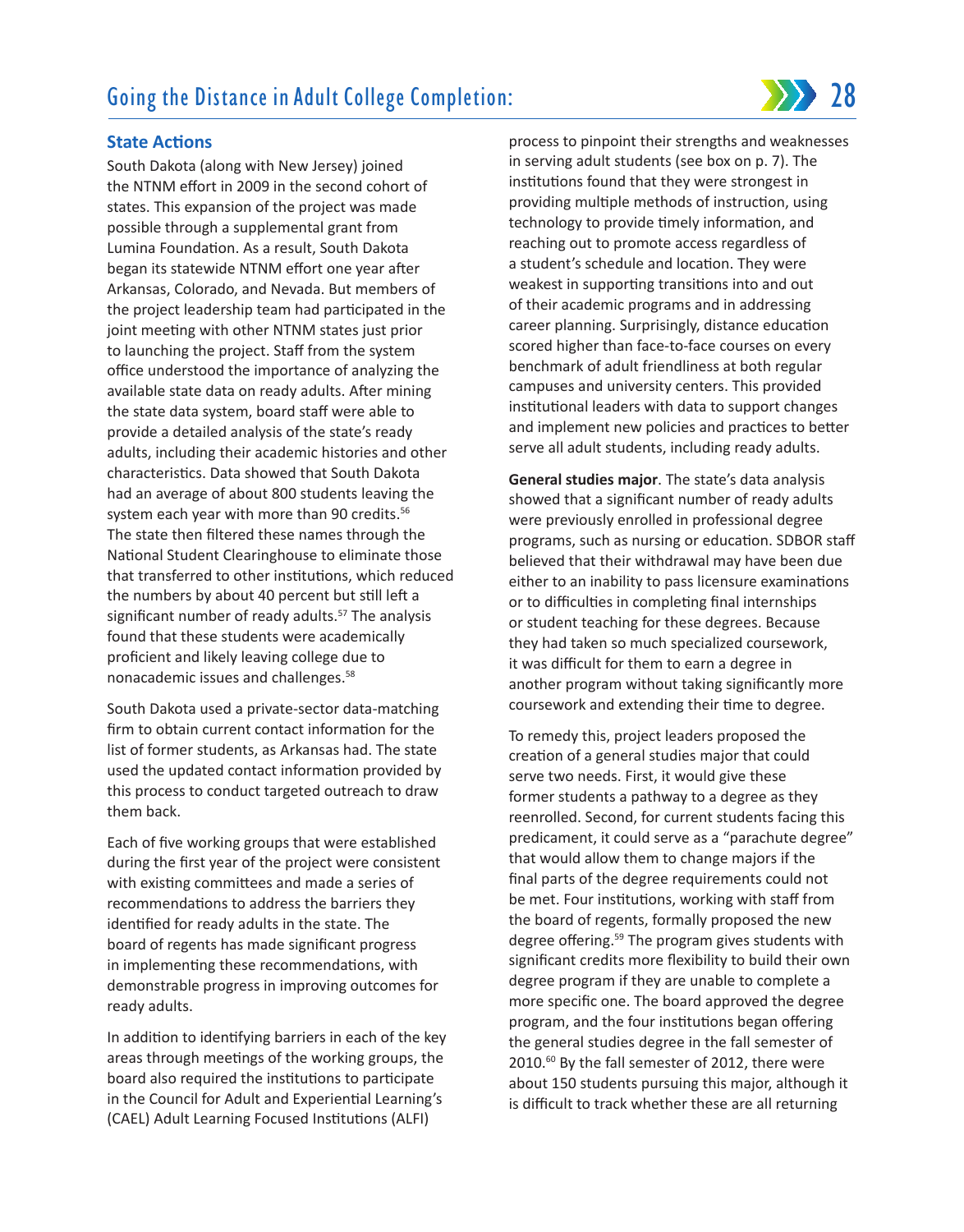adults or not.<sup>61</sup> This action may help prevent dropouts as well by providing another degree pathway for students.

The board also lowered the credit requirements for a degree at system schools from 128 to 120 in 2011. This action stemmed in part from project participants identifying the higher credit threshold as a barrier for adults to complete their degrees.<sup>62</sup>

**Concierge model**. Following Nevada's lead, each South Dakota institution has identified a single point of contact to help returning adults navigate the reenrollment process. Each point of contact is tasked with helping ready adults develop degree plans and with meeting regularly with board of regents staff to discuss the benefits of the program, share lessons learned, and provide feedback on remaining barriers and challenges facing ready adults. Although not officially labeled "concierges," as in Nevada, the concept is similar.

**Prior learning assessment**. Previously, the board of regents' policy did not allow students to test out or use prior learning assessment to fill certain degree requirements in the system. Based on recommendations from the project working groups and policy advisory councils, the board reversed this policy in October 2010 and is encouraging institutions to accept prior learning assessments and credit by examination. According to state reports, few students are using these assessments, perhaps due to the time and effort required to assemble a portfolio for evaluation.<sup>63</sup>

**Revised degree completion metric and performance funding**. NTNM has helped to reinforce the notion that completion is important in South Dakota's higher education system and that ready adults are a vital part of boosting completion rates. But traditional graduation rate metrics do not usually capture returning adults. The board revised the state degree completion metric to include returning adults as part of the calculation. This new metric is now part of regular data reporting by institutions, and the system anticipates that it will help underscore the importance of graduating ready adults and other transfer students who may not be captured by traditional graduation rate measures.

The state also recently launched a small performance funding program that rewards institutions based on the number of graduates. Board staff believe that this will incentivize institutions to reengage ready adults and help them complete degrees.<sup>64</sup>

**Stop-out prevention**. Following recommendations from project participants that were passed on through the Academic Affairs Council, the board shortened the system's registration period by one week starting in the 2010 spring semester. This change gave counseling staff time to reach out to all students who had failed to register, in an effort to prevent stop-outs. As a result of this pilot, the system saw an increase in the number of registrations. However, a smaller number of students registered during the shortened window, so it also increased the staff time needed to track students down. The board is also implementing an early warning system and a systemwide degree audit program to try to improve stopout prevention across the system.

**Financial holds**. The working groups identified financial holds—the practice of prohibiting a potential student from reenrolling if he or she owes the institution money from fines, fees, or defaulted loans—as a barrier for ready adults. The board, again acting on recommendations from project participants, allowed institutions to create alternative payment plans for financial holds for ready adults. Prior to this, institutions had little leeway to provide flexibility to returning adults with financial holds.

More recently, the board has revised the system's financial governance by allowing institutions to directly manage their own tuition funds and give them control over collections of past-due accounts. Some institutions have begun using this authority to waive owed fees or develop repayment plans that make it easier for potential students who may not be able to afford to make a large lump sum payment to reenroll.

**Online-learning student services**. Project working groups also identified barriers for ready adults in online learning. Although distance learning may be a highly effective mode of delivery for ready adults,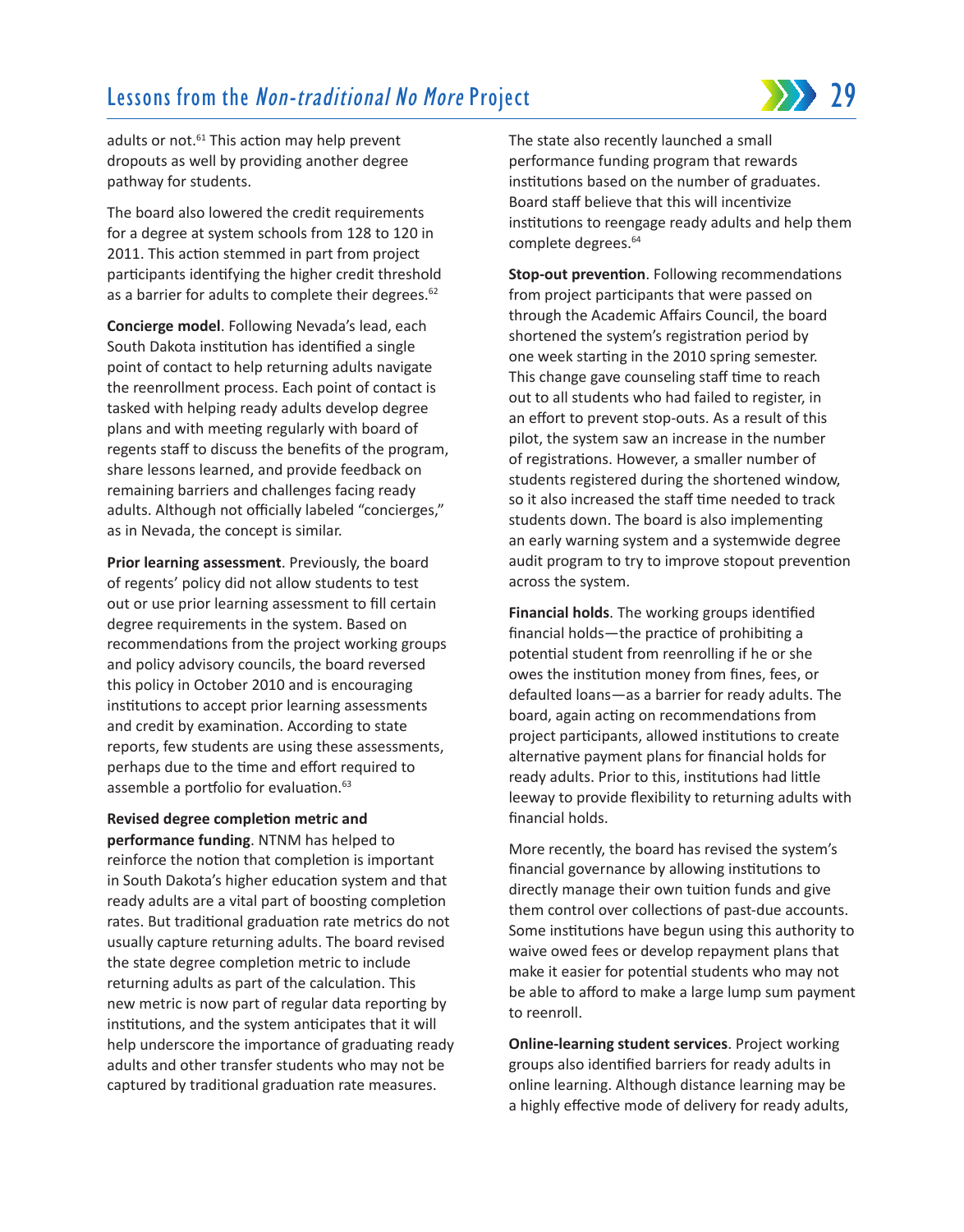# Going the Distance in Adult College Completion: 30

some may lack the technological skills to take full advantage. To remedy this Dakota State University piloted a class that prepares students with the technology skills they will need for online classes. This pilot effort has now been expanded and is available to students systemwide.

**Hybrid course expansion and coding**. Hybrid courses, which blend face-to-face instruction with distance learning, are a promising delivery mode for adult students. While they are used successfully across the system, they were difficult to fully evaluate and track because they did not have their own coding structure within the state's student information system. The board has expanded the offerings and will code them so that institutional and board staff can better evaluate the success of this method. New coding for these courses has been approved and is being implemented.

**Transfer of credit matrix**. Ready adults in most states often struggle with difficulties in transferring credits from previous institutions when they reenroll to complete a degree. Often, they lose significant credits when transferring, as the institutional and systemwide policies for acceptance of transfer credit are frequently opaque or nonexistent. To address this barrier the institutions developed a comprehensive matrix that shows how credit transfers into and through the system. The matrix has now been implemented at four institutions. The board has also included the matrix in the new South Dakota web portal (see below) so that returning adults (and other transfer students) can get a better idea of how their credits might transfer before contacting institutions.

**Comprehensive communications plan**. An effective and coherent communications campaign is key to successfully bringing ready adults back to college. The system effectively used data mining and a private sector partnership to gather up-to-date contact information on students who left regental institutions with 90 or more credits. The system was then able to send these former students targeted invitations to return and complete their degrees.

Concurrently, South Dakota developed a broader communications plan as part of a new statewide college access portal that includes a section

dedicated to adults returning to college (www. selectdakota.org). The adult learner portion of the website was developed based on the work of the project and includes a tool to solicit feedback from potential returning students, as well as the transfer matrix described above.

**Academic amnesty**. A waiver is available to provide "academic amnesty" for students who performed poorly in a particular semester. Under this policy, students are able to essentially erase an entire semester of poor performance. Although the South Dakota data analysis showed that ready adults generally performed better than the average student, it also showed that many appear to have simply walked away during the last semester they attended classes, rather than undergo the formal process of withdrawing, leaving them with failing grades. With near-zero grade point averages in their final semester, these returning students would normally be placed on academic probation but can now reenroll and complete their degrees without facing this barrier. The board and the institutional points of contact are encouraging the use of this waiver authority.

**Institutional residency requirements**. Like many other states, the South Dakota system requires students to accumulate 32 credits at the institution from which they graduate. However, flexibility built into the policy allows institutions to waive the requirement in appropriate circumstances. The board, along with the on-campus ready adult points of contact, is encouraging institutions to take advantage of this flexibility and waive institutional credit requirements where appropriate. The board is continuing to work with the campus points of contact to develop a unified solution.

#### **What Worked**

While the process in South Dakota may not be replicable everywhere, many of its promising practices could be duplicated in part and result in improvements for ready adults without the dedication of new funds or resources.

**Strong statewide policy focus**. South Dakota's unified governance structure meant that commitment from the board of regents led to specific policy changes that benefited ready adults

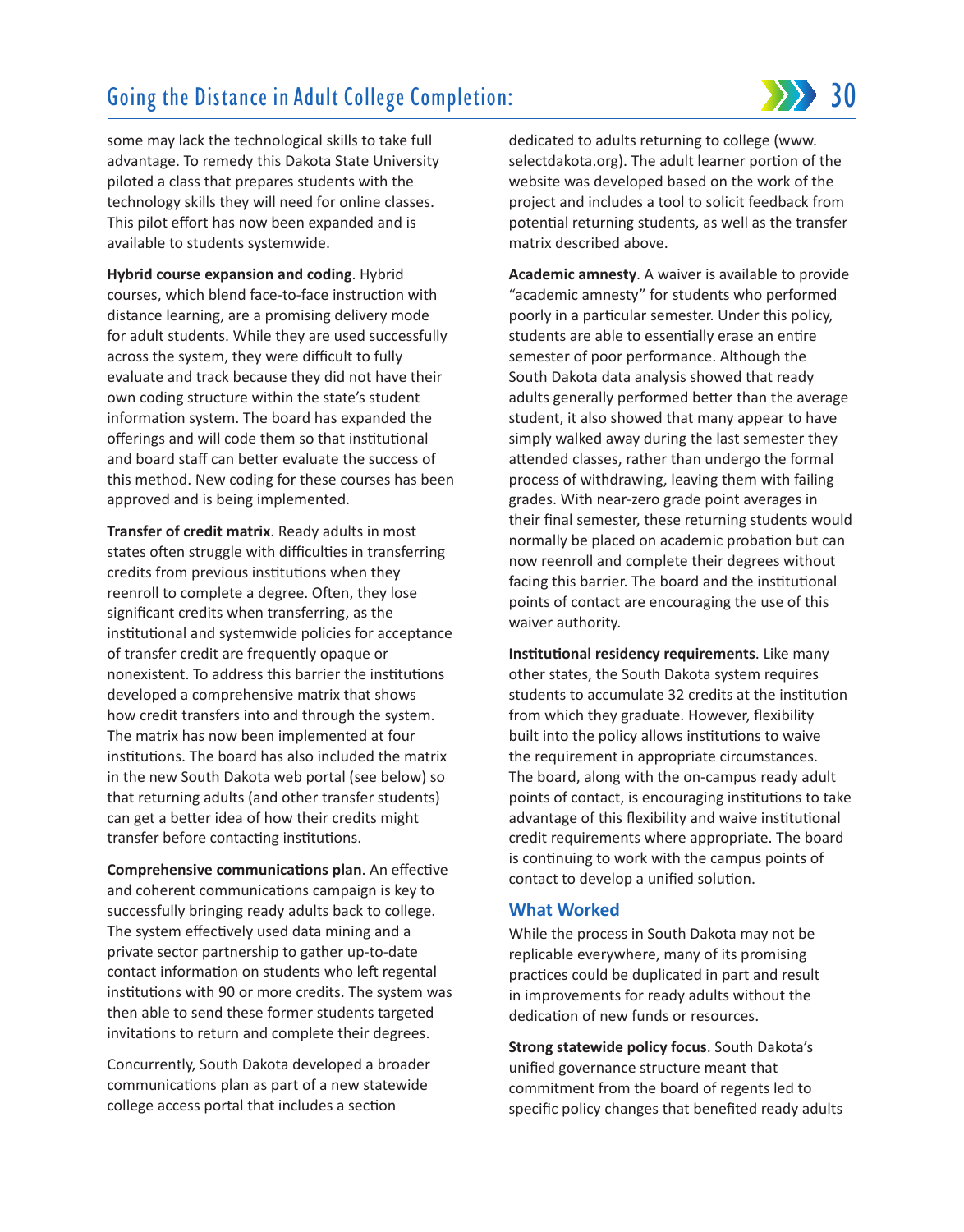returning to the four-year sector. In addition, the working groups focused on recommending changes that would make current policies—such as those around prior learning assessment—more centralized and coherent. The effort was able to successfully address policy and practice changes at the state and institutional levels, which should greatly benefit ready adults in the state.

#### **Effective use of data to support policy changes**.

As noted, the board's project leadership presented project participants with a detailed data analysis of ready adults at the outset of the state's efforts. The extensive data mining and thoughtful analysis drove the working groups' discussions and helped them craft well-grounded solutions and policy changes. The data detailed the size of the population and helped dispel myths that these students could not perform high-quality academic work.

#### **Commitment from institutional champions**.

Creating a single point of contact for ready adults on every campus has helped bring the commitment for serving these students into the institutions. The effort also benefited from high-level support at the institutions. Institutional engagement and commitment made possible the creation of a

general studies degree and provided more flexibility in granting fee and hold waivers for ready adults.

### **Systematic examination of policy effects on ready**

**adults**. The working groups in South Dakota focused on their areas of responsibility and produced systematic and relevant recommendations to improve the system for ready adults. Many of these recommendations could be addressed through board rule changes and flexibility. This was supplemented by the ALFI analysis that informed some key decisions made by the board. Their work amounted to a policy audit and created a coherent statewide agenda with concrete steps to help ready adults.

**Private-sector data matching**. The South Dakota project team, like the one in Arkansas, sought to develop an interagency cooperative agreement to link current contact information with its list of ready adults. When attempts to partner with the state Department of Motor Vehicles fell through due to bureaucratic and privacy concerns, South Dakota partnered with Acxiom to provide up-to-date contact information (see box below). The solution proved efficient and highly cost-effective, with an 83 percent match rate and a cost of just over \$600 for more than 2,000 students.<sup>65</sup>

#### **Tracking Down Ready Adults through Private Sector Data Matching**

Most NTNM states were able to generate lists of thousands of students who left state systems with a significant amount of college credits. As the states developed outreach programs to target these students, they discovered that they had an abundance of out-ofdate contact information. Project teams sought to solve this problem by developing data-sharing agreements with other state agencies, such as state departments of motor vehicles, or by having interns hunt individually for current information through directories and internet resources, with varying degrees of success.

Arkansas pursued a partnership with a private data firm called Acxiom, which aggregates massive amounts of data on all residents of the United States. The data collected are all publicly available and used in a variety of applications. But with a name and old address, Acxiom was able to provide current contact information on the vast majority of former students. While this may raise privacy concerns for some, the fact that the information is already available

in the public domain and being used by the private sector led other states to follow suit.

This solution has proved highly economical and effective for states. South Dakota, for example, was able to generate current contact information for 83 percent of the former students on its list (about 2,000 total) at a cost of just over \$600—far less than the staff time necessary to track these names down individually. South Dakota used this information to contact these students with invitations to return to college. States have undertaken this data mining and matching while complying fully with federal privacy regulations.

While NTNM states pursuing this strategy worked with Acxiom, there are other firms that provide similar services. States or institutions interested in pursuing this path can find an appropriate partner that efficiently and quickly gives them current contact information that can be used to reengage former students.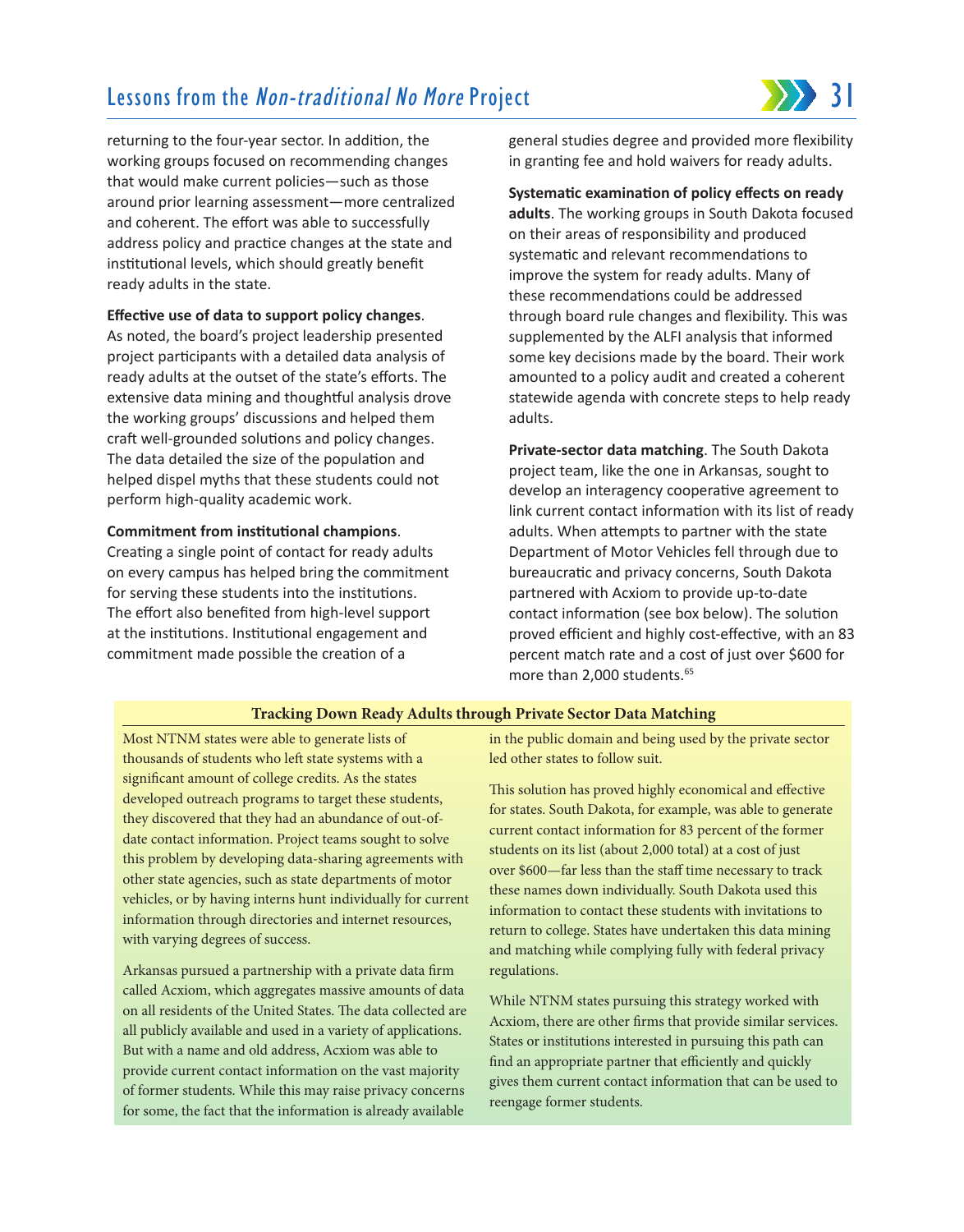# Going the Distance in Adult College Completion: 32

**Stop-out prevention**. While South Dakota is committed to improving policies and practices that are barriers for ready adults completing their degrees, the project also led the state to focus on ways to prevent students from leaving in the first place. The system's "parachute degree" concept, as well as efforts to contact students who fail to register for classes, will likely improve retention. The system is also developing an early alert system, as well as a systemwide degree audit process to further address the issue.

## **Ongoing Challenges**

South Dakota faces several challenges in continuing its work to remove barriers for ready adults.

**Differentiated tuition**. South Dakota charges higher tuition rates for students who are "off campus" and taking courses either online or through the University Centers. In practice, adults (including those who already have significant credits) are more likely to attend the University Centers or take online classes than traditional students. This means they are paying more than students who enroll in more traditional "bricks and mortar" classes. The state law that established the University Centers ensured that they would be "self-supporting," and thus they must charge higher tuition rates.

#### **Increasing student use of prior learning**

**assessments**. Although the board enacted policy changes to encourage the use of prior learning assessments systemwide, student participation has remained low. With much national attention now focusing on different options for carrying out largescale prior learning assessments, South Dakota can begin to look for systems that increase their usage and seek to borrow promising strategies.

**Need-based scholarships**. South Dakota has one of the smallest need-based state aid programs in the country, with money coming mostly from private donors. Legislative efforts to provide general funds for a need-based program failed during the 2010 legislative session. If created, such a program should include sizable grants to encourage eligible ready adults to return to school. The board continues to pursue legislation that would create such a program.

**Engagement of the technical institutes**. The postsecondary governance structure that only includes the four-year institutions made it difficult for the board of regents to engage the two-year technical institutes and broaden the project's focus to include ready adults who may want to pursue a two-year degree.

### **Summary**

South Dakota's centralized governance structure and the project leadership's focus on developing specific policy recommendations led to the identification and removal of many barriers hindering the success of adult learners. South Dakota's detailed data analysis gave the project a foundation on which to build numerous activities. The analysis also informed policy work and helped to fuel the commitment to evaluating policy changes, which will allow the state to continue to refine policies and practices in the future. This analysis was important for building support for the effort within the state, but the information and conclusions have also helped inform efforts in other states. Although state data systems obviously differ a great deal, South Dakota's work in this area is a model for others.

The existing committee structures within the state that allow for dialogue between board of regents staff and institutional leaders proved important to the project's success and sustainability. The examination of issues and challenges identified by project participants was aided by this more formal state structure, in which specific solutions, in the form of changes to board policy, could be developed, approved, and implemented.

Although not generally a focus of the NTNM effort, South Dakota also instituted policies and practices aimed at preventing students from stopping out. The strong commitment from the board of regents and the systemwide policy changes are helping these efforts to continue and are expected to lead to improvement in the state's attainment rates.

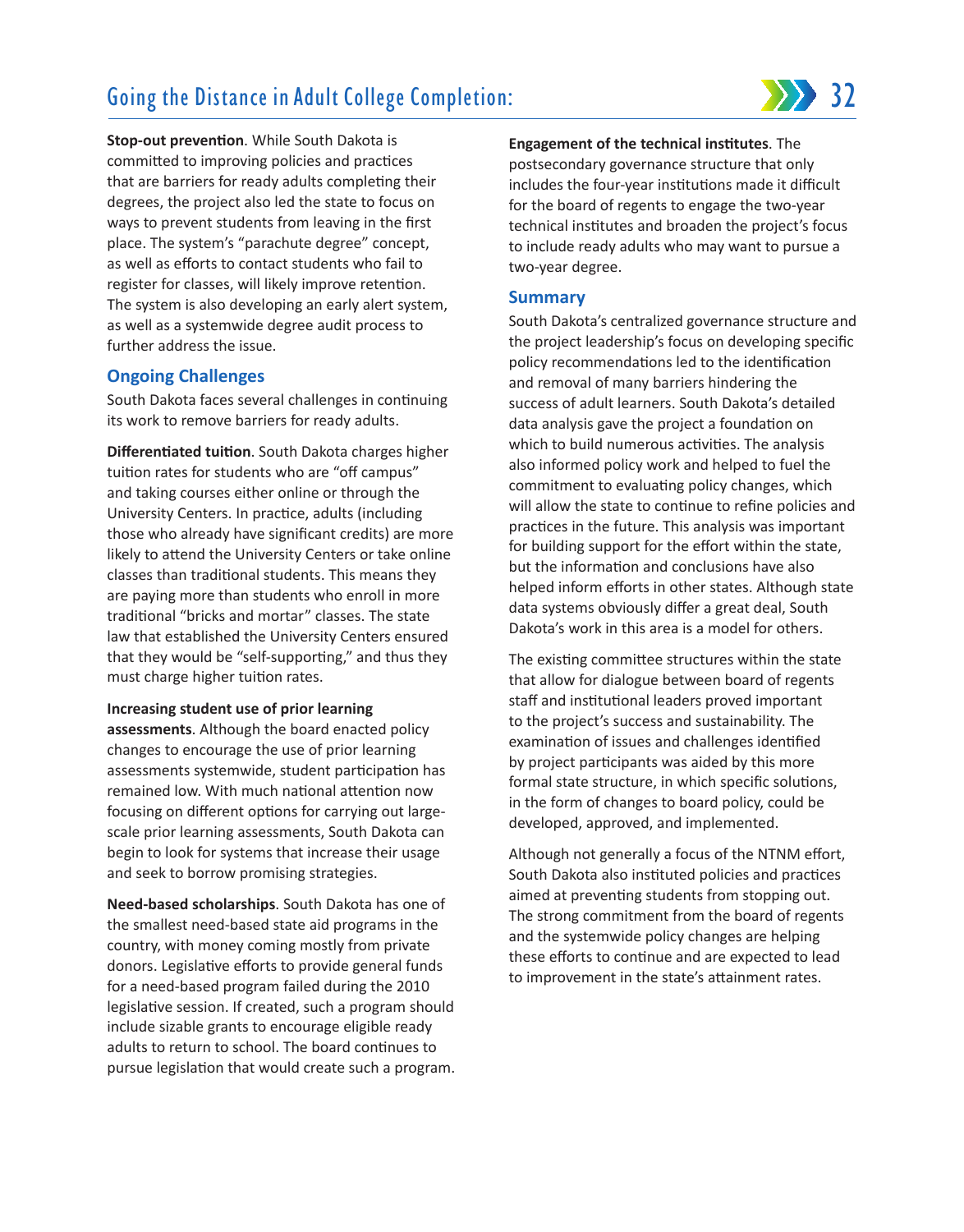## Lessons from the *Non-traditional No More* Project 233



The New Jersey Commission on Higher Education (NJCHE) had 10 goals for its NTNM work:



- Reach out to adult learners.
- Identify barriers for adult learners.
- Implement best practices for adult learners.
- $\triangleright$  Continue to improve transfer.
- Recognize prior learning statewide.
- Increase statewide marketing to adult learners.
- Improve data systems.
- Work with institutions to help adult learners.
- Expand data to include ready adult students who earned their credit out of state.
- Increase data security.

The NTNM effort in New Jersey faced significant challenges, including a change in leadership at the NJCHE, a severe state budget crisis, and the potential elimination of the commission. Due to this environment, the project team faced difficulties in securing the engagement of state institutions beyond the associated subgrant process and was forced to halt the NTNM project after one year. In 2011 Governor Chris Christie issued a reorganization plan that abolished the NJCHE and restructured higher education governance.

## **Policy Context**

Although the state fares relatively well in overall education attainment, it will have to continue to focus on including adult learners in order to meet future workforce needs. This relatively high performance has come under a decentralized governance structure with autonomous institutions.

**Governance**. Higher education governance in New Jersey has undergone significant changes in the past 20 years. In 1994 New Jersey abolished the New Jersey State Board and Department of Higher Education, making statewide governance of higher education virtually nonexistent.<sup>66</sup> This change shifted power to institutional boards and created two organizations: the Presidents' Council and the NJCHE.<sup>67</sup> The commission mainly provided coordination, policy development, and advocacy

for the state's 31 public and 33 independent institutions.<sup>68</sup>

The next change occurred in June 2011, when the NJCHE was abolished and all powers, functions, and duties were transferred to the Secretary of Higher Education.<sup>69</sup> What remained constant was the decentralized nature of the system. Institutions in New Jersey each have their own governing boards. The boards are responsible for institutional planning; the institution's mission and goals; management of the institution, including requests for state support; and institutional operations, including tuition and fees and standards for admission and graduation.70

**Attainment**. New Jersey ranks near the top of all states in degree attainment and has a highly educated workforce (see Table 5). To further improve these numbers and meet future workforce demand, state higher education leaders committed to addressing the traditional pipeline of students and increasing degree production among the adult population. This effort was designed to help New Jersey remain competitive and help drive economic development in the state far into the future. Reenrolling adults with significant college credit

#### **Table 5. New Jersey at a Glance**

| Category                                                           | <b>State</b><br><b>Results</b>                                                                                                                                                                       | <b>National</b><br>Average | <b>State</b><br>Rank <sup>**</sup> |
|--------------------------------------------------------------------|------------------------------------------------------------------------------------------------------------------------------------------------------------------------------------------------------|----------------------------|------------------------------------|
| Percentage of adults 25-64 with<br>at least an associate's degree* | 45%                                                                                                                                                                                                  | 38%                        | 7                                  |
| Percentage of adults 25-64 with<br>at least a bachelor's degree*   | 38%                                                                                                                                                                                                  | 30%                        | 3                                  |
| Percentage of adults 25-64 with<br>some college but no degree*     | 18%                                                                                                                                                                                                  | 22%                        | N/A                                |
| State attainment goal                                              | N/A                                                                                                                                                                                                  |                            |                                    |
| Definition of ready adult                                          | • 20 years of age or older<br>• Left a New Jersey institution<br>since 2000<br>In good academic standing<br>Has earned significant credits<br>(institutions allowed to further<br>narrow definition) |                            |                                    |
| Data-mining outcomes                                               | Institution-by-institution efforts                                                                                                                                                                   |                            |                                    |

\* U.S. Census Bureau, 2010 American Community Survey.

\*\* These rankings do not include Washington, D.C., or Puerto Rico.

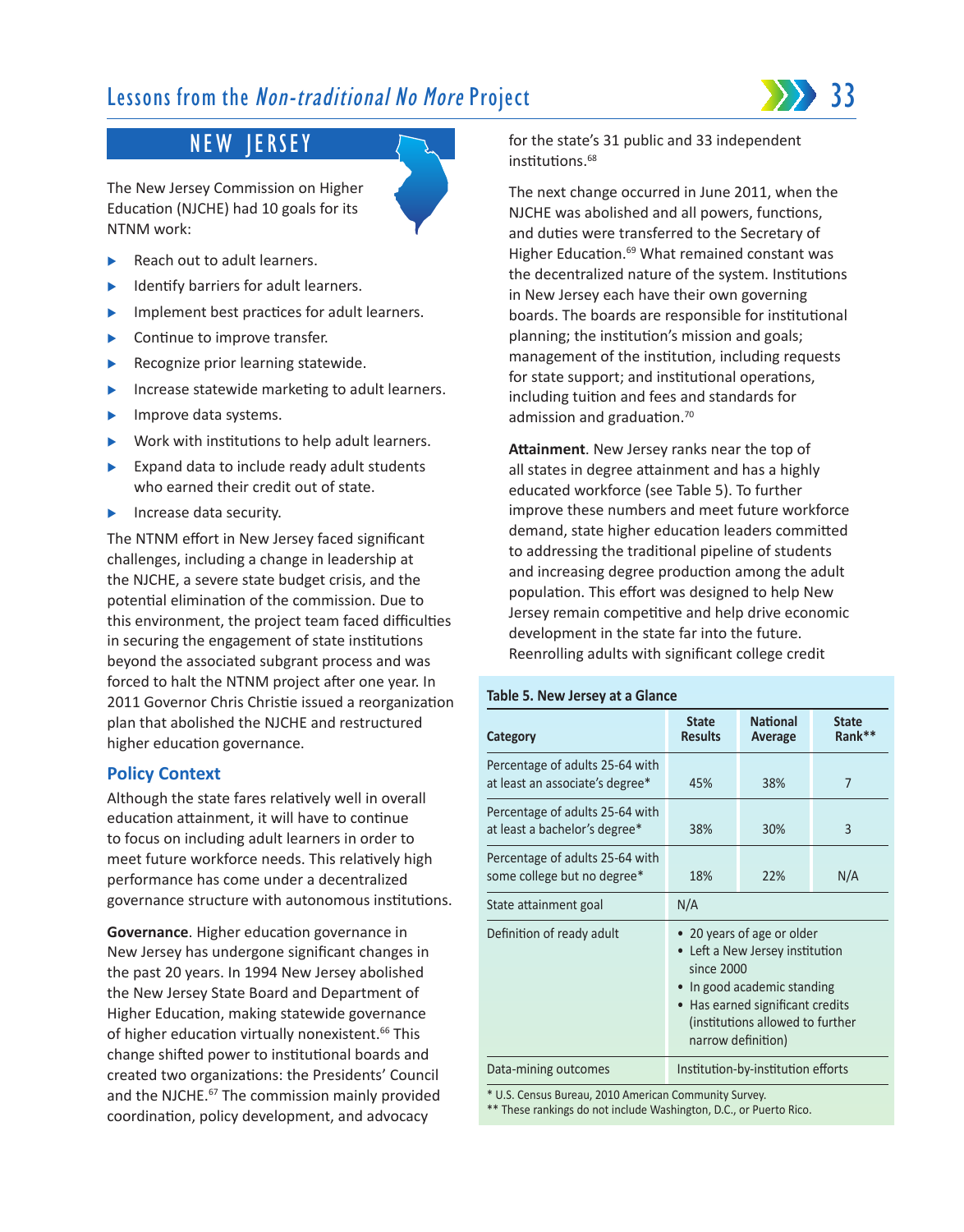offers one of the most efficient options for the state to meet this demand.

**State budget climate**. Although New Jersey continues to face one of the most challenging state budget situations in the country, between FY09 and FY12 the state maintained funding for higher education and increased state support by slightly less than 1 percent.<sup>71</sup>

### **State Actions**

Recognizing the difficulties of making policy dictates in a decentralized environment, New Jersey, like Colorado, leveraged other funding to provide institutional grants to reengage ready adults. New Jersey used the College Access Challenge Grant, a federally-funded formula grant program designed to increase the number of low-income students who are prepared to enroll and succeed in postsecondary education, to focus on adults with prior college credit. The subgrant program, called Disengaged Adults Returning to College (DARC), awarded funding to institutions in 2009 and 2010 and expects to award a third round of grants in mid-2012.

For the purposes of the subgrants, the commission defined ready adults as individuals 20 years of age or older who left a New Jersey institution since 2000 in good standing without earning an undergraduate degree (Table 5).<sup>72</sup> The state, however, has allowed institutions to narrow this definition as they see fit. Eight institutions received grants in 2009 and 2010. An evaluation of the first eight grants found that recruiting students to reenroll was more difficult than expected. Targeted outreach to former students, along with improved student services, such as offering broader prior learning assessment services, were identified as being important to future success of the effort.<sup>73</sup>

Although the eight institutions that received grants proceeded in different ways, their efforts shared several common components.

**Data mining and outreach**. The eight institutions identified approximately 21,300 former students that met their definition of a ready adult and attempted to directly contact over 17,000.<sup>74</sup> Of these, the institutions enrolled over 300 students by the spring semester of 2011.<sup>75</sup> Like other states in the NTNM project, schools attempting to contact

students experienced difficulties with out-ofdate contact information. Some used internet applications that comb public records to provide contact information.76 Some institutions also made attempts to contact the former students by phone and email.<sup>77</sup>

Institutions also conducted more generalized outreach campaigns focused on adult students, but an evaluation of these efforts suggests that to date targeted outreach has been more effective.<sup>78</sup>

**Incentives to return**. The institutions involved with DARC offered different incentives and programs to adults with prior college credit as inducements to return. These incentives included fee waivers, book stipends, childcare vouchers, priority registration, and workshops focused on nonacademic skills.<sup>79</sup> The evaluation of the programs found that returning students valued the book stipends more than any of the other offerings, although only 27 percent of the students said that the incentives were a major factor in their decision.<sup>80</sup>

**DARC coordinators and advisors**. The institutions hired program coordinators that in many cases also served as student advisors. These coordinators functioned similarly to the concierges and single points of contact established in other states. An overwhelming majority of students in the degree completion programs cited the advising provided by these coordinators as a crucial component in their likelihood of completing a degree.<sup>81</sup>

Program coordinators found that they had to be flexible in advising these students and that it was difficult for students to meet during regularly scheduled times.<sup>82</sup> This echoes a lesson learned in other states. Having flexible and diverse class schedules is not enough to meet the needs of adult learners; they also need flexibility in accessing student services and institutional business offices, which are often open only during regular business hours.

**Student surveys**. The evaluation team examining the DARC effort conducted surveys with returning students. Their data echo findings from South Dakota: students who earn significant college credit usually leave school for nonacademic reasons. Only 8 percent of the students who returned cited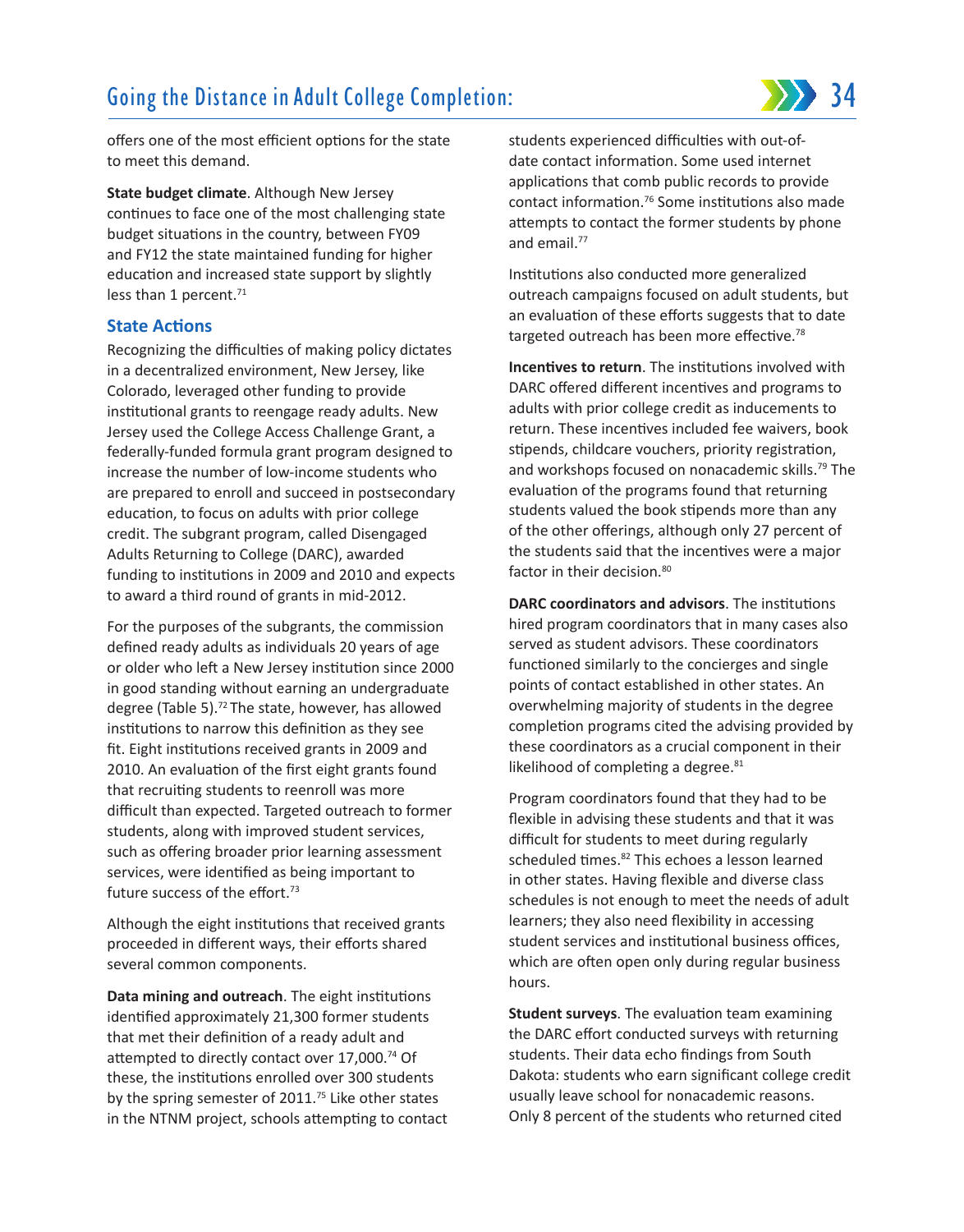academic difficulties as their reason for originally leaving.<sup>83</sup>

### **What Worked**

Unfortunately, New Jersey's budget situation and leadership changes led WICHE and the state to agree to end the NTNM effort after one year. While New Jersey's involvement in the NTNM project was limited, the following promising practices were gleaned from its effort.

#### **Flexible scheduling for student support services**.

While most institutions recognize the need for flexible course scheduling, many core business and support services are still only offered during traditional hours. Providing these services outside of normal hours or through electronic delivery can assist all students and will have a particularly beneficial impact on ready adults.

**Additional resources**. As mentioned above, New Jersey's use of the federal College Access Challenge Grant funds allowed the state to continue its work with ready adults despite not being able to continue with the NTNM project. Because of these funds, New Jersey continues to focus on and learn about ready adults.

**Strong evaluation component**. Although the effort in New Jersey was highly decentralized through the use of subgrants, the project committed to carrying out rigorous and constructive evaluations of the broader effort. This has allowed the state to collect and disseminate promising practices to all institutions, which has been challenging in other states that have followed the subgrant approach.

## **Ongoing Challenges**

The uncertainty surrounding NJCHE significantly impacted New Jersey's efforts and made it difficult to continue the project in the state. The reorganization of the state governance structure provides additional uncertainty about how state leaders will proceed with efforts to reengage ready adults. The early termination of the project made it difficult to identify fully the specific challenges faced by returning adults in New Jersey. As the state has continued its subgrant program through the governance reorganization, early indications are

that institutions may continue to identify challenges and develop solutions in the coming years.

**Prior learning assessments**. Prior learning assessment services are uneven across New Jersey. While institutions such as Thomas Edison State College are recognized as national leaders in offering fair but academically rigorous evaluation of prior learning, policies at other institutions are inconsistent. Students responding to the evaluators' survey suggested that in general, they wished they were able to receive credit for life experience, particularly to bypass life skills classes aimed at traditional college students.<sup>84</sup> There was also little consistency statewide among policies for acceptance of prior learning credit, which made it difficult for students to understand the different options available to them.<sup>85</sup>

**Funding, leadership, and governance**. New Jersey simultaneously experienced a desperate fiscal situation, a significant change in leadership, and significant change in statewide governance of higher education. These factors made it difficult to sustain a statewide focus on ready adults; however, the continued commitment to the DARC program suggests that state leaders remain committed to serving this population.

#### **Summary**

With the most decentralized higher education governance of any state in the project, New Jersey worked to leverage the federal College Access Challenge Grant, which proved to be its best option for effecting change. The institutions that received grants made moderate progress in serving ready adults and appear to have institutionalized some changes to better serve this population.

With the potential dissolution of the NJCHE looming over the staff throughout the year that New Jersey was involved with NTNM, it was difficult to secure cooperation and buy-in from institutions, other than by using subgrants. It was not clear during the project whether institutions felt that there were significant state-level barriers to serving ready adults. With the highly decentralized governance structure, institutions have the freedom to adjust their policies and practices as needed and have made changes to institutional policies and practices.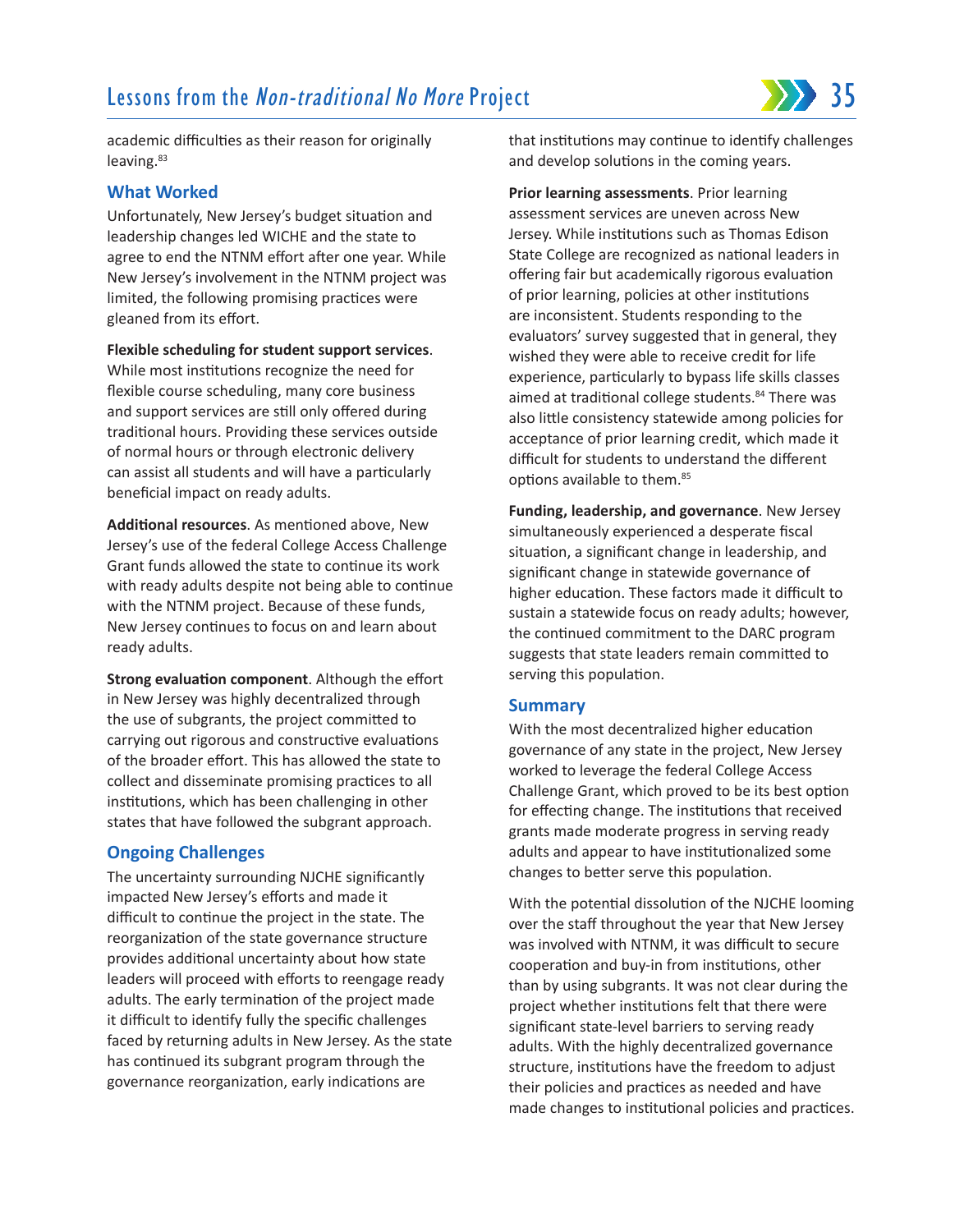# Going the Distance in Adult College Completion: 36

While institutions involved in the DARC program have made substantial progress in serving ready adults, other institutions in the state could likely benefit from implementing similar activities and analyzing their own policies and practices.

It is worth noting that New Jersey's Thomas Edison State College works effectively as an adult-serving institution and has already adopted many of the most promising practices discussed throughout this report.

Assessing New Jersey's progress towards its stated project goals is more difficult. The broader systemwide goals were generally not accomplished due to the uncertainty about and subsequent elimination of the commission. But through the subgrant program, the state has made some progress toward better serving adult learners at the institutional level.

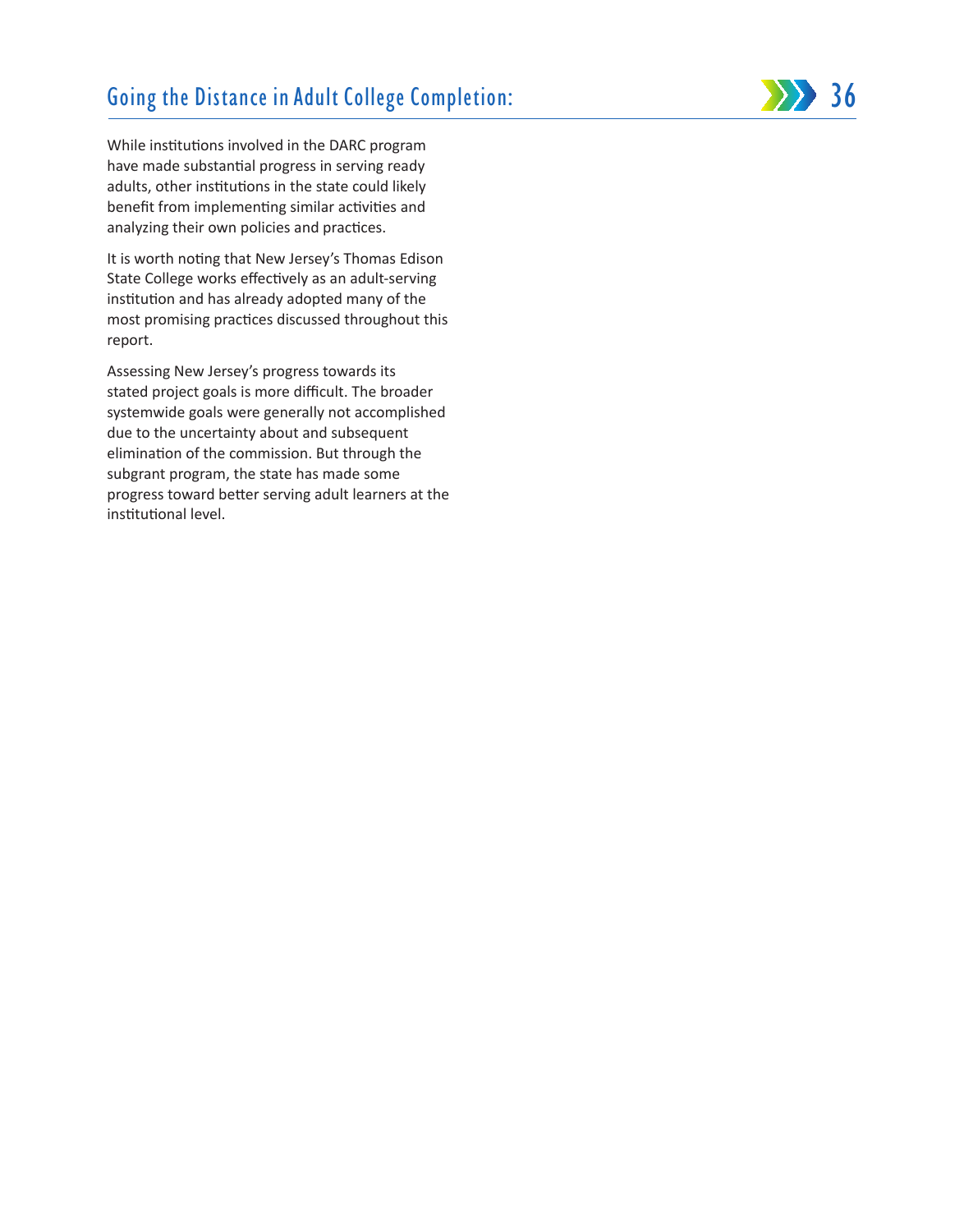## North Dakota

The North Dakota University System (NDUS) established six goals for its NTNM work:

- Identify and target ready adults through relevant databases.
- $\blacktriangleright$  Improve the capabilities of the state's longitudinal database to provide needed data.
- $\blacktriangleright$  Identify institutional barriers and policies that hinder ready adults in completing their academic programs.
- $\blacktriangleright$  Develop and implement best state- and institutional-level practices and policies that facilitate the return of ready adults.
- $\blacktriangleright$  Develop a coordinated marketing strategy for promoting reentry for the ready adult student.
- Implement the action plan led by the North Dakota State Board of Higher Education and coordinated through the Adult Learners Council with the institutions of the NDUS.

Although North Dakota joined the NTNM project well after the other states, project leaders built support among the institutions and continue to improve policy and practice to better serve ready adults.

## **Policy Context**

North Dakota was not part of the original two cohorts of NTNM states but in 2010, when New Jersey was unable to complete the second year of its commitment, there was an opportunity to begin efforts in the state. North Dakota was wellpositioned for this project, and with permission from Lumina Foundation, WICHE arranged for an expedited schedule to conduct the NTNM work in the state.

The policy context was ripe for action with respect to adult learners. First, North Dakota is experiencing a declining population of potential postsecondary students. WICHE projects that by 2014-15, the number of high school graduates in North Dakota will have decreased by more than 20 percent from 2004-05 levels (resulting in about 1,600 fewer graduates per year). $86$  At the same time, between 2008 and 2018, new jobs that require

postsecondary training and education in North Dakota are projected to increase by 14,000, and those jobs that require a high school diploma will grow by only 6,000.<sup>87</sup> To meet these demands, the state must become more efficient at producing degrees, including improving outcomes for adult and non-traditional students.

Second, the chancellor of the North Dakota University System had recently created the Adult Learners Council, a group of diverse individuals representing education, business, veterans groups, government, military, tribal colleges, vocational rehabilitation, workforce training, and the private sector.<sup>88</sup> The Adult Learners Council:

Is committed to developing, implementing and sharing adult education best practices to make post-secondary education accessible and affordable to all North Dakotans. The council works to increase public and policymaker awareness of relationship between education and economic viability and to improve collaboration among public, private and tribal colleges.<sup>89</sup>

Specifically, the goals of the Adult Learners Council are to:

- $\blacktriangleright$  Improve education accessibility and affordability for non-traditional age student populations.
- $\blacktriangleright$  Improve public and policymaker awareness of the relationship between education and economic viability.
- $\blacktriangleright$  Improve collaboration among public and private institutions in the state, including tribal colleges.
- $\blacktriangleright$  Provide every North Dakotan with access to the postsecondary education and training needed to enable them to be personally and professionally successful.90

Creating this council was North Dakota's first step toward an active policy plan aimed at engaging and serving adults in the state. While the focus on ready adults is just one aspect of what the Adult Learners Council intends to accomplish, WICHE staff believed that involvement in the NTNM project could propel the council and help accomplish the state's overall goals because many of the lessons learned through this work can prove useful to all adults.

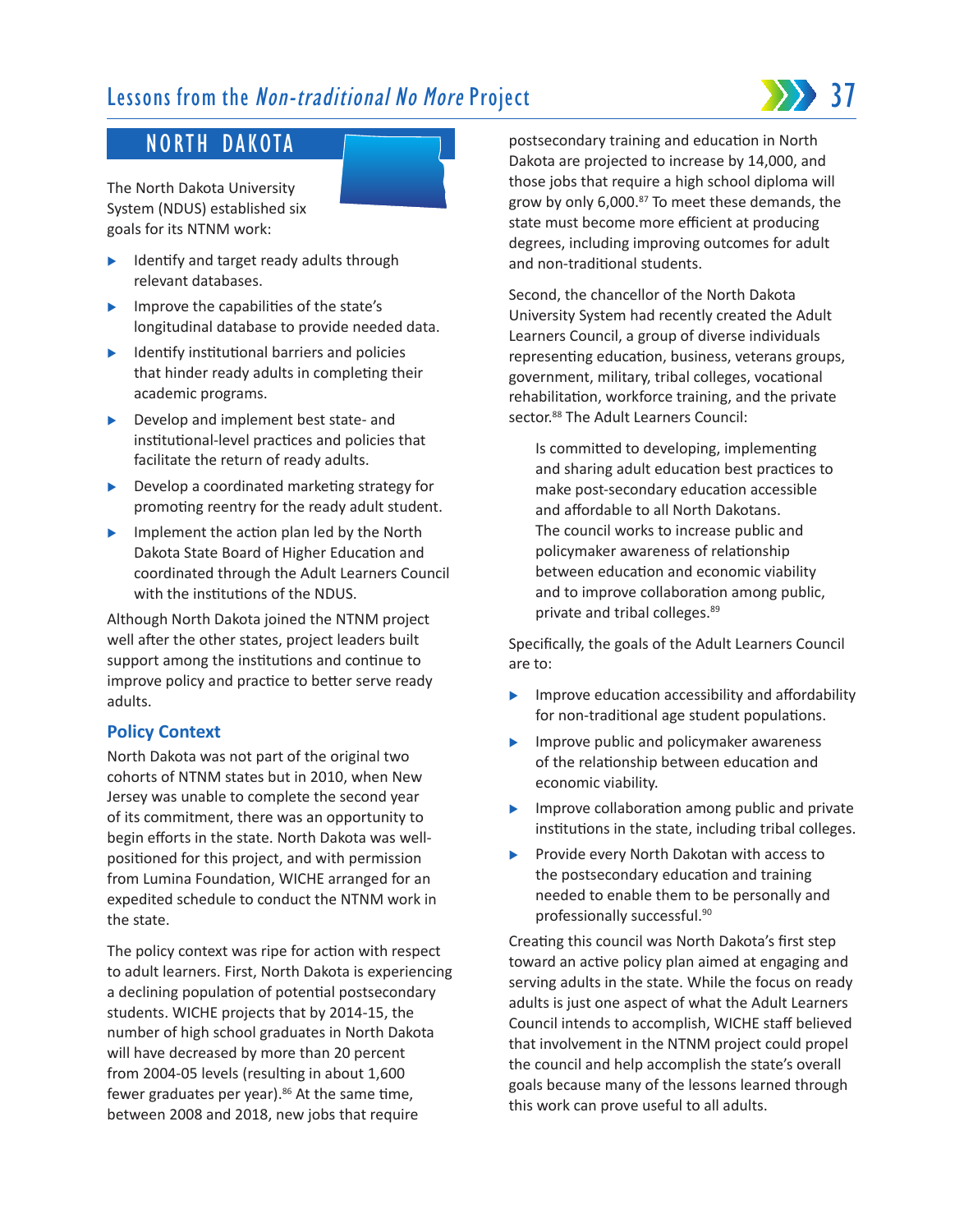## Going the Distance in Adult College Completion: 38

North Dakota is one of four states in the nation that has a biennial legislative session and only meets in odd-numbered years. The legislative calendar affects much of the NDUS's planning for new initiatives and was one of the drivers behind creating the Adult Learners Council. The calendar helped to guide much of the thinking and early planning of its work related to the NTNM project. NDUS was already moving swiftly ahead, and the timing of the condensed NTNM schedule complemented the systemwide efforts.

**Governance**. North Dakota has a strong, consolidated higher education governance structure. The North Dakota State Board of Higher Education is the governing and policysetting board for the NDUS, which consists of two research universities, four regional universities, and five community colleges.<sup>91</sup> All institutions are accountable to the chancellor, who is the chief executive of the NDUS staff. The state board, which is supported by NDUS staff, has as its mission to "enhance the quality of life for all those served by the NDUS as well as the economic and social vitality of North Dakota."92

#### **Table 6. North Dakota at a Glance**

| Category                                                           | <b>State</b><br><b>Results</b>                                                                      | <b>National</b><br>Average | <b>State</b><br>Rank <sup>**</sup> |
|--------------------------------------------------------------------|-----------------------------------------------------------------------------------------------------|----------------------------|------------------------------------|
| Percentage of adults 25-64 with<br>at least an associate's degree* | 45%                                                                                                 | 38%                        | 7                                  |
| Percentage of adults 25-64 with<br>at least a bachelor's degree*   | 31%                                                                                                 | 30%                        | 16                                 |
| Percentage of adults 25-64 with<br>some college but no degree*     | 25%                                                                                                 | 22%                        | N/A                                |
| State attainment goal***                                           | Rank first in the nation in degree<br>attainment                                                    |                            |                                    |
| Definition of ready adult****                                      | Left postsecondary education with<br>70% of the credits necessary for a<br>two- or four-year degree |                            |                                    |
| Data-mining outcomes****                                           | Over 4,000 former students meeting<br>the definition of ready adult left the<br>system since 2004   |                            |                                    |

\* U.S. Census Bureau, 2010 American Community Survey.

\*\* These rankings do not include Washington, D.C., or Puerto Rico.

\*\*\* North Dakota University System, "Strategic Plan and Objectives, 2009-2013."

\*\*\*\* North Dakota University System, "NTNM Action Steps (draft), October 2011."

**Attainment**. While North Dakota ranks in the upper half of states in terms of bachelor's degree attainment and towards the top in associate's degree attainment (see Table 6), the state is facing a long-term demographic shift that will shrink the traditional student pipeline. Over the next 10 years, the number of residents between the ages of 15 and 24 is projected to drop 16 percent, which could challenge the viability of higher education in the state.<sup>93</sup> As this pool of potential degree recipients shrinks, the state will have to turn to adult learners to maintain current levels of degree production.

**State budget climate**. Due to recent expansion of the state's oil and natural gas industry, the North Dakota economy did not suffer the same fate as other states during the recession. North Dakota's support for higher education increased by 35 percent from FY09 to FY12, leaving the state much better off than most others.<sup>94</sup>

#### **State Actions**

NDUS began its work by participating in the 2010 NTNM state leader meeting. Much like staff from the South Dakota Board of Regents, NDUS staff was able to learn some early lessons from the more experienced project states and apply them early in their process. As with the other states, its first major step was to identify participants and leaders for the five working groups. In October 2010, NDUS hosted its first WICHE-facilitated meeting, which was attended by about 60 people plus a key state legislator, NDUS and WICHE staff, and a team of consultants.

As intended, this meeting provided a forum through which NDUS staff and institutional representatives came together to identify policy and practice barriers to ready adults who are interested in returning to postsecondary education. Some of the challenges and concerns identified during the first meeting are outlined in Table 7.

Interestingly, this first meeting of the working groups focused on the institutions. Many of the institutional representatives seemed skeptical of what could actually be changed on their campuses. Furthermore, there was a sense of hesitation or perhaps even suspicion on the part of the working group participants about NDUS's intentions. As

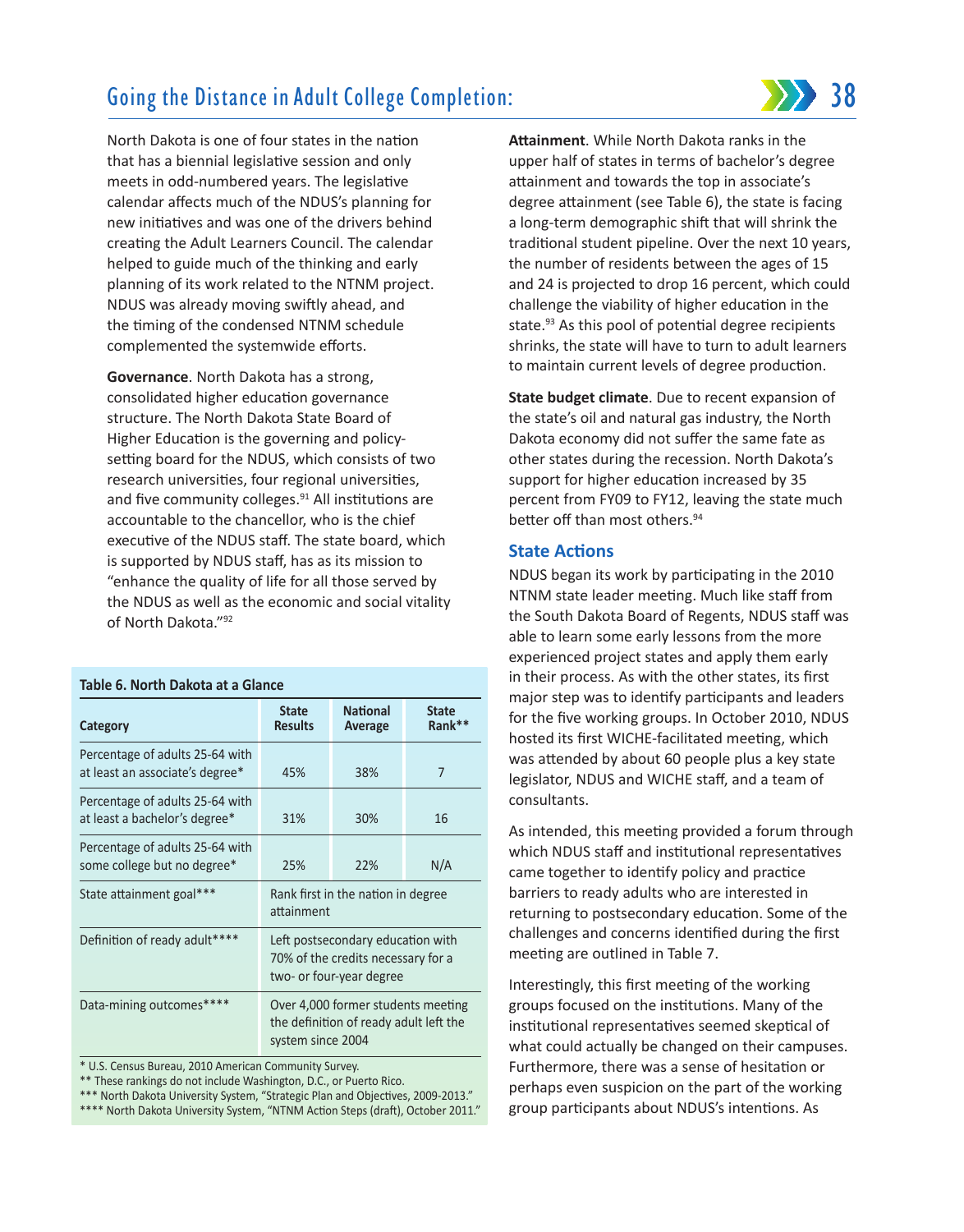

### **Table 7. Challenges Identified During North Dakota's WICHE-facilitated Meeting**

| Data                         | Data gathering<br>Multiple points of data collection<br>Analysis of data on adult learners, identity<br>of adult learners                                                                                                            |
|------------------------------|--------------------------------------------------------------------------------------------------------------------------------------------------------------------------------------------------------------------------------------|
| Academic affairs             | Multiple levels of prior learning assessment<br>Need for system policy about prior learning<br>assessment<br>Technology can be a challenge for adult students<br>Course scheduling<br>Disconnect in degree requirements<br>$\bullet$ |
| <b>Student services</b>      | Limited hours for support services<br>Need for flexible payments<br>Institutional silos                                                                                                                                              |
| Financing/<br>financial aid  | Availability of financial aid<br><b>Financial holds</b>                                                                                                                                                                              |
| Communications/<br>marketing | Uncertainty about the preferences and needs of<br>the target group<br>Concern about damaging relationships with<br>alumni associations and foundations<br>Competition for enrollment growth hinders<br>cooperation in marketing      |

*Source:* Robert Larson (director, North Dakota University System Online) to Demarée Michelau (director of policy analysis, WICHE), email, 16 November 2010.

explained in the forthcoming narrative, this dynamic shifted dramatically during the course of the NTNM project, which put the state in a position to make a significant difference in terms of adult college completion.

With the gaps identified, NDUS chose to hold its first intrastate meeting in April 2011, after the legislative session ended. This timeline worked well for the state and allowed key leaders to focus on the NTNM project but still not lose the critical momentum that began in October. Over the course of the year, the conversations developed and continued so that the key players could fine-tune the barriers that had been identified and start thinking critically about how to address those barriers.

Like the other NTNM states, NDUS began by examining its data. With the help of the data working group, NDUS staff settled on a definition of a ready adult student: individuals who have at least 70 percent of a completed degree but who had paused in their studies (Table 6). This initial process yielded about 8,000 names. $95$  The initial plan was to

refine this list by comparing it with data from the National Student Clearinghouse to determine how many of these individuals had already graduated.

The second WICHE-facilitated meeting took place in September 2011. This meeting had a different tone and capitalized on some opportunities for having outside experts and project participants from other states (both NTNM states and non-NTNM states). Participants heard from state and institutional representatives who work with ready adults, either at the state policy level or on campuses. They heard examples of what they can do to help their adult learners be successful. Further, NDUS staff shared with the participants a more concrete plan to identify ready adults in the state. While information on the former students gleaned from the data mining process was not shared at the meeting, NDUS has since sent each institution passwordprotected discs that contain data about each institution's ready adults. Institutions have been asked to review their data to ensure completeness and accuracy and return the information to NDUS so the data could then be compared with those of the National Student Clearinghouse.<sup>96</sup> Doing so will allow the state to filter out those former students that left an NDUS institution and transferred somewhere else. The next step is to secure updated addresses and contact individuals through an online survey that will provide respondents with an opportunity to select which institution(s) will receive their results. Each institution will then be responsible for contacting those students.<sup>97</sup>

In the course of the project, there was a distinct shift. Instead of the institutional representatives wondering if change could really happen, they wanted to know how they could continue this effort, what they could expect of the NDUS in terms of real policy change, and what the action steps over the next several months would be.

After the September meeting, NDUS staff met with the working group leaders and created an overview of a possible pilot project for the campuses. NDUS and the institutions identified five initiatives of focus for continued work:

- Prior learning assessment.
- Accelerated learning.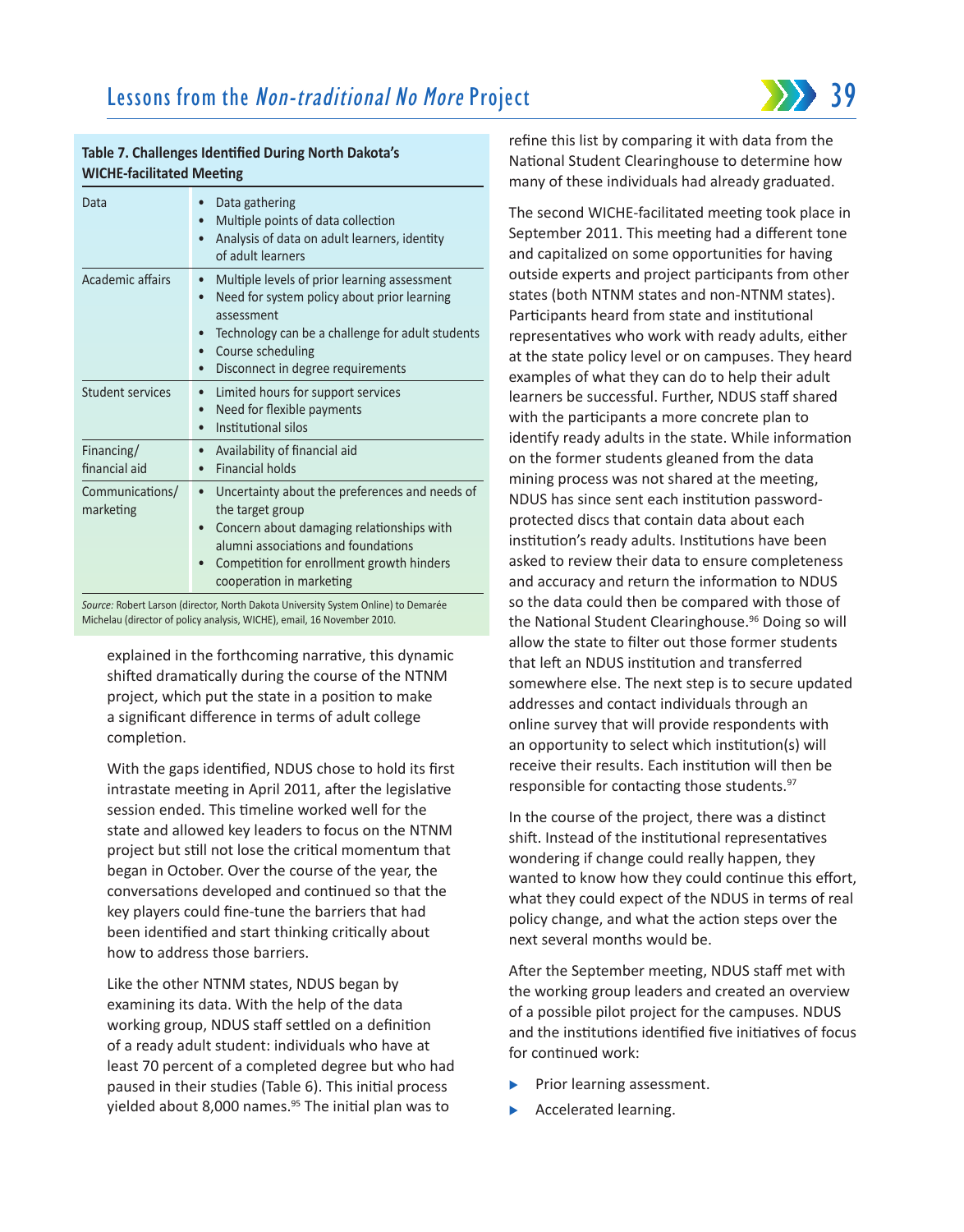## Going the Distance in Adult College Completion: 40

- Financial aid amnesty program.
- New opportunities for financial aid and scholarships.
- $\blacktriangleright$  Training of staff to meet the needs of the returning adult learner.<sup>98</sup>

NDUS staff intends to hold a systemwide workshop in fall 2012 with a focus on developing four initiatives:

- $\blacktriangleright$  Implementation of systemwide prior learning assessment and accelerated learning programs in participating NDUS institutions.
- $\triangleright$  Creation of a systemwide financial aid amnesty program that provides flexibility for students with financial holds.
- $\triangleright$  Creation of new financial aid/scholarship offerings.
- $\blacktriangleright$  Implementation of cultural changes at the institutional level in serving the adult learner (returning or new).99

Following this workshop, NDUS institutions will be invited to:

- $\blacktriangleright$  Participate in a pilot program (2013-15) that will include establishing and implementing institutional protocols for prior learning assessment and accelerated programs.
- $\blacktriangleright$  Implement ways in which to provide financial assistance for the adult learner.
- $\blacktriangleright$  Upgrade institutional protocols in serving the adult learner.100

NDUS's anticipated outcomes of this long-term action plan include:

- $\blacktriangleright$  Implementation of prior learning assessment to expedite degree completion.
- $\blacktriangleright$  Movement of at least one degree program to an accelerated status.
- $\blacktriangleright$  New financial aid and scholarship opportunities for adult learners.
- Student service and other related services configured to more effectively serve the returning adult learner.<sup>101</sup>

## **What Worked**

The North Dakota effort launched quickly, but with a favorable policy and governance context, the state was able to make significant progress. The project benefitted from support from the chancellor's office. Over the course of the project, institutions also came to strongly support the effort. The following are a few of North Dakota's promising practices and strategies.

**Strong institutional support**. Some project participants from the state's institutions were initially skeptical about the state effort and whether there would be change made by the system office. Over the course of the project, system staff sought input and advice from institutional leaders and built support for the effort. By the final project meeting, the institutions were fully supportive and focused on developing action steps to implement ideas developed over the course of the effort.

**Commitment to significant change**. Both the system and institutions appear to be committed to enacting significant change to better serve ready adults. The system is committed to implementing a broad program for prior learning assessment, new financial aid programs for adults, and accelerated degree programs. Institutions have committed to examining and improving the way they serve adult learners in a systemic fashion. While the expedited nature of North Dakota's NTNM project has not allowed time for these changes to take place, the state expects to see significant improvement for ready adults in the coming years.

**Single point of contact**. North Dakota institutions, following the lead of other states in the NTNM project, are planning to establish single points of contact for returning adults. These contacts, functioning similarly to Nevada's "concierges," should help institutions better serve ready adults.

## **Ongoing Challenges**

Due to the state's relatively robust budget, North Dakota does not face the same fiscal constraints of other states. However, the commitment by NDUS and the state's institutions to sustain the work started under the NTNM project still faces some challenges.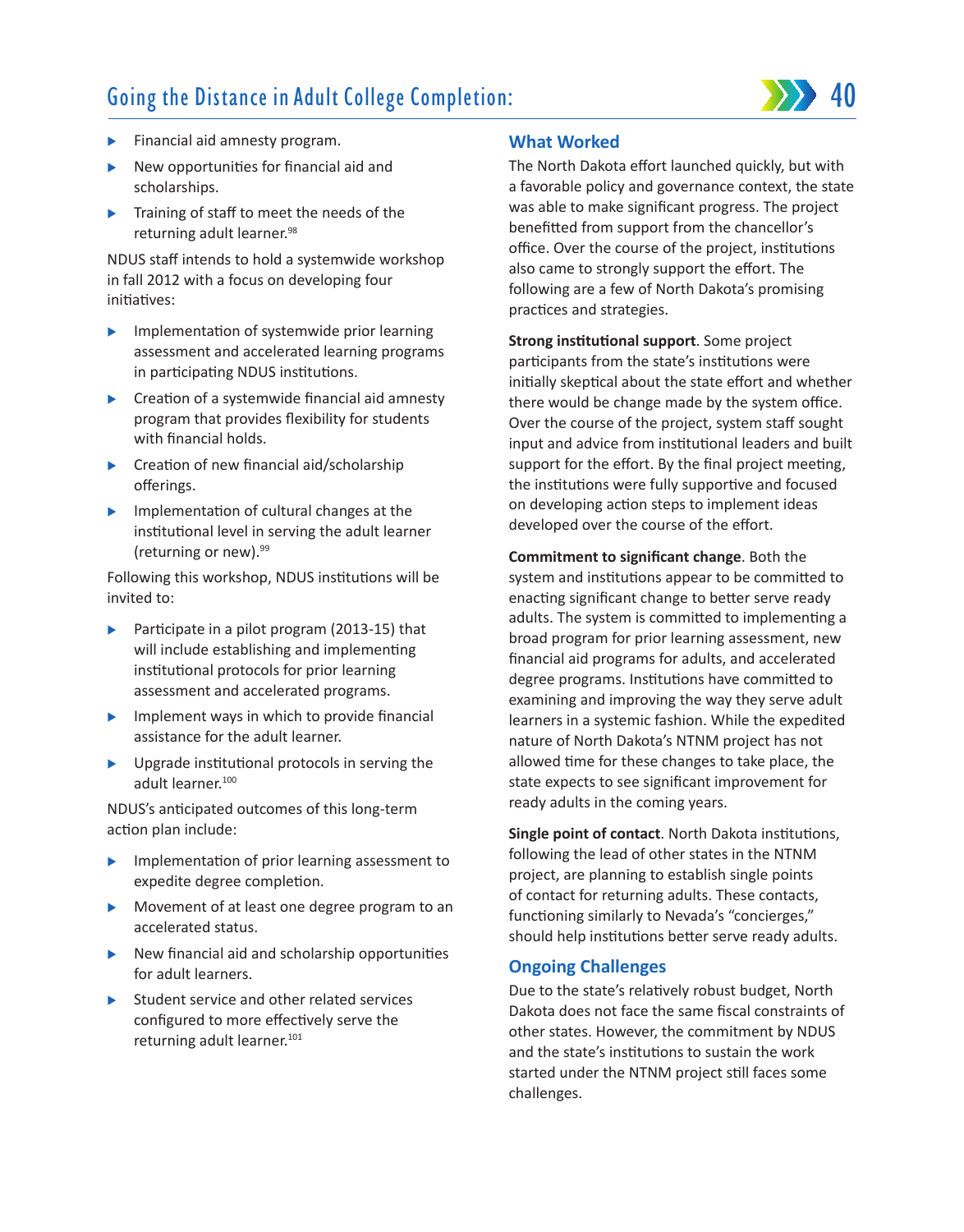**Engagement of tribal colleges**. North Dakota has a significant Native American population with five tribal colleges each under separate governance structure. The project did not succeed in engaging these institutions, which remains a significant gap in statewide efforts to serve all ready adults.

**Data systems**. North Dakota has switched data systems in recent years. Although the new data system will provide information for former students who left a state college recently, the extent to which historical data from before the conversion will be available is not clear.

**Ongoing demographic challenges**. North Dakota's working-age population is projected to shrink in coming years, which will cause significant issues for the state if it wants to create a well-educated workforce. The population decline lends more urgency to developing strong programs to serve ready adults now.

**Changing state economy**. The explosive growth of the petroleum industry in North Dakota has reshaped the state's economy. While entrylevel workers may not currently need significant postsecondary education, the economic landscape cannot continue forever. Many expect that the demands for relevant postsecondary skills and training will increase in the relatively near future. The postsecondary system must continue to adapt to meet the state's workforce needs.

#### **Summary**

North Dakota's project faced challenges in launching a project with a condensed timeline. The effort had strong support from the state system and key state legislators, which undoubtedly added to the overall success and sustainability of the project.

NDUS has constituted the Adult Learners Council, which will be an important forum for sustaining attention on and momentum for serving ready adults. While the North Dakota project has not had time to generate the results and policy changes that other states have, the effort is well on its way. With institutional leaders coming to strongly support the effort over the course of the project, it is likely that the state will be able to make significant progress in coming years.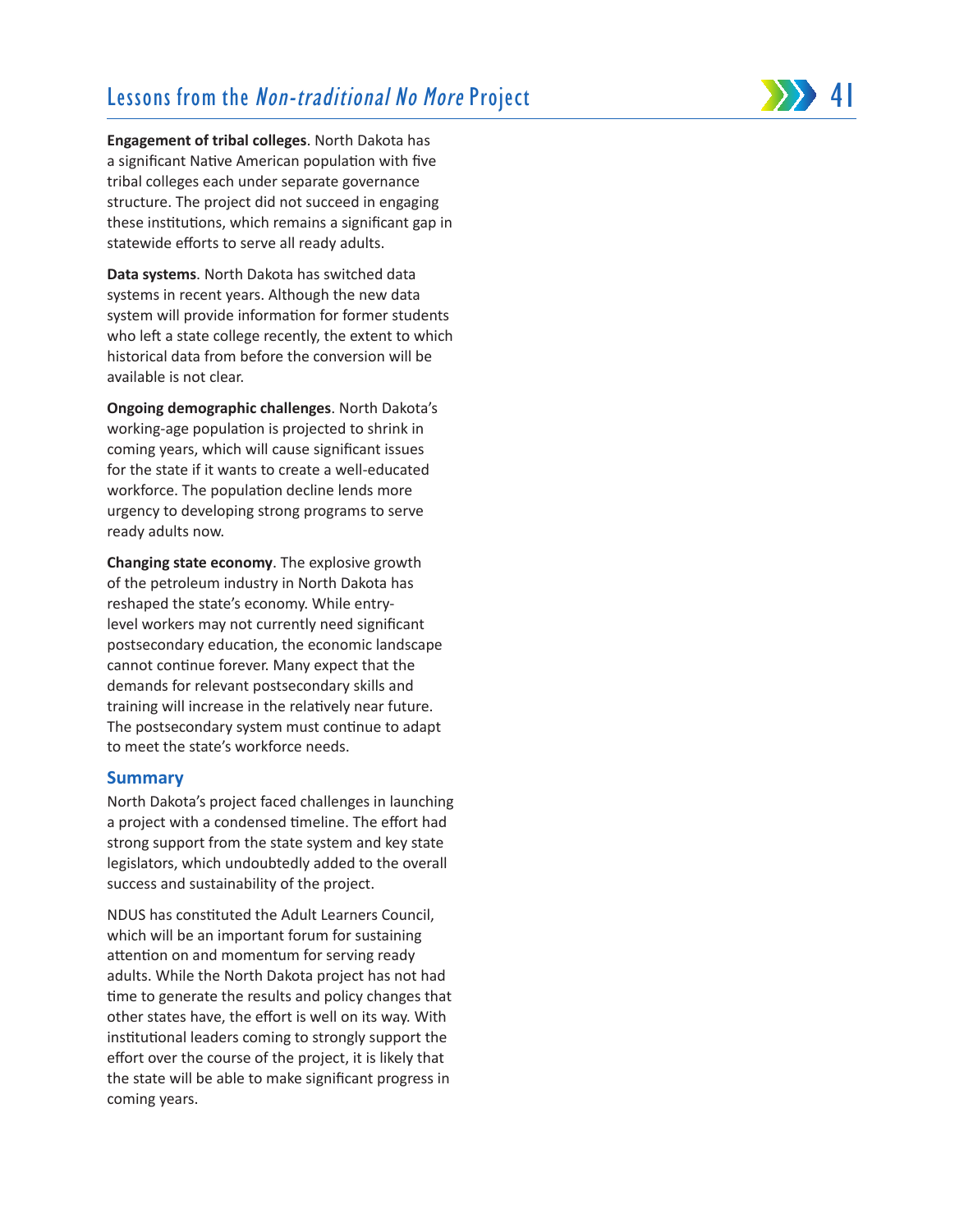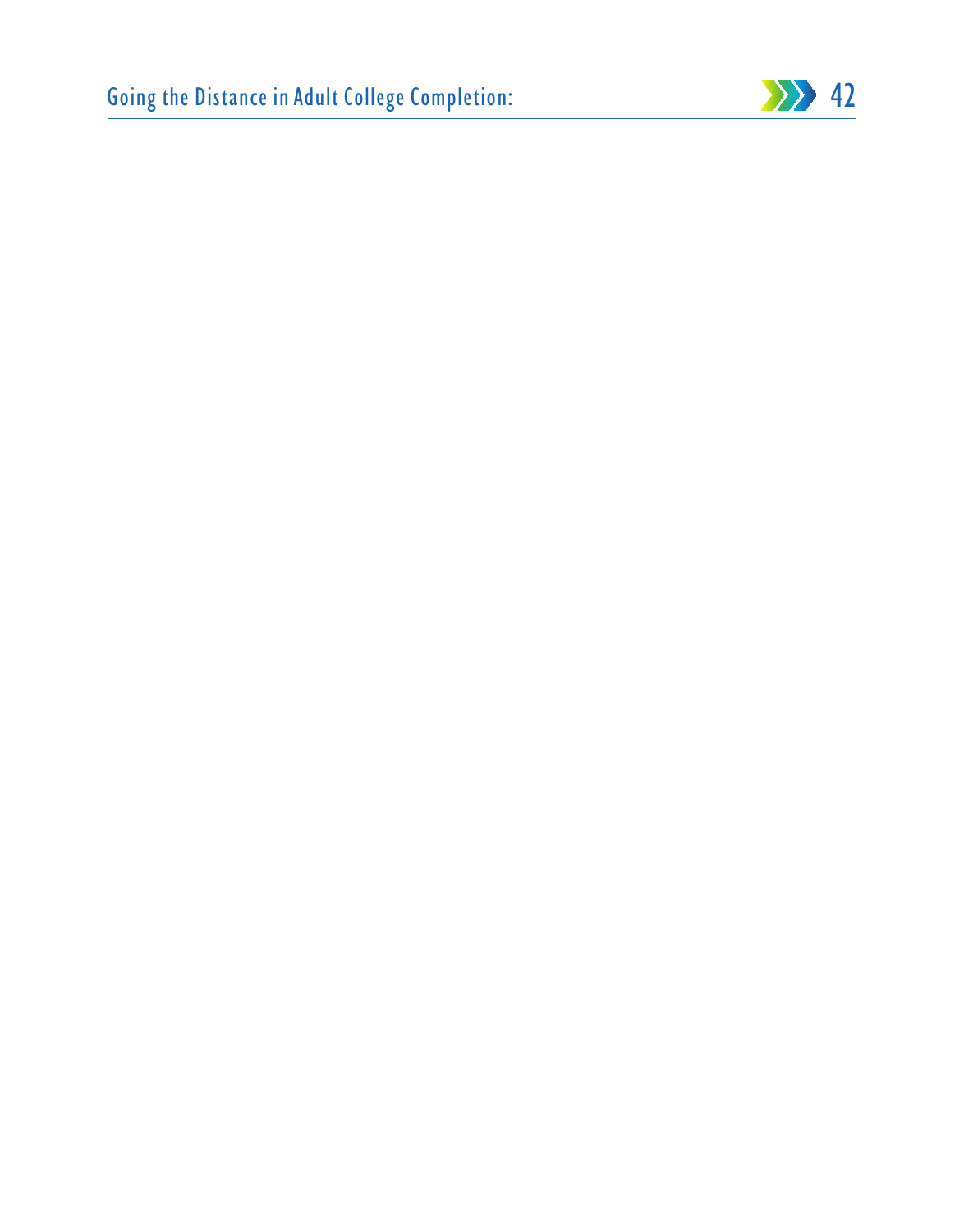

## **Conclusions**

*Non-Traditional No More* sought to help states and institutions focus on adults that had significant college credit but no college credential. The project coined the term "ready adults" to capture this population, although others use terms like "stop outs" or "near completers." Whatever term is used, one thing is clear: serving this population is key to reaching the varied local, state, and national education attainment goals set by elected officials, policymakers, and education leaders. Eliminating the barriers that prevent them from returning to complete degrees can be an efficient way to increase education attainment levels in a state.

Drawing universal lessons that are applicable across all states and institutions is difficult. The diversity of state governance structures and institutional policies and practices mean that approaches that work in one place may not be as effective elsewhere. Still, the successful strategies developed and adopted over the course of this project suggest that there are approaches that can be tailored to fit diverse states.

While it is not possible to point to a specific number of adults who returned to complete their degrees as a result of this project, the initial results in the project states suggest that the climate for returning adults has improved significantly. Few states currently have the capacity in their data systems to accurately track outcomes for returning adults. With a focus on improving policy and practices that impact returning adults, the true benefits of the work will be seen more in the coming years. WICHE remains committed to following progress of these states and will monitor outcomes and degree completions in the coming years.

Still, there are some guiding principles for any strategy aimed at reengaging adults with prior college credits. In this concluding section, we summarize first the generalizable lessons that can apply to states and institutions across diverse contexts. Following these general recommendations, we present a series of specific promising practices (not "best practices," since we simply do not know yet) employed by states

and institutions in their efforts to better serve this population. These practices were developed and implemented by states in the project in response to specific barriers.

## **General Recommendations and Promising Strategies**

The strategies and tools implemented by states and institutions can address a wide range of barriers, but many were effective because they were implemented within a particular state context. The following section outlines the general recommendations for successfully implementing an effort to boost degree completion by ready adults. These general recommendations are followed by specific promising strategies that were identified and tested by the NTNM states and institutions.

**General recommendations.** While not every idea is applicable in every state, the process by which states developed solutions has led to eight general recommendations for those working to reach and reengage adults with significant prior college credit.

### **1. Data mining is a critical first step in reengaging ready adults.**

States and institutions can mine their student record databases to identify large numbers of former students who left after earning significant college credits. These individuals can be targeted with direct communications that highlight available services and programs that could ease their path to earning a degree, as well as provide personalized information about completion options.

States streamlined their direct outreach by first filtering lists of former students through the National Student Clearinghouse to eliminate those who already graduated from other institutions.

Many states and institutions found that contact information for students in their databases was outdated, however. Partnering with private-sector data aggregation firms proved to be a cost-effective solution and provided current contact information for former students.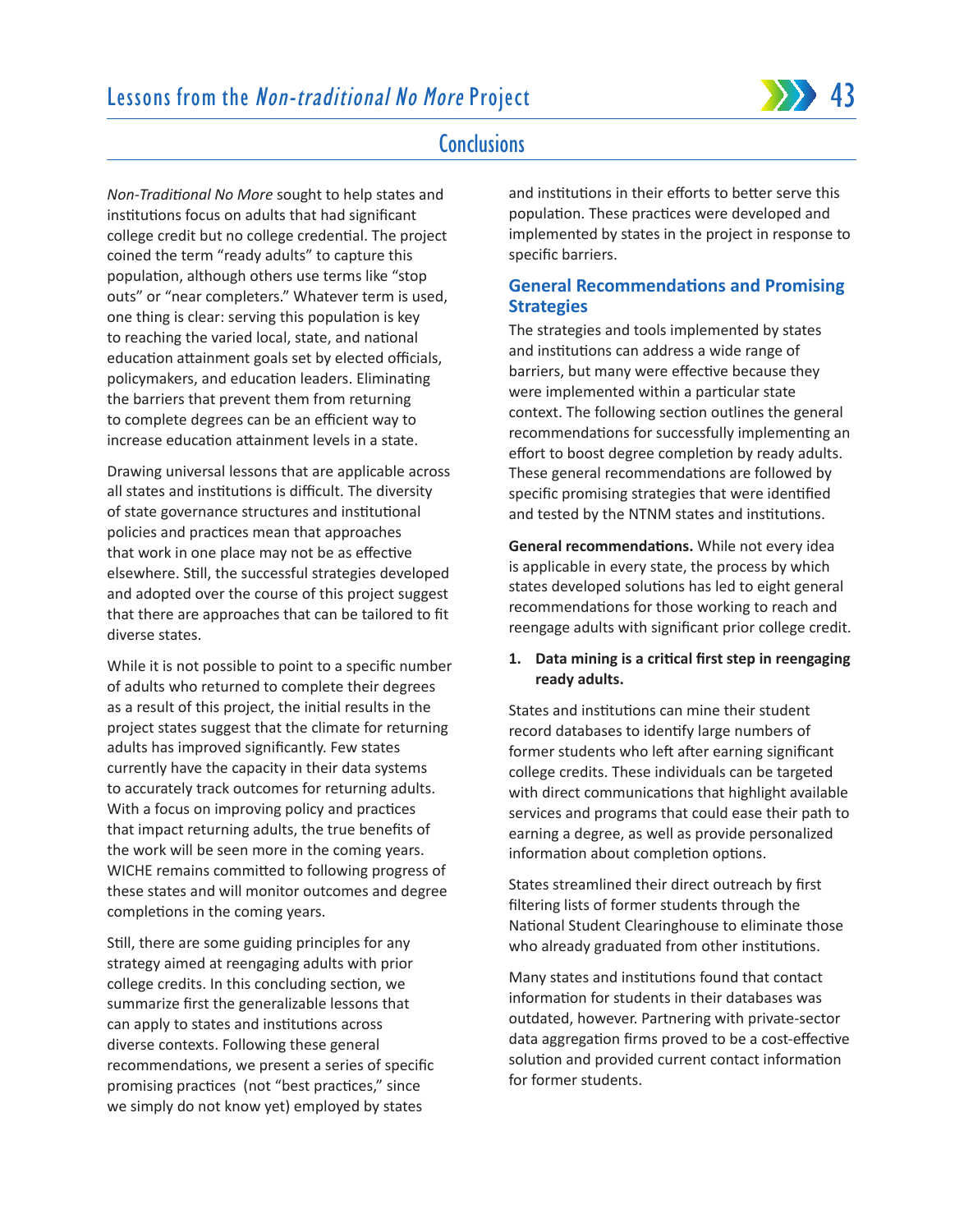## **2. Strong buy-in by both state and institutional leaders is necessary to address barriers.**

Successful projects all had strong champions at both the state and institutional levels. Having individuals in key leadership positions who understand the imperative for serving this population is a necessary step for building sustainable and effective efforts to serve returning adults.

## **3. Conversations between institutions and state policymakers are key.**

Both state and institutional policies and practices have a large impact on returning adults, even in states with highly decentralized governance structures. As in many other issues facing higher education, key state leaders and policymakers must work cooperatively and share their perspectives on ways to improve the environment for returning adults. States that have established formal mechanisms for ongoing communication have been able to sustain their efforts and provide feedback as new programs and policies are implemented.

## **4. Assessing how well institutions and states currently serve adult learners is important to demonstrate success.**

States and institutions must develop a clear and accurate picture of how well their current policies and practices serve adults with prior college credit. By conducting policy audits and gathering data and information from the student perspective, policymakers and institutional leaders can better understand current strengths as well as gaps where student needs are not being met.

## **5. A single point of contact for returning adults can ease the reentry process without significant new resources.**

The reentry process can be difficult for ready adults. In many states, institutions have implemented a single point of contact for adults to help guide them through the application and readmission process. Called reentry "concierges" in Nevada, they can not only help place returning adults on the most efficient path toward degree completion, but they can also provide important feedback at the institution about potential policy and practice barriers that could be eliminated.

## **6. Broad outreach campaigns are necessary to reach all potential students.**

As noted earlier in this section, data mining can be a very effective first step in identifying large numbers of ready adults in a state. Policymakers and institutional leaders must recognize, however, that there are almost certainly large numbers of ready adults in a state or near an institution who are not in any of the relevant databases. These individuals may have attended private institutions or started their academic careers at an out-of-state institution before stopping out. Migration may also be a large factor as adults who earned significant credit in another state may move for reasons related to family or career.

Outreach campaigns can help bring these "hard to find" ready adults back to institutions to complete their degrees. While these types of campaigns, when done effectively, can quickly escalate in cost, several states developed low-cost approaches. One strategy was to take advantage of free media exposure through local news stories that highlighted successful degree completers.

Outreach campaigns can also target employers or large pockets of potential ready adults, such as military bases, to spread the word about degree completion opportunities.

## **7. Examining the data to better understand ready adults is an important first step to serving them efficiently.**

There are often misconceived notions about ready adults but examining the data can help determine what approaches are likely to be most effective. For instance, one myth surrounding ready adults is that they cannot handle the academic rigor of a postsecondary degree. Data from South Dakota and New Jersey suggested that these students mostly left due to financial reasons or because of obligations and responsibilities outside of school. South Dakota's analysis of its ready adults showed that they had slightly better GPAs and performance on state competency exams than all other students.102

The lessons here are twofold. First, there should not be significant concern that ready adults are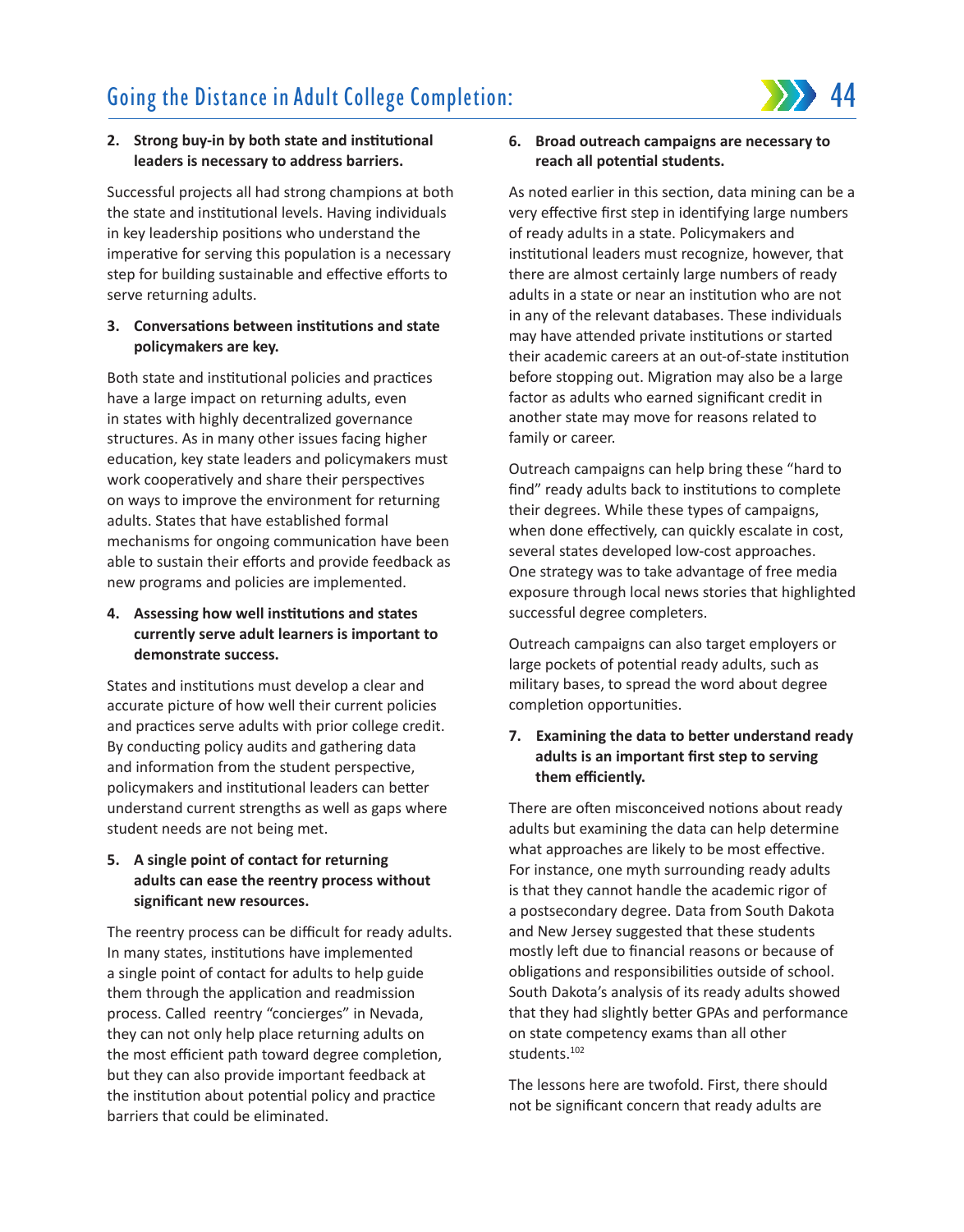ill-prepared academically. Second, programs for returning adults must be able to meet needs and provide flexibility to help adults address these nonacademic barriers should they arise again.

**8. Flexibility to adjust policies and practices to meet the varied needs of ready adults is necessary to help them overcome barriers.**

Project participants discovered quickly that flexibility was a crucial component of any effort to serve ready adults. While many institutions provide flexible course schedules to meet the needs of working students, policies and practices in other areas may be needlessly rigid making it more difficult for returning adults to complete their degrees.

Advisors working with returning adults found that they had to offer flexible schedules to meet these students' needs. Institutional business offices could not follow traditional hours and expect to meet the needs of adults who might be working during that time period. Similarly, state systems and institutions needed flexibility to address low grades students

may have received previously after walking away from courses in the middle of the semester.

An emphasis on flexibility allowed states to meet the needs of students that previously might not have been able to return and complete their degrees. It is important to note that this flexibility must have limits and cannot give adults special treatment compared to traditional students.

**Promising strategies.** In addition to the general strategies that were effective for state and institutional leaders in addressing policy and practice barriers for ready adults, the project uncovered numerous barriers and potential strategies for addressing those barriers. The section below lists five general areas in which project participants identified specific barriers along with specific strategies and tools that states and institutions employed to address these barriers and provide clearer paths to degree completion for ready adults.

**1. Insufficient information**—Adults with prior credit who are considering returning to college may not understand the opportunities available to complete their degrees. A related information gap is that faculty, administrators, and even state policymakers may not have an accurate understanding of this population.

#### **Examples of barriers in practice:**

- $\blacktriangleright$  Ready adults may not have considered returning to complete their degrees.
- Ready adults may not understand how close they are to a degree or that they have already met degree requirements.
- Institutions may not provide sufficient faculty/administration support for serving ready adults.
- Some may assume these students left because they were academically unqualified.

#### **Promising strategies:**

- Targeted outreach: Using data mining to identify former students who are close to degrees enables states and institutions to craft targeted outreach messages encouraging these ready adults to return to complete degrees. Although contact information may be out of date for these ready adults, states and institutions have used private sector data matching firms to obtain current information.
- **Broad public outreach campaigns:** Not all ready adults can be contacted through direct outreach. Some may have moved to the area or attended private institutions, meaning they would not show up in a data mining effort. Broader outreach campaigns, based on market research, that encourage adults to return to complete degrees can be effective.
- **Internal communication campaigns:** Outreach efforts should also work to build support among key stakeholders for serving ready adults. Developing state and institutional champions is crucial to long-term success.
- Data analysis: Understanding how this population performed when previously enrolled in postsecondary education can help eliminate myths about their readiness to handle high-level academic work.
- Personalized advising: Ready adults may have credits from multiple institutions or academic programs and need more robust advising to help them determine the best possible path to earn a degree or credential of value.

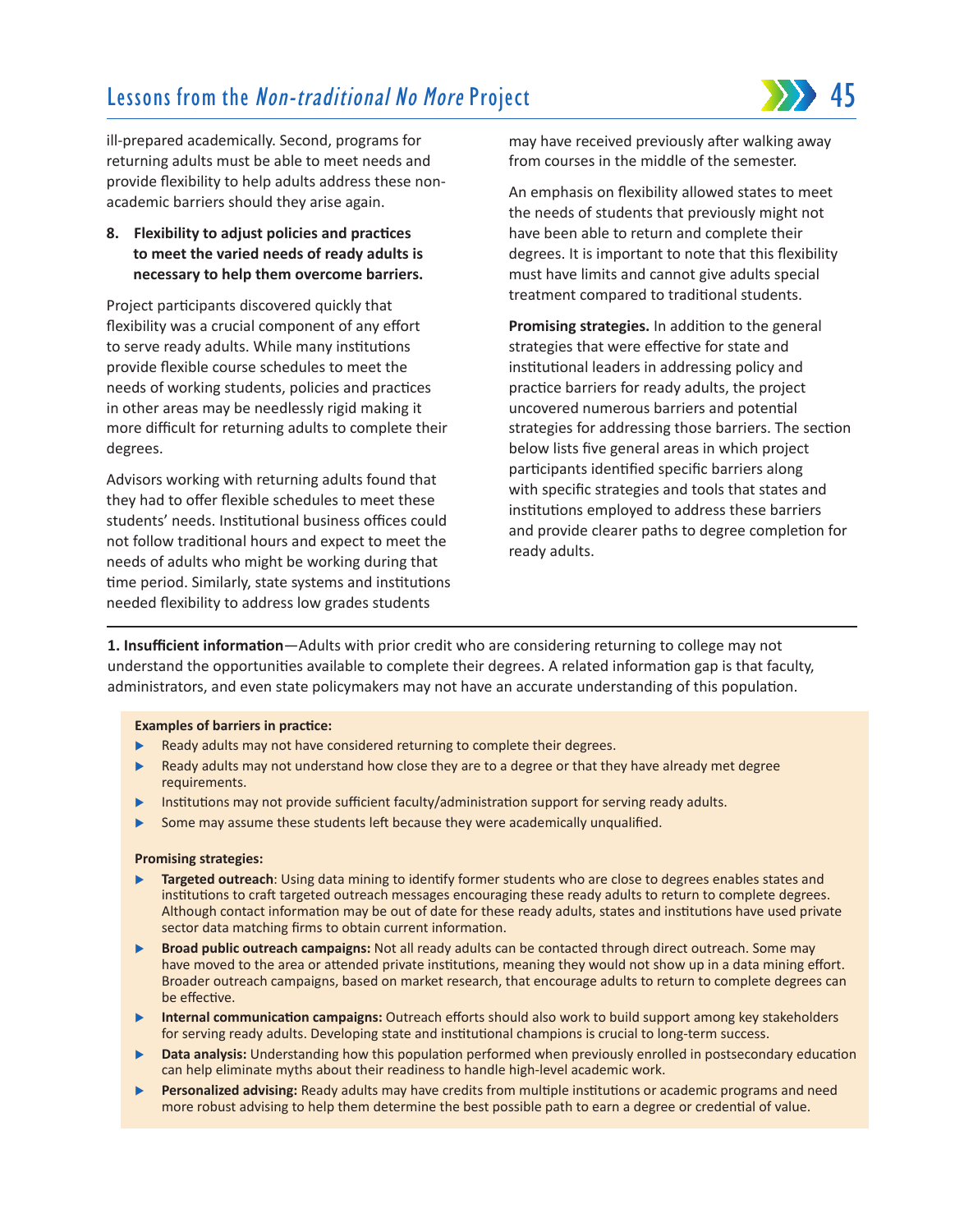

**2. Inadequate institutional policy and practice**—Most institutions assume that they serve non-traditional students well. Understanding institutional policies and practices from the student's perspective can help leaders identify any gaps.

#### **Examples of barriers in practice:**

- $\triangleright$  Institutional policies and practices can be aimed at the "traditional student" even though adults comprise an ever larger share of student populations.
- Institutional policies often place students in developmental classes based solely on the results of high stakes tests.
- Many ready adults walked away from classes and were left with low grades impacting their ability to earn a degree.

#### **Promising strategies:**

- Provide reentry concierges: Many states and institutions are providing single points of contact for returning adults to navigate the reentry process.
- Secret Shoppers: Some states had "secret shoppers" pose as potential returning adults to better understand the reentry process from the student perspective.
- Policy and practice audits: Policy and practice audits help states and institutions understand how well they serve ready adults. Tools like CAEL's Adult Learner Focused Institution (ALFI) survey can identify areas for improvement.
- Redesign gateway courses: Many institutions have redesigned gateway courses, particularly college-level math, to improve both student success and institutional efficiency.
- Academic amnesty: Institutions and states can implement policies that allow students to eliminate grades that may have been due to simply walking away from school rather than sub-par academic performance.

**3. Unintended consequences of state policies**—Many state policymakers may be unaware of how wellintentioned policies can sometimes make it more difficult for returning adults to complete their degrees.

#### **Examples of barriers in practice:**

- $\triangleright$  Established policies can prevent institutions from flexibly meeting needs of non-traditional students.
- $\triangleright$  Students may have accumulated significant credits toward a specialized degree, such as nursing or teaching, but were unable to complete a final requirement such as a practicum or student teaching.
- $\blacktriangleright$  Institutional residency requirements can prolong time to degree for ready adults.

#### **Promising strategies:**

- Formal communication processes: States and institutions can establish formal communication processes between state policymakers and institutional leaders to identify and barriers and disseminate promising strategies.
- Generalized degrees: Offering generalized "parachute degrees" that allow students to apply credits earned in pursuit of a specialized major to a more general degree program can increase degree completion and prevent stopouts in the first place.
- Flexibility to waive policies: When appropriate, institutions should have the ability to waive certain academic residency requirements.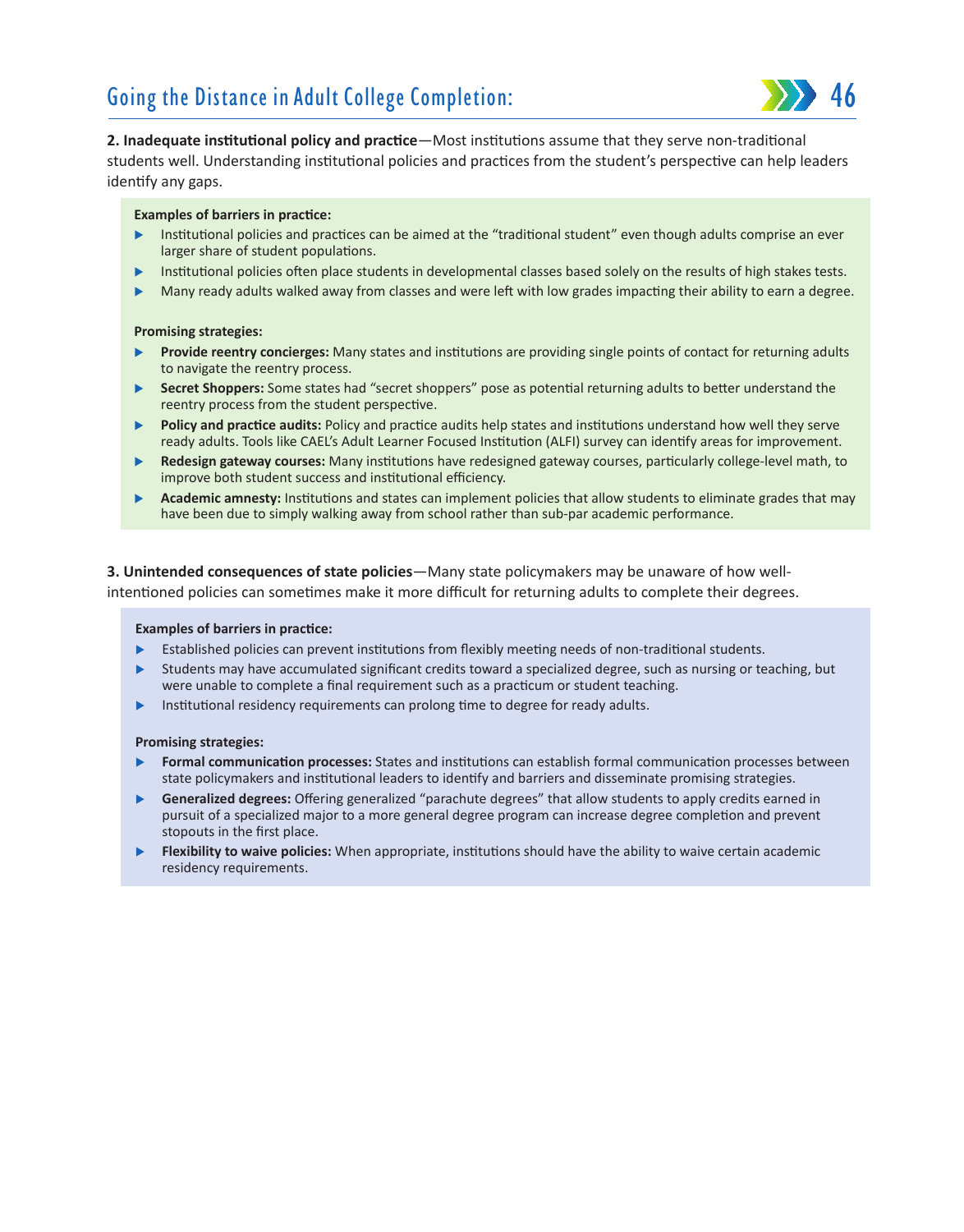

**4. Lack of financial resources**—Many of these students originally left college due to limited financial resources and may face the same difficulties upon returning.

#### **Examples of barriers in practice:**

- $\triangleright$  Many scholarship/financial aid opportunities are restricted to traditional students.
- Some working adults may not be able to afford full tuition payments at the outset of an academic semester.
- $\triangleright$  Some ready adults may have financial holds that prevent them from reenrolling.

#### **Promising Strategies:**

- Financial aid policy audits: States and institutions should analyze financial aid and scholarship opportunities to ensure that there are valid reasons for any programs that are limited to traditional students.
- **Payment plans:** Allowing students to make a monthly payment rather than requiring the full lump sum at the outset of the semester can ease the burden on those who may have cash flow challenges.
- **Flexible employee tuition reimbursement:** Employee tuition reimbursement plans should match the payment schedule required by institutions in order to lessen the burden on students to provide full payment up front.
- **Flexibility and forgiveness:** Providing flexibility, payment plans, or forgiveness can provide an incentive for adults to return to complete their degrees.

**5. Limited time to dedicate to college**—Returning adults may have significant obligations outside of school and must make the best use of their time in order to complete a degree quickly.

#### **Examples of Barrier in practice:**

- $\blacktriangleright$  Ready adults often work full-time while completing coursework.
- $\blacktriangleright$  Family obligations can compete with time needed for coursework.

#### **Promising Strategies:**

- Flexible time: States and institutions can pursue partnerships with employers that offer employees flexible schedules to attend postsecondary classes.
- Flexible course scheduling: Institutions should ensure that students have access to all courses they need to complete a degree outside of traditional hours.
- Flexible schedules for student services: Students who need courses outside of the traditional times also likely need to access student services, such as advising and institutional business offices outside of regular work hours.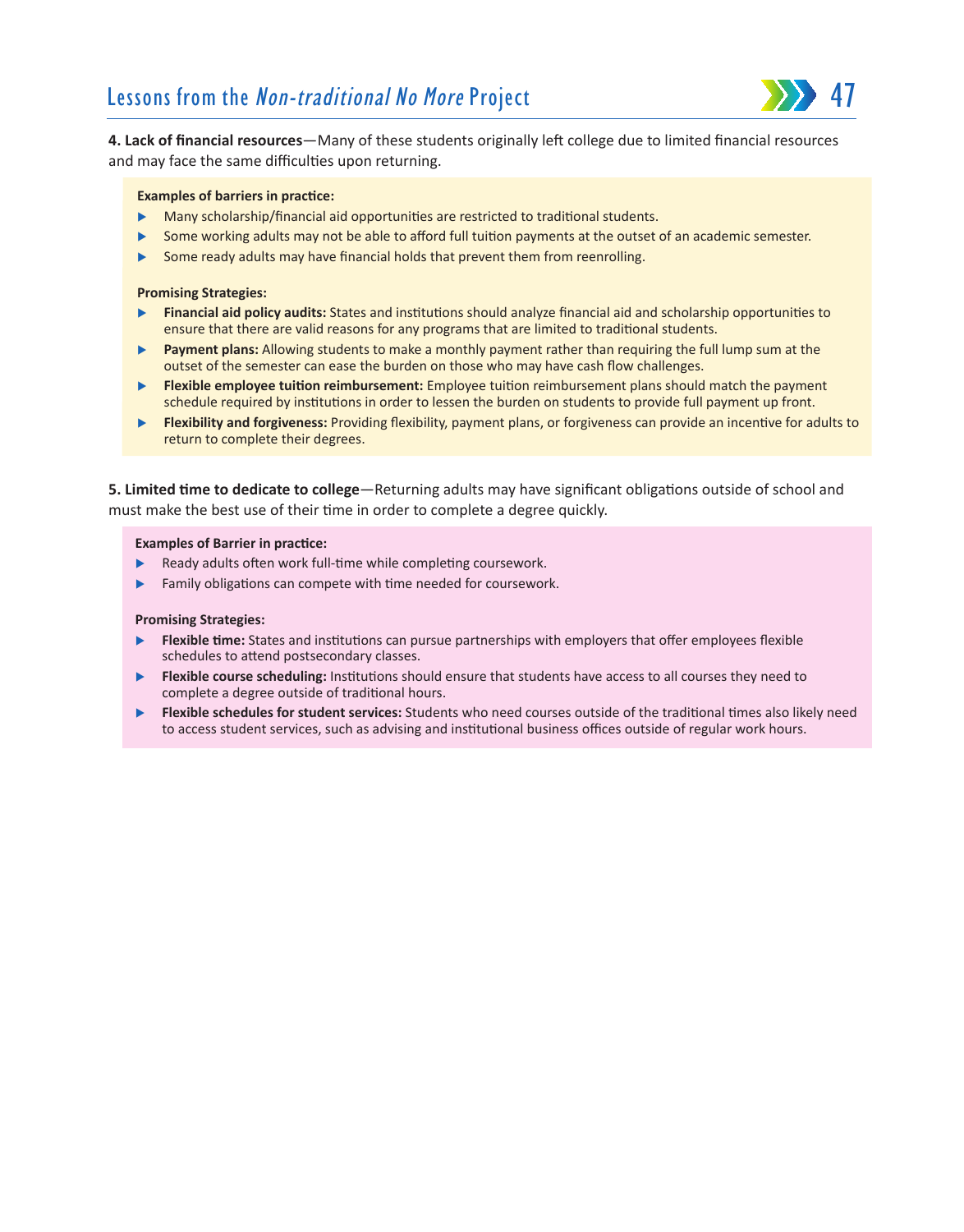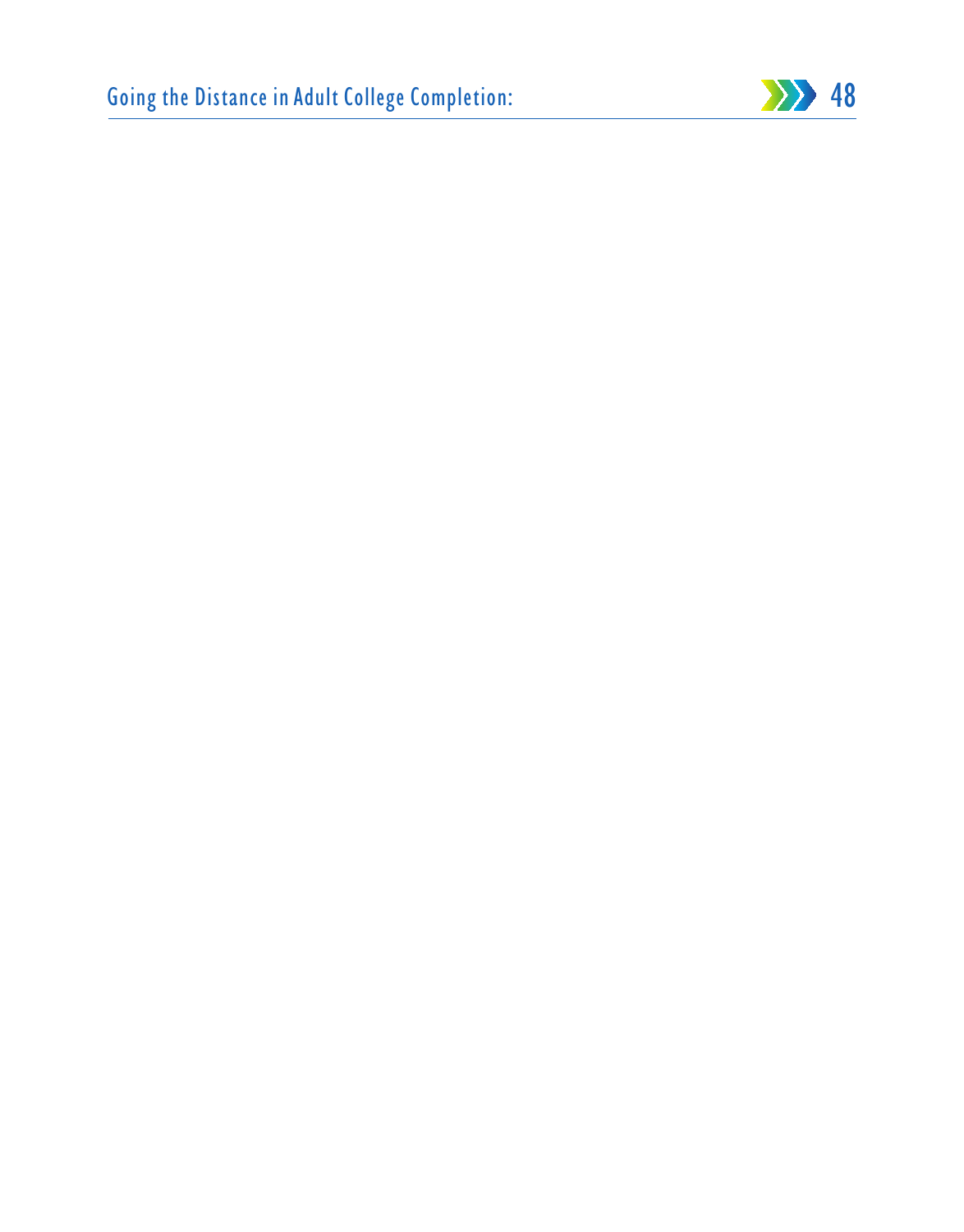

## **Endnotes**

1 Anthony Carnevale, Nicole Smith, and Jeff Strohl, *Help Wanted: Projections of Jobs and Education Requirements Through 2018* (Washington, D.C.: The Georgetown University Center on Education and the Workforce, 2010), 18, accessed on 14 November 2011 at <www9.georgetown.edu/grad/gppi/hpi/ cew/pdfs/FullReport.pdf>.

2 U.S. Bureau of Labor Statistics, Labor Force Statistics from the Current Population Survey, accessed on 1 February 2012 at <data.bls.gov/pdq/SurveyOutputServlet;jsessionid=66E5F84B9E 6DC284FA303E9003685755.tc\_instance4>.

3 U.S. Department of Education, *College Completion Toolkit*, accessed on 31 October 2011 at <www.whitehouse.gov/sites/ default/files/college\_completion\_tool\_kit.pdf>.

4 Education Commission of the States, State Profiles, "Postsecondary Governance Structures Database – Arkansas Postsecondary Governance Structures," accessed on 2 February 2011 at <mb2.ecs.org/reports/Report.aspx?id=221>.

5 Gov. Mike Beebe, "State of the State Address, 2011," accessed on 17 May 2012 at <governor.arkansas.gov/newsroom/index. php?do:newsDetail=1&news\_id=2686>; Task Force on Higher Education Remediation, Retention, and Graduation Rates, *Access to Success: Increasing Arkansas's College Graduates Promotes Economic Development* (Jonesboro, AR: Arkansas State University, 2008), 3, accessed on 8 November 2011 at <www.adhe.edu/SiteCollectionDocuments/AHEC%20Board/ Presentations/jpTaskForceReport-LATESTVERSION.pdf>.

6 Task Force on Higher Education Remediation, Retention, and Graduation Rates, 25.

7 U.S. Census Bureau, 2008 American Community Survey 1-Year Estimates, "Selected Social Characteristics in the United States: 2008," accessed on 26 August 2010 at <factfinder. census.gov/servlet/ADPTable?\_bm=y&-geo\_id=04000US05& context=adp&-ds\_name=ACS\_2008\_1YR\_G00\_&-tree\_ id=308&- lang=en&- caller=geoselect&-format=>.

<sup>8</sup> Center for the Study of Education Policy at Illinois State University, "State Fiscal Support for Higher Education by State and by Sources of State Support (Taxes, Others State Monies, Federal Stimulus Funds), Fiscal Years 2006-07, 2007-08, 2008- 09, 2009-10, 2010-11, and 2011-12," accessed on 7 February 2012 at <grapevine.illinoisstate.edu/tables/FY12/Table%206. xlsx>.

9 James Purcell, "NTNM: Arkansas," PowerPoint presentation, Little Rock, AR, 27 April 2009.

10 Mikkel Chavers, "Arkansas Funds Record Number of College Scholarships," *The Council of State Governments E-Newsletter*, accessed on 19 April 2012 at <knowledgecenter.csg.org/ drupal/content/arkansas-lottery-funds-record-number-collegescholarships>.

<sup>11</sup> Arkansas Department of Higher Education, Academic Challenge Scholarship, "Rules," accessed on 5 August 2010 at <www.adhe.edu/SiteCollectionDocuments/Financial%20 Aid%20Division/Academic%20Challenge%20Scholarship/ ACSRulesPart2.pdf>.

12 Ark. Stat. Ann. § 6-61-231 (Act 182 of 2009).

13 Ark. Stat. Ann. § 6-61-110 (Act 971 of 2009) and Ark. Stat. Ann. § 6-82-1702 (Act 1213 of 2009).

14 Colo. Rev. Stat. § 23-1-101.

15 Colorado Department of Higher Education, "About the Colorado Department of Higher Education," accessed on 11 November 2011 at <highered.colorado.gov/dhe.html> and

"Colorado Commission on Higher Education," accessed on 11 November 2011 at <highered.colorado.gov/cche.html>. 16 Colorado Community College System, "State Board for

Community Colleges and Occupational Education," accessed on 8 May 2012 at <www.cccs.edu/sbccoe/sbccoe.html>.

<sup>17</sup> Colorado's Strategic Plan for Higher Education, "The Degree Dividend: Building our Economy and Preserving our Way of Life: Colorado Must Decide," accessed on 1 November 2011 at <highered.colorado.gov/Publications/General/ StrategicPlanning/Meetings/Resources/strategicplan\_final\_ nov0410.pdf>.

<sup>18</sup> National Center for Higher Education Management Systems Information Center for Higher Education Policymaking and Analysis, "Migration Rates by State, Age, and Degree Level," accessed on 2 February 2012 at <www.higheredinfo.org/ dbrowser/index.php?submeasure=363&year=2007&level= nation&mode=graph&state=0>.

<sup>19</sup> Brian Prescott, "Adults, 'Ready' or Not: The Role of Adults in Meeting the Workforce Needs of the Future," PowerPoint presentation, Denver, CO, 17 October 2008.

20 Bert Waisanen, "State Tax and Expenditure Limits – 2008," National Conference of State Legislatures, accessed on 11 February 2011 at <www.ncsl.org/default.aspx?tabid=12633>.  $21$  Ibid.

22 Jason Kosena, "Higher Ed Braces for Cuts," *The Colorado Statesman*, accessed on 11 February 2011 at <www. coloradostatesman.com/content/99701-higher-ed-bracescuts>.

23 Western Interstate Commission for Higher Education, *An Evaluation of Colorado's College Opportunity Fund and Related Policies* (Boulder, CO: Western Interstate Commission for Higher Education, 2009), 14.

<sup>24</sup> Center for the Study of Education Policy at Illinois State University, "State Fiscal Support for Higher Education by State." 25 Ed Sealover, "College Take of Gaming Falls Short," *The Denver Business Journal*, accessed on 2 November 2011 at <www. bizjournals.com/denver/print-edition/2010/12/24/college-takeof-gaming-falls-short.html>.

<sup>26</sup> Center on Budget and Policy Priorities, "A Formula for Decline: Lessons from Colorado for States Considering TABOR," accessed on 8 May 2012 at <www.cbpp.org/cms/?fa=view&id=753>.

<sup>27</sup> Margot Plotz (academic policy officer, Colorado Department of Higher Education) to Patrick Lane (project coordinator, Western Interstate Commission for Higher Education) and Demarée Michelau (director of policy analysis, Western Interstate Commission for Higher Education), email, 27 February 2012.

<sup>28</sup> Margot Plotz (academic policy officer, Colorado Department of Higher Education) to Patrick Lane (project coordinator, Western Interstate Commission for Higher Education), email, 30 April 2012.

 $29$  Ibid.

<sup>30</sup> Elizabeth Parmelee and Erika Church, "2010-2011 Within Reach Scholarship Report for CDHE," memorandum to Margot Plotz (academic policy officer, Colorado Department of Higher Education) 15 June 2011.

<sup>33</sup> Margot Plotz, email, 30 April 2012.

 $31$  Ibid.

 $32$  Ibid.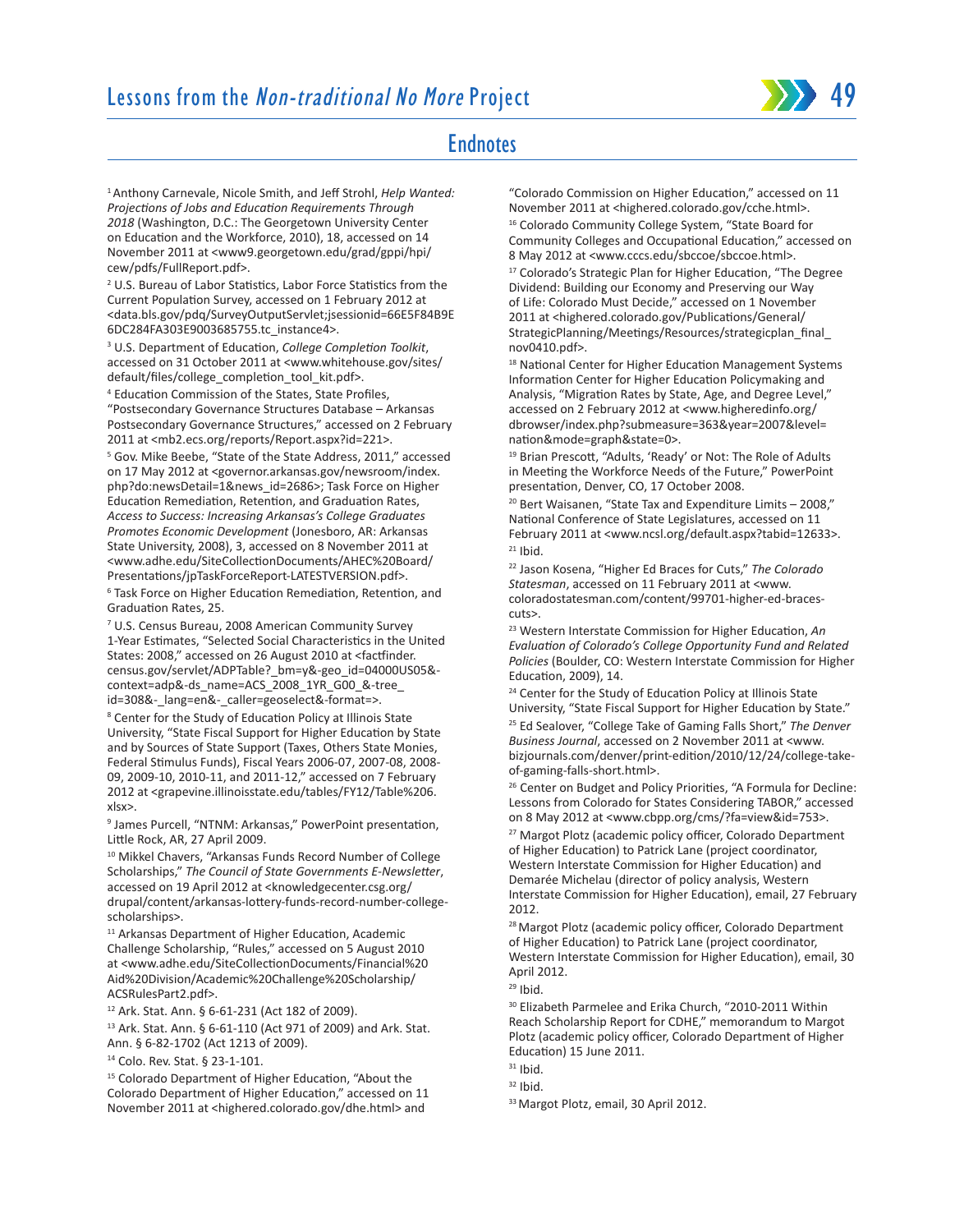

34 Ibid.

 $35$  Ibid.

 $36$  Ibid.

<sup>37</sup> Melissa Freeman, "FINISH! Survey to Understand College Student Departure, December 2009," accessed on 3 December 2010 at <www.adams.edu/academics/business/src/img/finishsurvey-final.pdf>.

<sup>38</sup> Education Commission of the States, State Profiles, "Postsecondary Governance Structures Database–Nevada Postsecondary Governance Structures," accessed on 2 February 2011 at <mb2.ecs.org/reports/Report.aspx?id=221>. 39 Ibid.

40 U.S. Census Bureau, 2010 American Community Survey, "Sex by Age by Educational Attainment for the Population 18 Years and Over," accessed on 20 February 2012 at <factfinder2. census.gov/faces/tableservices/jsf/pages/productview. xhtml?pid=ACS\_10\_1YR\_B15001&prodType=table>.

<sup>41</sup> Carnevale, Smith, and Strohl, *Help Wanted*, 67.<br><sup>42</sup> National Center for Higher Education Management Systems Information Center for Higher Education Policymaking and Analysis, "Difference in Median Earnings Between a High School Diploma and a Bachelor's Degree," accessed on 4 March 2012 at <www.higheredinfo.org/dbrowser/index.php?submeasure=3 66&year=2007&level=nation&mode=graph&state=0>.

<sup>43</sup> National Center for Higher Education Management Systems Information Center for Higher Education Policymaking and Analysis, "Difference in Median Earnings Between a High School Diploma and an Associate's Degree," accessed on 4 March 2012 at <www.higheredinfo.org/dbrowser/index.php?submeasure=3 63&year=2007&level=nation&mode=graph&state=0>.

44 Patrick Kelly, *The Dreaded "P" Word: An Examination of Productivity in Public Postsecondary Education* (Washington, D.C.: Delta Cost Project White Paper Series, 2009), 24, accessed on 17 September 2010 at <www.deltacostproject.org/ resources/pdf/Kelly07-09\_WP.pdf>.

45 Center for the Study of Education Policy, "State Fiscal Support for Higher Education by State."

46 Nevada System of Higher Education, "Official Enrollment Reports," fall 2006 through fall 2011, accessed on 17 April 2012 at <system.nevada.edu/Nshe/index.cfm/newsroom/reports/ enrollment/>.

47 Nevada System of Higher Education, WICHE Non-traditional No More Second Intrastate Meeting, Meeting Notes, 24 July 2009.

48 Ibid.

49 Nevada System of Higher Education, Progress Report #3 (Carson City, NV: Nevada System for Higher Education, 2009).  $50$  Ibid.

51 Interview with Sharon Wurm, director of financial aid, Nevada System of Higher Education, 20 October 2010.

52 South Dakota Board of Regents, "The Board of Regents," accessed on 7 March 2012 at <www.sdbor.edu/theboard/index. htm>.

53 Interview with Paul Turman, associate vice president for academic affairs, South Dakota Board of Regents, 19 March 2009.

54 Western Interstate Commission for Higher Education, *Knocking at the College Door: Projections of High School Graduates by State and Race/Ethnicity, 1992-2022* (Boulder, CO: Western Interstate Commission for Higher Education, 2008), 105.

<sup>55</sup> Center for the Study of Education Policy, "State Fiscal Support for Higher Education by State."

56 Paul Turman, "South Dakota Ready Adult Population, State Context and Objectives: A Vision for the Future," PowerPoint presentation, Pierre, South Dakota, 14 May 2009. 57 Paul Turman, "South Dakota Ready Adult Profiles," PowerPoint presentation, Denver, CO, 16 September 2009.

58 Turman, PowerPoint Presentation, 14 May 2009.

59 South Dakota Board of Regents, "June 24-25, 2010 Meeting: Agenda Item M-2. New Program BHU, DSU,NSU, and SDSD Bachelor of General Studies," accessed on 7 March 2012 at <www.sdbor.edu/theboard/agenda/2010/June/ FULLBOR0610M2.pdf>.

<sup>60</sup> South Dakota Board of Regents, "New General Studies Degree Helps 'Ready Adults' Graduate," accessed on 7 March 2012 at <www.sdbor.edu/mediapubs/pressreleases/2010/062410Gene ral.pdf>.

<sup>61</sup> Paul Turman (associate vice president for academic affairs, South Dakota Board of Regents) to Patrick Lane (project coordinator, Western Interstate Commission for Higher Education) and Demarée Michelau (director of policy analysis, Western Interstate Commission for Higher Education), email, 23 March 2012.

<sup>62</sup> South Dakota Board of Regents, "Non-traditional No More: Policy Solutions for Adult Learners, South Dakota Progress Report" (Pierre, SD: South Dakota Board of Regents, 2010), 127. <sup>63</sup> South Dakota Board of Regents, "2010-2011 Status on Ready Adult Recommendations," (Pierre, SD: South Dakota Board of Regents, 2011).

<sup>64</sup> Paul Turman (associate vice president for academic affairs, South Dakota Board of Regents) to Patrick Lane (project coordinator, Western Interstate Commission for Higher Education) and Demarée Michelau (director of policy analysis, Western Interstate Commission for Higher Education), email, 23 March 2012.

65 South Dakota Board of Regents, "2010-2011 Status on Ready Adult Recommendations."

<sup>66</sup> Education Commission of the States, State Profiles, "Postsecondary Governance Structures Database – New Jersey Postsecondary Governance Structures," accessed on 2 February 2011 at <mb2.ecs.org/reports/Report.aspx?id=221>.  $67$  Ibid.

<sup>68</sup> New Jersey Commission on Higher Education, "About Us," accessed on 15 November 2011 at <www.state.nj.us/ highereducation/about/index.html>.

<sup>69</sup> Governor Chris Christie's Reorganization Plan 005-2011, accessed on 15 November 2011 at <www.nj.gov/ highereducation/PDFs/005-2011.pdf>.

<sup>70</sup> State of New Jersey Higher Education, "Overview of Higher Education Restructuring in New Jersey," accessed on 15 November 2011 at <www.nj.gov/highereducation/about/ Restructuring\_Overview.htm>.

71 Center for the Study of Education Policy, "State Fiscal Support for Higher Education by State."

<sup>72</sup> New Jersey State Commission for Higher Education, "Disengaged Adults Returning to College Grant Program," accessed on 12 February 2011 at <www.state.nj.us/ highereducation/grants/Disengaged.htm>.

<sup>73</sup> Daniel Bausch, Sean Cavanaugh, Nicole Corre, David Drescher, Jessica Godofsky, Rob Houston, Megan Milhisler, and Hannah Walker, *The Assessment of the Disengaged Adults Returning to College Program: An Evaluation of the DARC I & II Institutions*  (Trenton, NJ: New Jersey Commission on Higher Education, 2011), 1-2, accessed 17 March 2012 at <www.state.nj.us/ highereducation/grants/DARC\_REPORT\_2011.pdf>.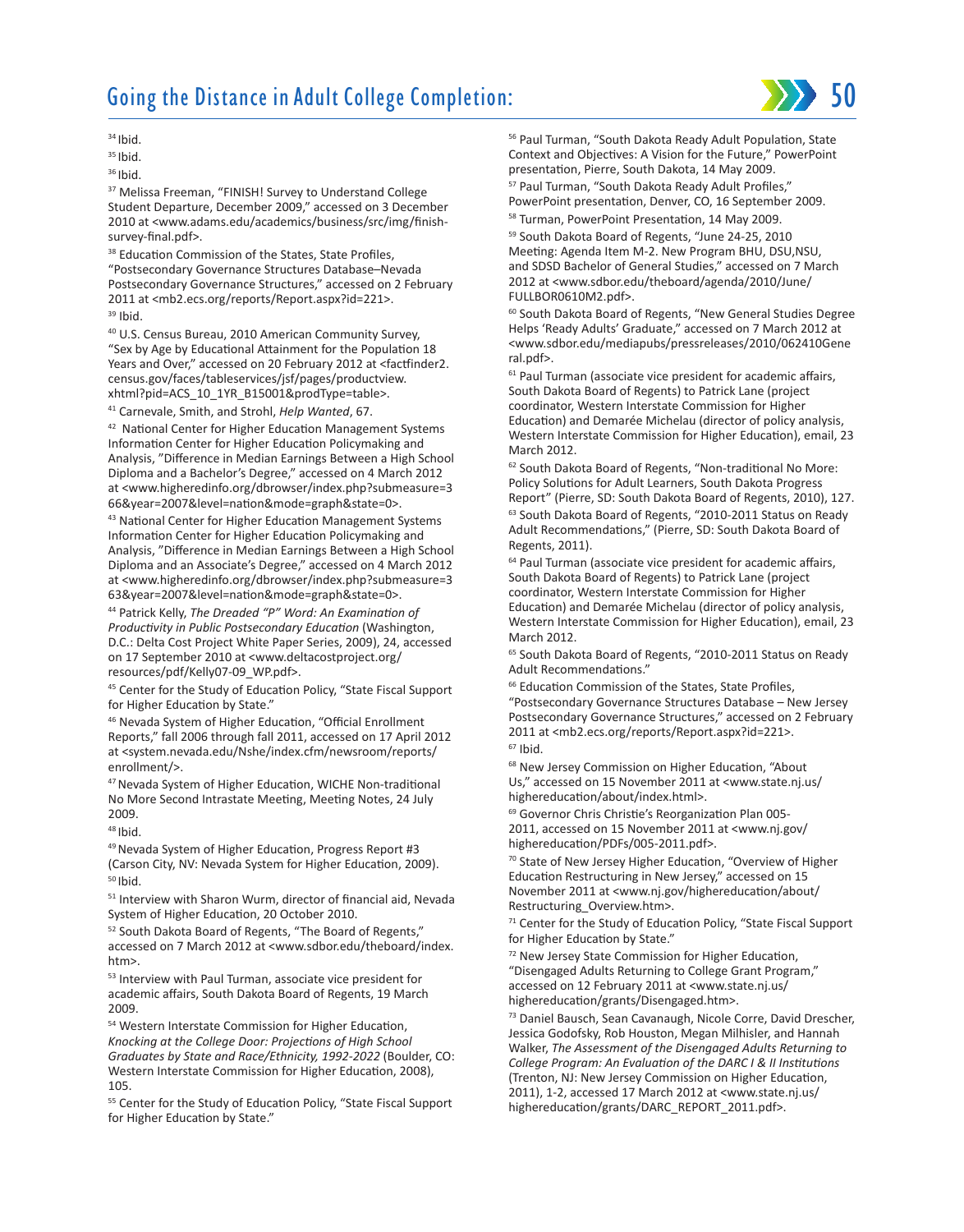

74 Ibid., 9.

 $75$  Ibid.

76 Jason R. Toedte, Laura Montas, Shannon O'Hare, and William Gayle, *The Assessment of the Disengaged Adults Returning to College Program* (Trenton, NJ: New Jersey Commission on Higher Education, 2010), 17, accessed 12 February 2011 at <www.state.nj.us/highereducation/grants/DARC\_Eval\_2010. pdf>.

77 Ibid., 11.

78 Bausch, Cavanaugh et al., *The Assessment of the Disengaged Adults*, 1.

79 Ibid., 10.

 $80$  Ibid., 2.

81 Ibid., 19.

 $82$  Ibid.

83 Ibid., 18.

84 Ibid., 20.

85 Ibid., 24.

86 Western Interstate Commission for Higher Education, *Knocking at the College Door Projections of High School Graduates by State and Race/Ethnicity, 1992-2022*.

87 Anthony Carnevale, Nicole Smith, and Jeff Strohl, *Help Wanted: Projections of Jobs and Education Requirements Through 2018: North Dakota* (Washington, D.C.: The Georgetown University Center on Education and the Workforce, 2010), accessed on 14 November 11 at <www9.georgetown. edu/grad/gppi/hpi/cew/pdfs/northdakota.pdf>.

88 North Dakota University System, "Adult Learners Council," accessed on 14 November 2011 at <www.ndus.edu/system/ adult-learners-council/>.

 $89$  Ibid.

90 North Dakota University System, "Adult Learners Council – December 15, 2009," accessed on 14 November 2011 at <www. ndus.edu/uploads%5Cresources%5C1966%5Cadult-learnerscouncil-vision-mission-values-goals-2009.pdf>.

91 North Dakota University System, "North Dakota University System," accessed on 14 November 2011 at <www.ndus.edu/ system>.

 $92$  lhid

93 Robert Larson (director, North Dakota University System Online) to Demarée Michelau (director of policy analysis, Western Interstate Commission for Higher Education), and Patrick Lane (project coordinator, Western Interstate Commission for Higher Education), email, 23 August 2010.

94 Center for the Study of Education Policy, "State Fiscal Support for Higher Education."

95 Robert Larson (director, North Dakota University System Online) to Demarée Michelau (director of policy analysis, Western Interstate Commission for Higher Education), email, 8 September 2011.

96 Robert Larson (director, North Dakota University System Online) to Demarée Michelau (director of policy analysis, Western Interstate Commission for Higher Education), email, 30 September 2011.

97 Robert Larson (director, North Dakota University System Online) to Demarée Michelau (director of policy analysis, Western Interstate Commission for Higher Education) and Patrick Lane (project coordinator, Western Interstate Commission for Higher Education), email, 14 October 2011. 98 Ibid.

99 Ibid.

102 Turman, PowerPoint Presentation, Pierre, South Dakota, 14 May 2009.

 $100$  Ibid.

 $101$  Ibid.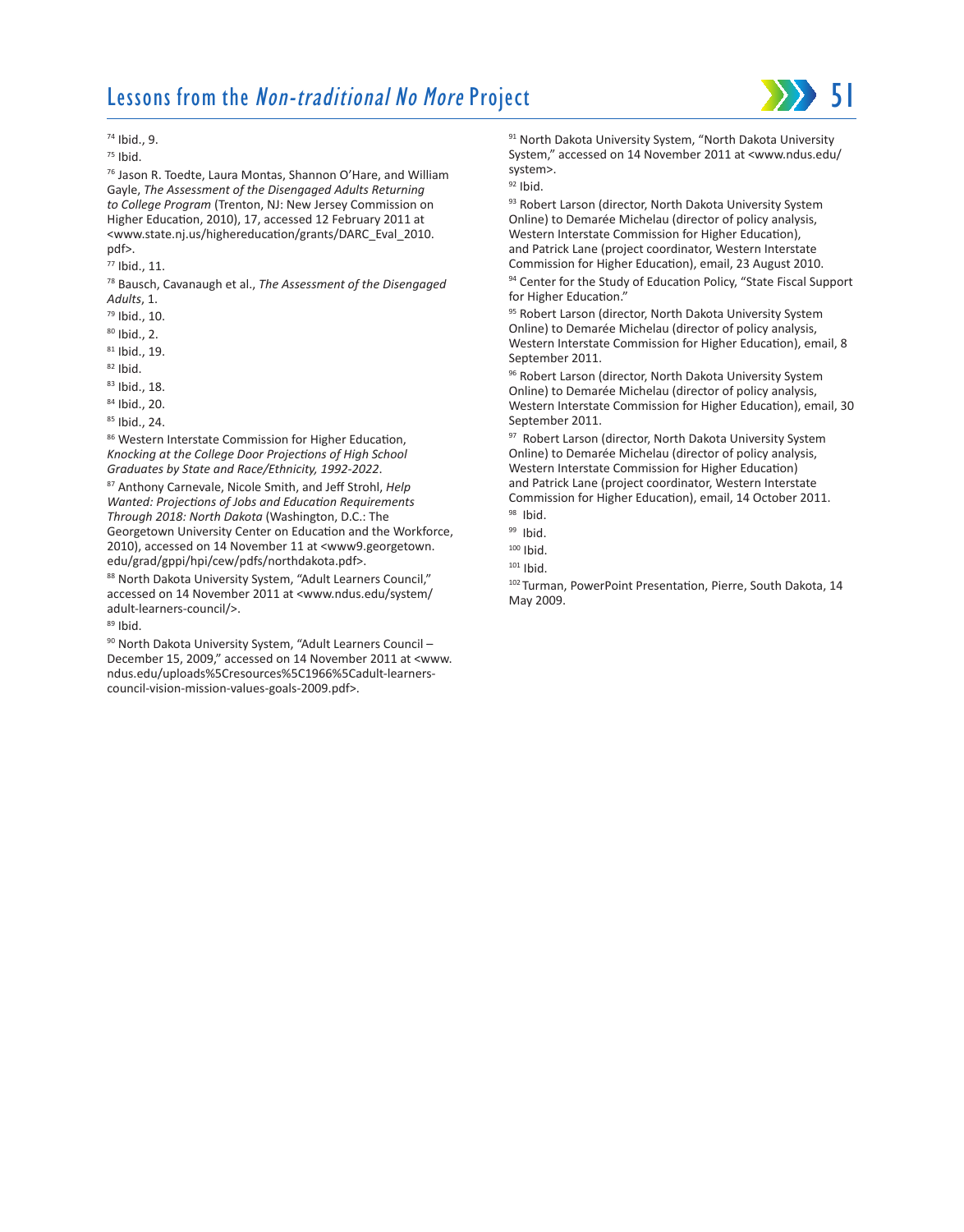

## **References**

Ark. Stat. Ann. § 6-61-110.

Ark. Stat. Ann. § 6-61-231.

Ark. Stat. Ann. § 6-82-1702.

Arkansas Department of Higher Education Academic Challenge Scholarship. "Rules." Accessed on 5 August 2010 at <www.adhe. edu/SiteCollectionDocuments/Financial%20Aid%20Division/ Academic%20Challenge%20Scholarship/ACSRulesPart2.pdf>.

Bausch, Daniel, Sean Cavanaugh, Nicole Corre, David Drescher, Jessica Godofsky, Rob Houston, Megan Milhisler, and Hannah Walker. "The Assessment of the Disengaged Adults Returning to College Program: An Evaluation of the DARC I & II Institutions." Trenton, NJ: New Jersey Commission on Higher Education, 2011. Accessed 17 March 2012 at <www.state.nj.us/highereducation/ grants/DARC\_REPORT\_2011.pdf>.

Beebe, Mike. "State of the State Address, 2011." Accessed on 17 May 2012 at <governor.arkansas.gov/newsroom/index. php?do:newsDetail=1&news\_id=2686>.

Carnevale, Anthony, Nicole Smith, and Jeff Strohl. *Help Wanted: Projections of Jobs and Education Requirements Through 2018.* Washington, D.C: The Georgetown University Center on Education and the Workforce, 2010. Accessed on 14 November 2011 at <www9.georgetown.edu/grad/gppi/hpi/cew/pdfs/ FullReport.pdf>.

Carnevale, Anthony, Nicole Smith, and Jeff Strohl. "Help Wanted: Projections of Jobs and Education Requirements Through 2018: North Dakota." Washington, D.C.: The Georgetown University Center on Education and the Workforce, 2010. Accessed on 14 November 2011 at <www9.georgetown. edu/grad/gppi/hpi/cew/pdfs/northdakota.pdf>.

Center for the Study of Education Policy at Illinois State University. "State Fiscal Support for Higher Education by State and by Sources of State Support (Taxes, Others State Monies, Federal Stimulus Funds), Fiscal Years 2006-07, 2007-08, 2008- 09, 2009-10, 2010-11, and 2011-12." Accessed on 7 February 2012 at <grapevine.illinoisstate.edu/tables/FY12/Table%206. xlsx>.

Center on Budget and Policy Priorities. "A Formula for Decline: Lessons from Colorado for States Considering TABOR." Accessed on 8 May 2012 at <www.cbpp.org/cms/?fa=view&id=753>.

Chavers, Mikkel. "Arkansas Funds Record Number of College Scholarships," The Council of State Governments E-Newsletter, No. 54 (September, 2010). Accessed on 19 April 2012 at <knowledgecenter.csg.org/drupal/content/arkansas-lotteryfunds-record-number-college-scholarships>.

Christie, Chris. "Reorganization Plan, 005-2011." Accessed on 15 November 2011 at <www.nj.gov/highereducation/PDFs/005- 2011.pdf>.

Colo. Rev. Stat. § 23-1-101.

Colorado Community College System. "About Us." Accessed on 15 November 2011 at <www.cccs.edu/AboutCCCS/aboutus. html>.

Colorado Department of Higher Education. "About the Colorado Department of Higher Education." Accessed on 11 November 2011 at <highered.colorado.gov/dhe.html>.

Colorado Department of Higher Education. "Colorado Commission on Higher Education," accessed on 11 November 2011 at <highered.colorado.gov/cche.html>.

Colorado Department of Higher Education. "The Degree Dividend: Building our Economy and Preserving our Way of Life: Colorado Must Decide. Colorado's Strategic Plan for Higher Education." Accessed on 1 November 2011 at <highered. colorado.gov/Publications/General/StrategicPlanning/ Meetings/Resources/strategicplan\_final\_nov0410.pdf>.

Education Commission of the States. "Postsecondary Governance Structures Database – Arkansas Postsecondary Governance Structures." Accessed on 2 February 2011 at <mb2. ecs.org/reports/Report.aspx?id=221>.

Education Commission of the States. "Postsecondary Governance Structures Database – Nevada Postsecondary Governance Structures." Accessed on 2 February 2011 at <mb2. ecs.org/reports/Report.aspx?id=221>.

Education Commission of the States, State Profiles. "Postsecondary Governance Structures Database – New Jersey Postsecondary Governance Structures." Accessed on 2 February 2011 at <mb2.ecs.org/reports/Report.aspx?id=221>.

Freeman, Melissa. "FINISH! Survey to Understand College Student Departure." (Alamosa, CO: Adams State University, 2009). Accessed on 3 December 2010 at <www.adams.edu/ academics/business/src/img/finish-survey-final.pdf>.

Kelly, Patrick. *The Dreaded "P" Word: An Examination of Productivity in Public Postsecondary Education* (Washington, D.C.: Delta Cost Project White Paper Series, 2009). Accessed on 17 September 2010 at <www.deltacostproject.org/resources/ pdf/Kelly07-09\_WP.pdf>.

Kosena, Jason. "Higher Ed Braces for Cuts." The Colorado Statesman (23 January 2009). Accessed on 11 February 2011 at <www.coloradostatesman.com/content/99701-higher-edbraces-cuts>.

Larson, Robert (director, North Dakota University System Online) to Demarée Michelau (director of policy analysis, Western Interstate Commission for Higher Education) and Patrick Lane (project coordinator, Western Interstate Commission for Higher Education). Email, 23 August 2010.

Larson, Robert (director, North Dakota University System Online) to Demarée Michelau (director of policy analysis, Western Interstate Commission for Higher Education). Email, 8 September 2011.

Larson, Robert (director, North Dakota University System Online) to Demarée Michelau (director of policy analysis, Western Interstate Commission for Higher Education). Email, 30 September 2011.

Larson, Robert (director, North Dakota University System Online) to Demarée Michelau (director of policy analysis, Western Interstate Commission for Higher Education) and Patrick Lane (project coordinator, Western Interstate Commission for Higher Education). Email, 14 October 2011.

National Center for Higher Education Management Systems Information Center for Higher Education Policymaking and Analysis. "Difference in Median Earnings Between a High School Diploma and an Associate's Degree." Accessed on 4 March 2012 at <www.higheredinfo.org/dbrowser/index.php?submeasure=3 63&year=2007&level=nation&mode=graph&state=0>.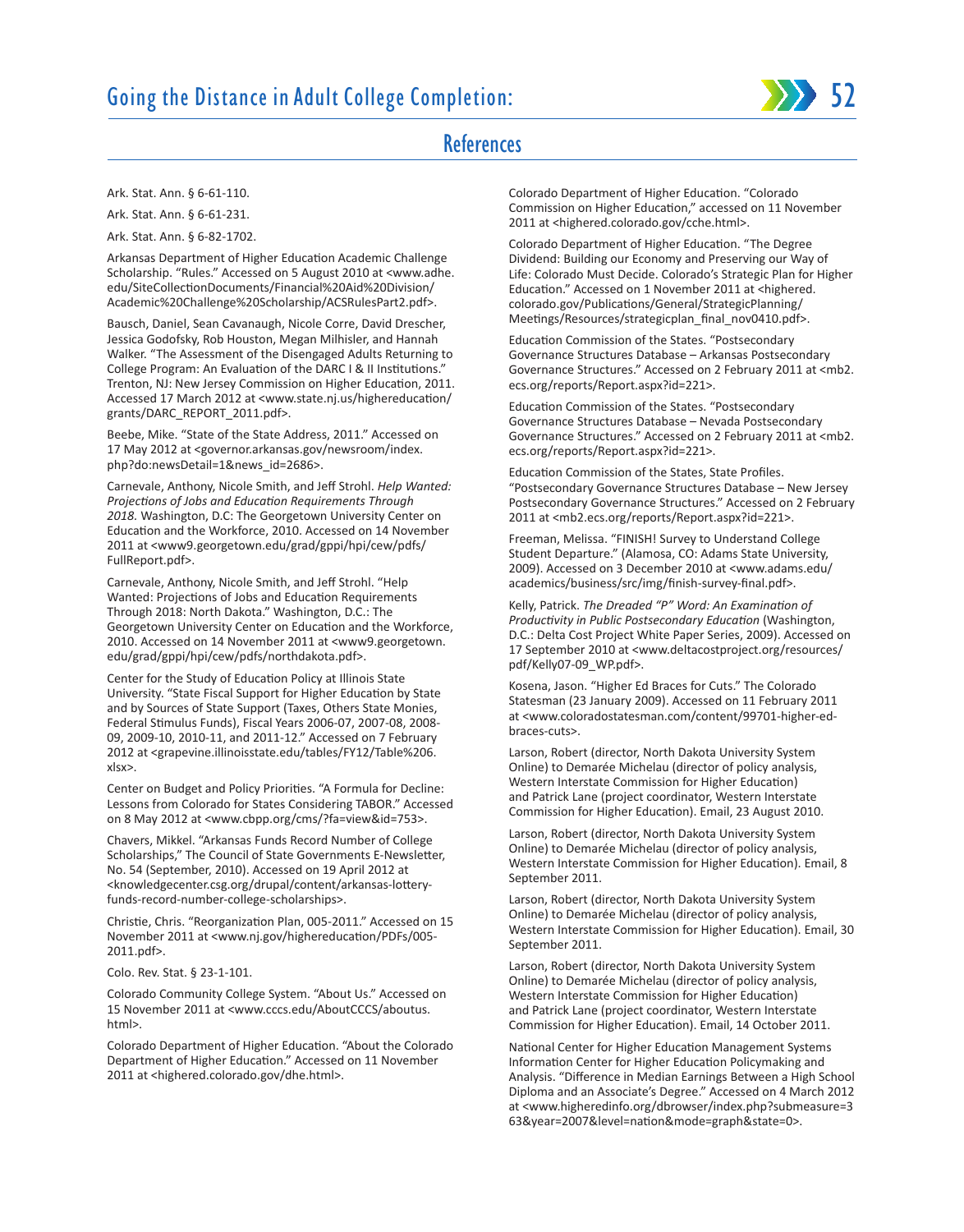Lessons from the *Non-traditional No More* Project 53

National Center for Higher Education Management Systems Information Center for Higher Education Policymaking and Analysis. "Difference in Median Earnings Between a High School Diploma and a Bachelor's Degree." Accessed on 4 March 2012 at <www.higheredinfo.org/dbrowser/index.php?submeasure=3 66&year=2007&level=nation&mode=graph&state=0>.

National Center for Higher Education Management Systems Information Center for Higher Education Policymaking and Analysis. "Migration Rates by State, Age, and Degree Level." Accessed on 2 February 2012 at <www.higheredinfo.org/ dbrowser/index.php?submeasure=363&year=2007&level=natio n&mode=graph&state=0>.

Nevada System of Higher Education. *Complete College Nevada: Increasing the Number of Nevadans with Certificates and Degrees by 2020* (Reno, NV: Nevada System of Higher Education, 2010).

Nevada System of Higher Education. *Progress Report #3* (Carson City, NV: Nevada System for Higher Education, 2009).

Nevada System of Higher Education. "Official Enrollment Reports," fall 2006 through fall 2011. Accessed on 17 April 2012 at <system.nevada.edu/Nshe/index.cfm/newsroom/reports/ enrollment/>.

Nevada System of Higher Education. "WICHE Non-traditional No More Second Intrastate Meeting, Meeting Notes." 24 July 2009.

New Jersey Commission on Higher Education. "About Us." Accessed on 15 November 2011 at <www.state.nj.us/ highereducation/about/index.html>.

New Jersey Commission for Higher Education. "Disengaged Adults Returning to College Grant Program." Accessed on 12 February 2011 at <www.state.nj.us/highereducation/grants/ Disengaged.htm>.

North Dakota University System. "Adult Learners Council." Accessed on 14 November 2011 at <www.ndus.edu/system/ adult-learners-council/>.

North Dakota University System. "Adult Learners Council – December 15, 2009." Accessed on 14 November 2011 at <www. ndus.edu/uploads%5Cresources%5C1966%5Cadult-learnerscouncil-vision-mission-values-goals-2009.pdf>.

North Dakota University System. "North Dakota University System." Accessed on 14 November 2011 at <www.ndus.edu/ system>.

North Dakota University System. "Strategic Plan and Objectives, 2009-2013." Accessed on 29 May 2012 at <www.ndus.nodak. edu/uploads%5Cresources%5C2187%5C2009-13-ndusstrategic-plan-and-objectives.pdf>.

Parmelee, Elizabeth, and Erika Church. "2010-2011 Within Reach Scholarship Report for CDHE." Memorandum to Margot Plotz (academic policy officer, Colorado Department of Higher Education), 15 June 2011.

Plotz, Margot (academic policy officer, Colorado Department of Higher Education) to Patrick Lane (project coordinator, Western Interstate Commission for Higher Education) and Demarée Michelau (director of policy analysis, Western Interstate Commission for Higher Education). Email, 27 February 2012.

Plotz, Margot (academic policy officer, Colorado Department of Higher Education) to Patrick Lane (project coordinator, Western Interstate Commission for Higher Education). Email, 30 April 2012.

Prescott, Brian. "Adults, 'Ready' or Not: The Role of Adults in Meeting the Workforce Needs of the Future." PowerPoint presentation, Non-traditional No More state leader meeting, 16-17 October 2008, Denver, CO.

Purcell, James. "NTNM: Arkansas," PowerPoint presentation, Arkansas Non-traditional No More facilitated meeting, 27 April 2009, Little Rock, AR.

Sealover, Ed. "College Take of Gaming Falls Short," *The Denver Business Journal* (24 December 2010). Accessed on 2 November 2011 at <www.bizjournals.com/denver/printedition/2010/12/24/college-take-of-gaming-falls-short.html>.

South Dakota Board of Regents. "The Board of Regents." Accessed on 7 March 2012 at <www.sdbor.edu/theboard/index. htm>.

South Dakota Board of Regents. "June 24-25, 2010 Meeting: Agenda Item M-2. New Program BHU, DSU,NSU, and SDSD Bachelor of General Studies." Accessed on 7 March 2012 at <www.sdbor.edu/theboard/agenda/2010/June/ FULLBOR0610M2.pdf>.

South Dakota Board of Regents. "New General Studies Degree Helps 'Ready Adults' Graduate." Accessed on 7 March 2012 at <www.sdbor.edu/mediapubs/pressreleases/2010/062410Gene ral.pdf>.

South Dakota Board of Regents. "Non-traditional No More: Policy Solutions for Adult Learners, South Dakota Progress Report." Pierre, SD: South Dakota Board of Regents, 2010.

South Dakota Board of Regents. *2010-2011 Status on Ready Adult Recommendations*. Pierre, SD: South Dakota Board of Regents, 2011.

State of New Jersey Higher Education. "Overview of Higher Education Restructuring in New Jersey." Accessed on 15 November 2011 at <www.nj.gov/highereducation/about/ Restructuring\_Overview.htm>.

Task Force on Higher Education Remediation, Retention, and Graduation Rates. *Access to Success: Increasing Arkansas's College Graduates Promotes Economic Development.* Jonesboro, AR: Arkansas State University, 2008. Accessed on 8 November 2011 at <www.adhe.edu/SiteCollectionDocuments/ AHEC%20Board/Presentations/jpTaskForceReport-LATESTVERSION.pdf>.

Toedte, Jason R., Laura Montas, Shannon O'Hare, and William Gayle. "The Assessment of the Disengaged Adults Returning to College Program." Trenton, NJ: New Jersey Commission on Higher Education, 2010. Accessed 12 February 2011 at <www. state.nj.us/highereducation/grants/DARC\_Eval\_2010.pdf>.

Turman, Paul (associate vice president for academic affairs, South Dakota Board of Regents) to Patrick Lane (project coordinator, Western Interstate Commission for Higher Education) and Demarée Michelau (director of policy analysis, Western Interstate Commission for Higher Education). Email, 23 March 2012.

Turman, Paul (associate vice president for academic affairs, South Dakota Board of Regents). Interview, 19 March 2009.

Turman, Paul. "South Dakota Ready Adult Population, State Context and Objectives: A Vision for the Future." PowerPoint presentation. South Dakota Non-traditional No More facilitated meeting, 14 May 2009, Pierre, SD.

Turman, Paul. "South Dakota Ready Adult Profiles." PowerPoint presentation, Non-traditional No More state leader meeting, 16-17 September 2009, Denver, CO.

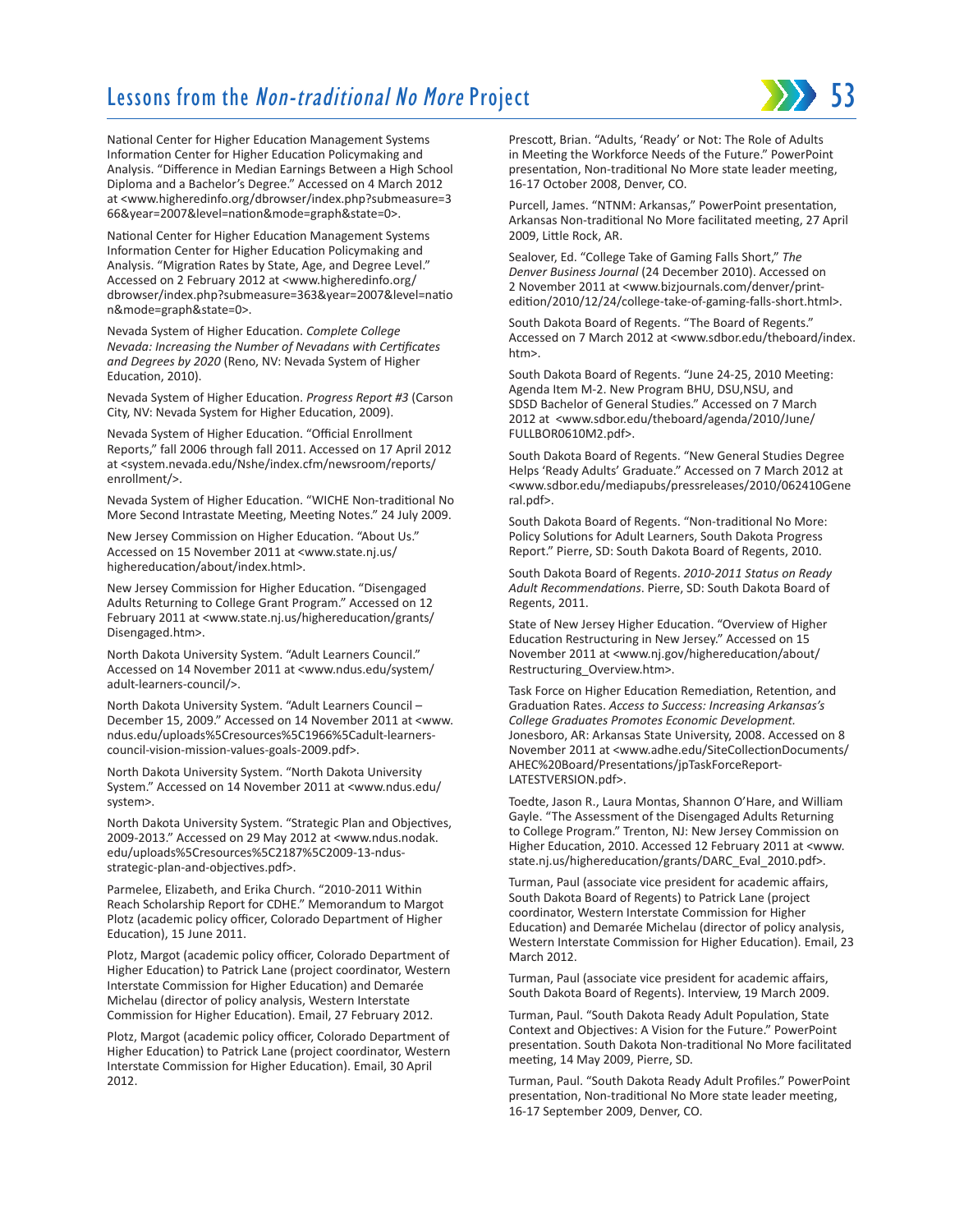## Going the Distance in Adult College Completion: 54

U.S. Bureau of Labor Statistics. "Labor Force Statistics from the Current Population Survey." Accessed on 1 February 2012 at <data.bls.gov/pdq/SurveyOutputServlet;jsessionid=66E5F84B9E 6DC284FA303E9003685755.tc\_instance4>.

U.S. Census Bureau. 2008 American Community Survey 1-Year Estimates, "Selected Social Characteristics in the United States: 2008." Accessed on 26 August 2010 at <factfinder. census.gov/servlet/ADPTable?\_bm=y&-geo\_id=04000US05& context=adp&-ds\_name=ACS\_2008\_1YR\_G00\_&-tree\_ id=308&-\_lang=en&-\_caller=geoselect&-format=>.

U.S. Census Bureau. 2010 American Community Survey, "Sex by Age by Educational Attainment for the Population 18 Years and Over." Accessed on 20 February 2012 at <factfinder2. census.gov/faces/tableservices/jsf/pages/productview. xhtml?pid=ACS\_10\_1YR\_B15001&prodType=table>.

U.S. Department of Education. *College Completion Toolkit*. Accessed on 31 October 2011 at <www.whitehouse.gov/sites/ default/files/college\_completion\_tool\_kit.pdf>.

Waisanen, Bert. "State Tax and Expenditure Limits – 2008." Accessed on 11 February 2011 at <www.ncsl.org/default. aspx?tabid=12633>.

Western Interstate Commission for Higher Education. *An Evaluation of Colorado's College Opportunity Fund and Related Policies*. Boulder, CO: Western Interstate Commission for Higher Education, 2009.

Western Interstate Commission for Higher Education. *Knocking at the College Door: Projections of High School Graduates by State and Race/Ethnicity, 1992-2022*. Boulder, CO: Western Interstate Commission for Higher Education, 2008.

Western Interstate Commission for Higher Education. "Knocking at the College Door Projections of High School Graduates by State and Race/Ethnicity, 1992-2022, North Dakota." Accessed on 14 November 2011 at <wiche.edu/info/ knocking/1992-2022/NorthDakota.pdf>.

Wurm, Sharon (director of financial aid, Nevada System of Higher Education). Interview, 20 October 2010.